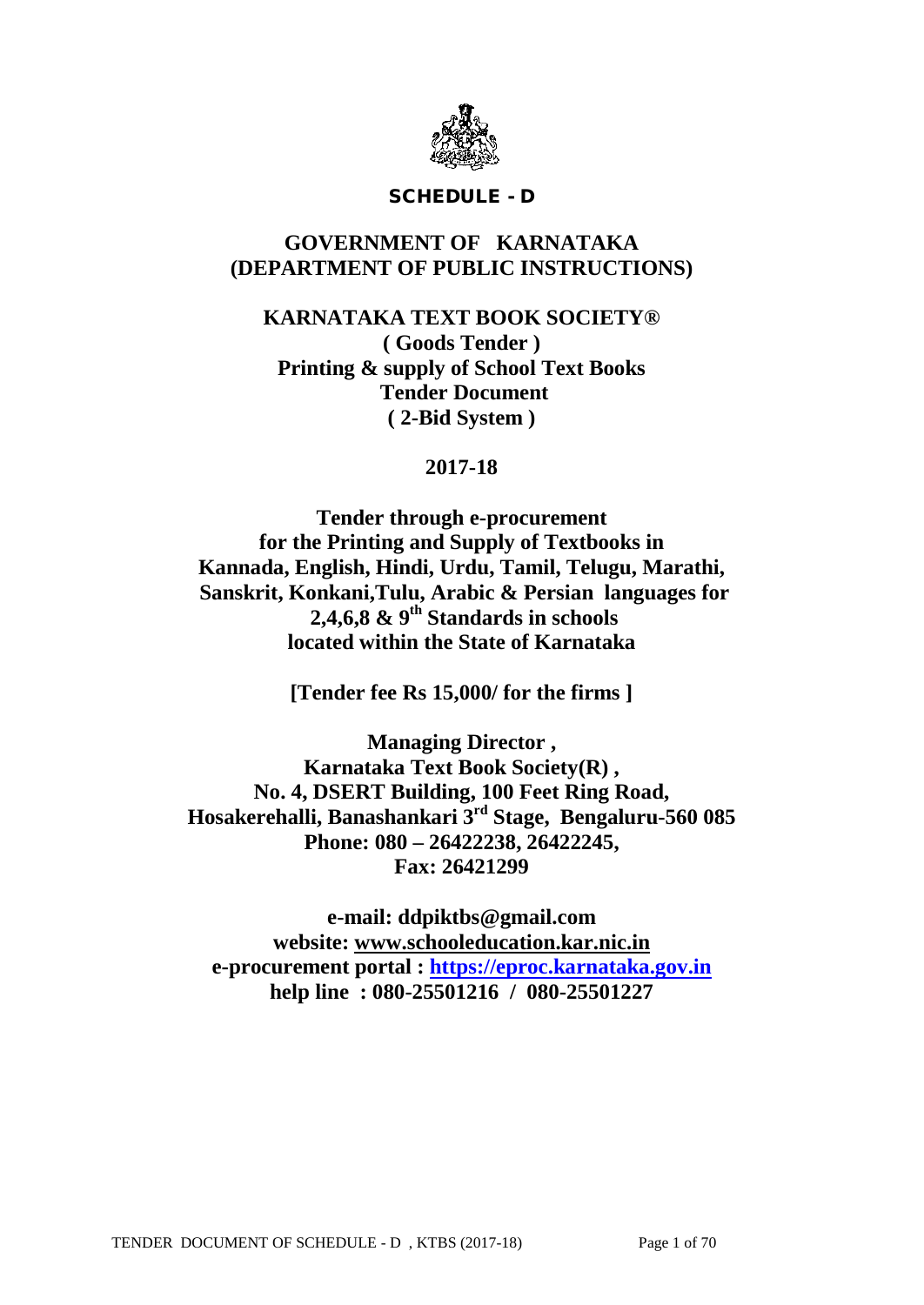

#### **GOVERNMENT OF KARNATAKA (DEPARTMENT OF PUBLIC INSTRUCTION) KARNATAKA TEXT BOOK SOCIETY ®**

Phone: 080 – 26422238, 26422245, No. 4, DSERT Building, 100 Feet Ring Road, Fax: 26421299 Hosakerehalli, Banashankari 3<sup>rd</sup> Stage,<br>e-mail id: ddpiktbs@gmail.com Bengaluru – 560085 e-mail id : ddpiktbs@gmail.com No:A7/ KTBS/2017-18 TBP-Tender-02/14/2016-17 Dated: 07/11/2016

.

#### **COMBINED TENDER NOTIFICATION**

(e- procurement)

 Tenders are invited under Two Bid System on Government of Karnataka e-procurement platform from eligible printers having Infrastructure as stipulated in the Tender Document within the States of Karnataka, Maharashtra, Andhra Pradesh, Telangana, Tamil Nadu, Pondicherry, Kerala & Goa to print and supply about **292** lakhs of textbooks for classes **2,4,6,8 & 9th** in the Karnataka State for the year **2017-18**.

| e-procurement portal address | https://eproc.karnataka.gov.in |
|------------------------------|--------------------------------|
| Portal Help line             | 080-25501216 / 080-25501227    |

 There are in all **252** titles of textbooks to be printed, which have been classified into Schedule-**C** & Schedule-**D** two Schedules containing **44 – packages** for bidding as mentioned here under.

| Tender Notification No.                                                | Date of the  | Particulars                                                                                                                                                                                        | <b>EMD</b>  |
|------------------------------------------------------------------------|--------------|----------------------------------------------------------------------------------------------------------------------------------------------------------------------------------------------------|-------------|
|                                                                        | Notification |                                                                                                                                                                                                    | prescribed  |
|                                                                        |              |                                                                                                                                                                                                    | in lakhs of |
|                                                                        |              |                                                                                                                                                                                                    | Rs.         |
| No:A7/KTBS/2017-18 TBP-<br>Tender-02/14/2016-17<br>Schedule-C          | $07-11-2016$ | <b>Schedule-C</b> : Packages from 44 to 73<br>containing both 4 Colour Text Books<br>and single colour Text books in the<br>size of $1/4^{th}$ Crown i.e 18.3*24.5<br>(Total 30 Packages).<br>cms. | 6.00        |
| No: A7/ KTBS/2017-18 TBP-<br>Tender-02/14/2016-17<br><b>Schedule-D</b> | $07-11-2016$ | <b>Schedule-D</b> : Packages from 74 to 87<br>containing Only single colour Text<br>books in the size $1/4^{\text{th}}$ Crown.<br>(Total 14 Packages).                                             | 3.00        |

Each schedule is treated as a separate tender and detailed tender documents are available separately in the e-portal and are also published **separately** for each schedule for reference in the department website **[www.schooleducation.kar.nic.in.](http://www.schooleducation.kar.nic.in/)**

The last date for submission of Tender is **21/12/2016 before 17.30 hrs**. The prequalification bids ( Technical bid ) will be opened online on **23/12/2016** at 11.00 hrs. online through e-procurement portal. No separate intimation in this regard will be given individually.

The financial bids of only those bidders who satisfy pre-qualification criteria upon evaluation will be opened on specified date mentioned in tender document.

### Sd/- **Managing Director, Karnataka Text Book Society.**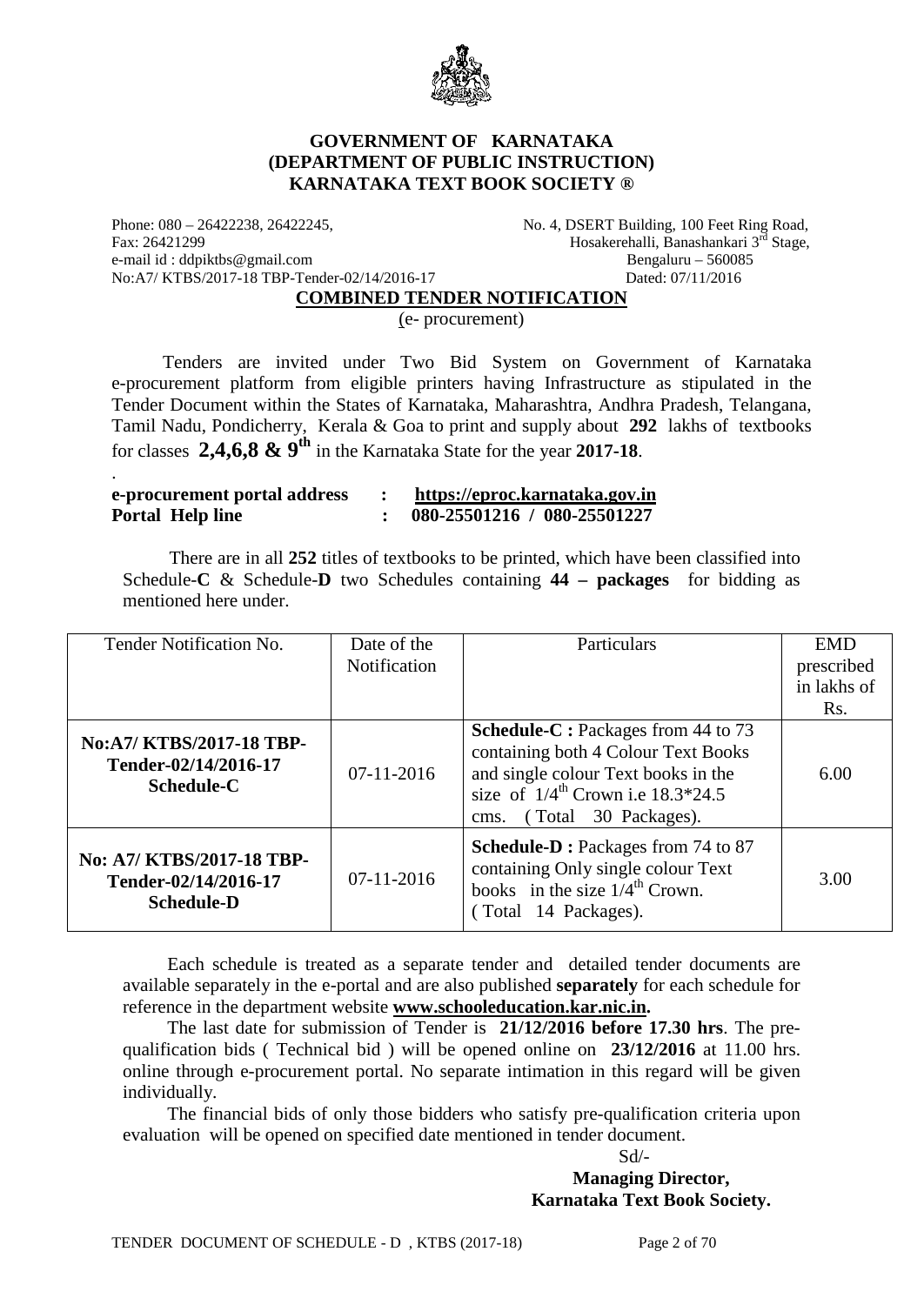

#### **GOVERNMENT OF KARNATAKA**

### **OFFICE OF THE MANAGING DIRECTOR, THE KARNATAKA TEXT BOOK SOCIETY,® NO.4. 100 FT. RING ROAD, HOSKEREHALLI, BSK III STAGE, BENGALURU-85 Phone Nos. 080-26422238, 080-26422245 FAX: 26421299**

### **TENDER DOCUMENT FOR PRINTING AND SUPPLY OF PRIMARY AND SECONDARY SCHOOL TEXTBOOKS TO BLOCK EDUCATIONAL OFFICERS (BEO'S) SCHEDULE –D PACKAGES FROM 74 TO 87 (Two Bid system)**

| Sl <sub>No</sub> | Particulars                                    | Particulars                           |  |
|------------------|------------------------------------------------|---------------------------------------|--|
|                  | <b>Bid Reference</b>                           | Notification No: A7/KTBS/2017-18 TBP- |  |
|                  |                                                | Tender-02/14/2016-17 Schedule-D.      |  |
|                  |                                                | dated: $07/11/2016$                   |  |
| $\overline{2}$   | <b>Online Availability of Bid Document</b>     | 07/11/2016, 11.00hrs                  |  |
| 3                | Bidding document available on the<br>site till | 21/12/2016, 17.30 hrs                 |  |
| $\overline{4}$   | <b>Last Date for submission of Bids</b>        | 21/12/2016, 17.30 hrs                 |  |
| 5                | Pre bid meeting                                | 28/11/2016, 11.00 hrs                 |  |
| 6                | Time and Date of opening:                      |                                       |  |
|                  | <b>Technical Bid</b>                           | 23/12/2016, 11.00 hrs                 |  |
|                  | <b>Financial Bid</b>                           | 28/12/2016, 11.00 hrs                 |  |
| 7                | Opening of Bids                                | Online through e-procurement portal   |  |
|                  |                                                |                                       |  |
| 8                | <b>Address for Communication</b>               | The Managing Director,                |  |
|                  |                                                | Karnataka Textbook Society®           |  |
|                  |                                                | No.4, DSERT Building,                 |  |
|                  |                                                | 100 Ft Ring Road, BSK III Stage,      |  |
|                  |                                                | Bengaluru - 560 085                   |  |
|                  |                                                | Karnataka State, India.               |  |

All bids must be accompanied by bid security( EMD ) as specified in Clause **2.8.** Tender Document Fee amount as specified under clause **1.2.1** of Section 1. Bids will be opened online through e-procurement portal. No separate intimation in this regard will be given individually.

In the event of the date specified for bid submission and opening being declared as a holiday for Karnataka Textbook Society, opening of bids will be on the following working day at the scheduled time.

 Sd/- Managing Director Karnataka Text Book Society® Bengaluru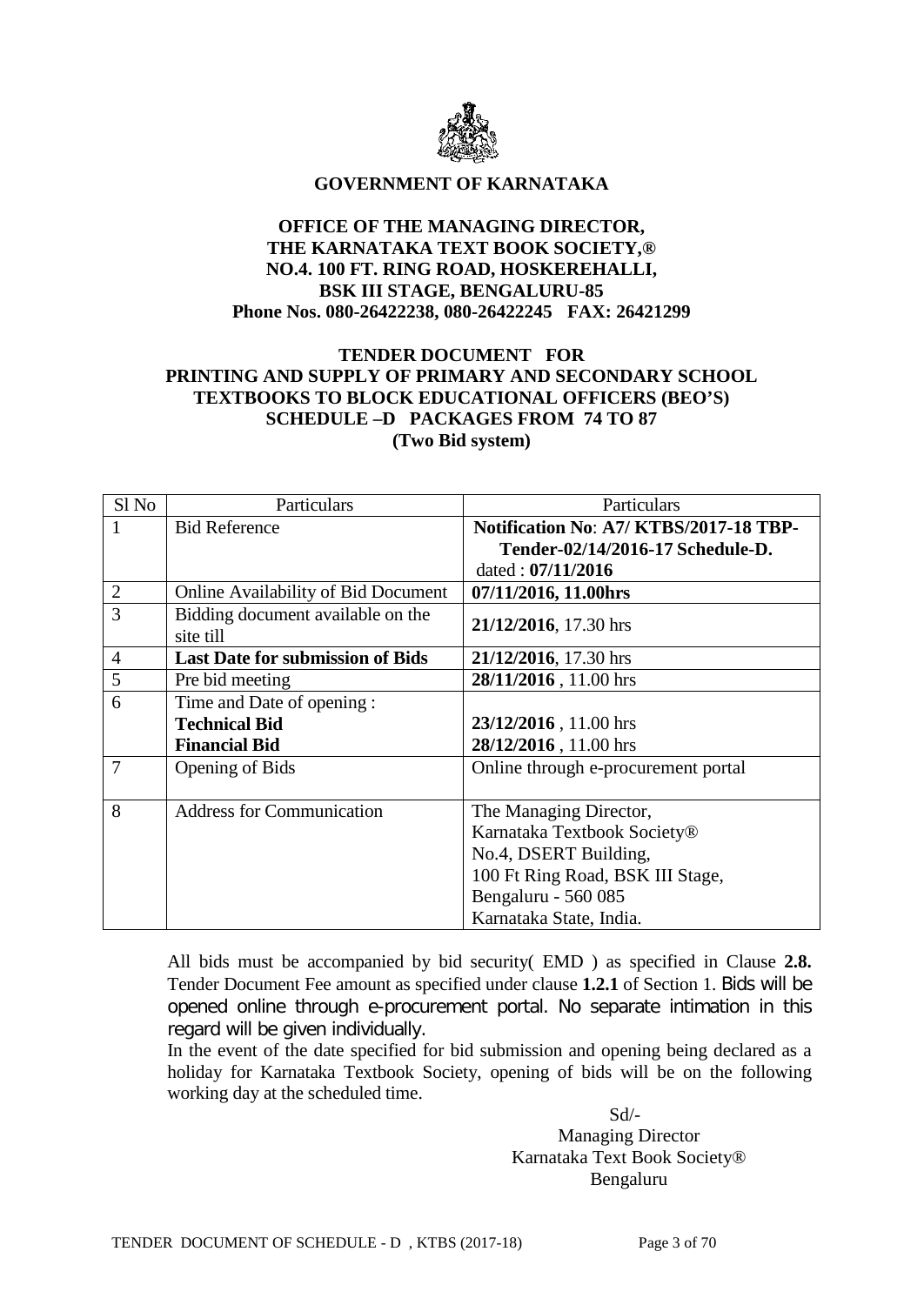# **Tender Document - Index**

| Sl <sub>No</sub> | Particulars                                               | Page No         |
|------------------|-----------------------------------------------------------|-----------------|
| $\mathbf{1}$     | <b>Cover Page</b>                                         | 1               |
| $\overline{2}$   | Notification                                              | $\overline{2}$  |
| $\overline{3}$   | <b>Bid</b> schedule                                       | 3               |
| $\overline{4}$   | Index                                                     | $\overline{4}$  |
| $\overline{5}$   | Brief Description of KTBS & Scope of work                 | $\overline{5}$  |
| 6                | Section 1 Instruction to Bidders                          | $6 - 7$         |
| $\overline{7}$   | Section 2 General Information to Bidders                  | $7 - 15$        |
| $\overline{8}$   | Section 3 Evaluation for Qualification                    | $15 - 18$       |
| 9                | Section 4 Evaluation of Price Proposal                    | 18-19           |
| 10               | Section 5 Bidding Schedule                                | 19              |
| 11               | Section 6 General Conditions of Contract                  | 19-32           |
| 12               | Section 7 Special Conditions of Contract                  | 32-35           |
| $\overline{13}$  | Volume 1 : Contract Form                                  | 36-37           |
| 14               | Volume 2 : Schedule of Place of delivery                  | 38-44           |
| $\overline{15}$  | Volume 3 : Package-wise / Title-wise details              | 45-48           |
| 16               | Table 1 - Bid Form                                        | 49              |
| 17               | Appendix A - Format for letter of proposal                | 50              |
| 18               | Appendix B - Format for Power of Attorney                 | 51              |
| 19               | Appendix C - Details of Bidder                            | 52              |
| 20               | Appendix D - Format for Anti-collusion certificate        | $\overline{53}$ |
| $\overline{21}$  | Appendix E - Format for Bid Security                      | 54-55           |
| $\overline{22}$  | Appendix F - Format for Undertaking of being a Printer    | 56              |
| $\overline{23}$  | Appendix G1- Format for Statement of Experience           | 57              |
| 24               | Appendix G2 -Format for Statement of Financial Capability | 58              |
| 25               | Appendix G3- Format for Statutory Auditors Certificate    | 59              |
| 26               | Appendix H - Format for Statutory Auditors Certificate    | $60 - 62$       |
|                  | regarding Financial Capability                            |                 |
| 27               | Appendix I - Format for indicating the Package group      | 63              |
|                  | preferences and Bidder Capacity                           |                 |
| 28               | Appendix J - Tender Form & Price Schedule (Cover 2)       | 64-65           |
| 29               | Appendix K- Declaration of work completion                | 66              |
| $\overline{30}$  | Appendix L- Declaration by bidder                         | 67              |
| $\overline{31}$  | Appendix M - Penalty for Deviation in Quality.            | 68-69           |
| $\overline{32}$  | Appendix O- Proforma of Delivery Challan                  | 70              |

 Sd/- **Managing Director Karnataka Text Book Society®**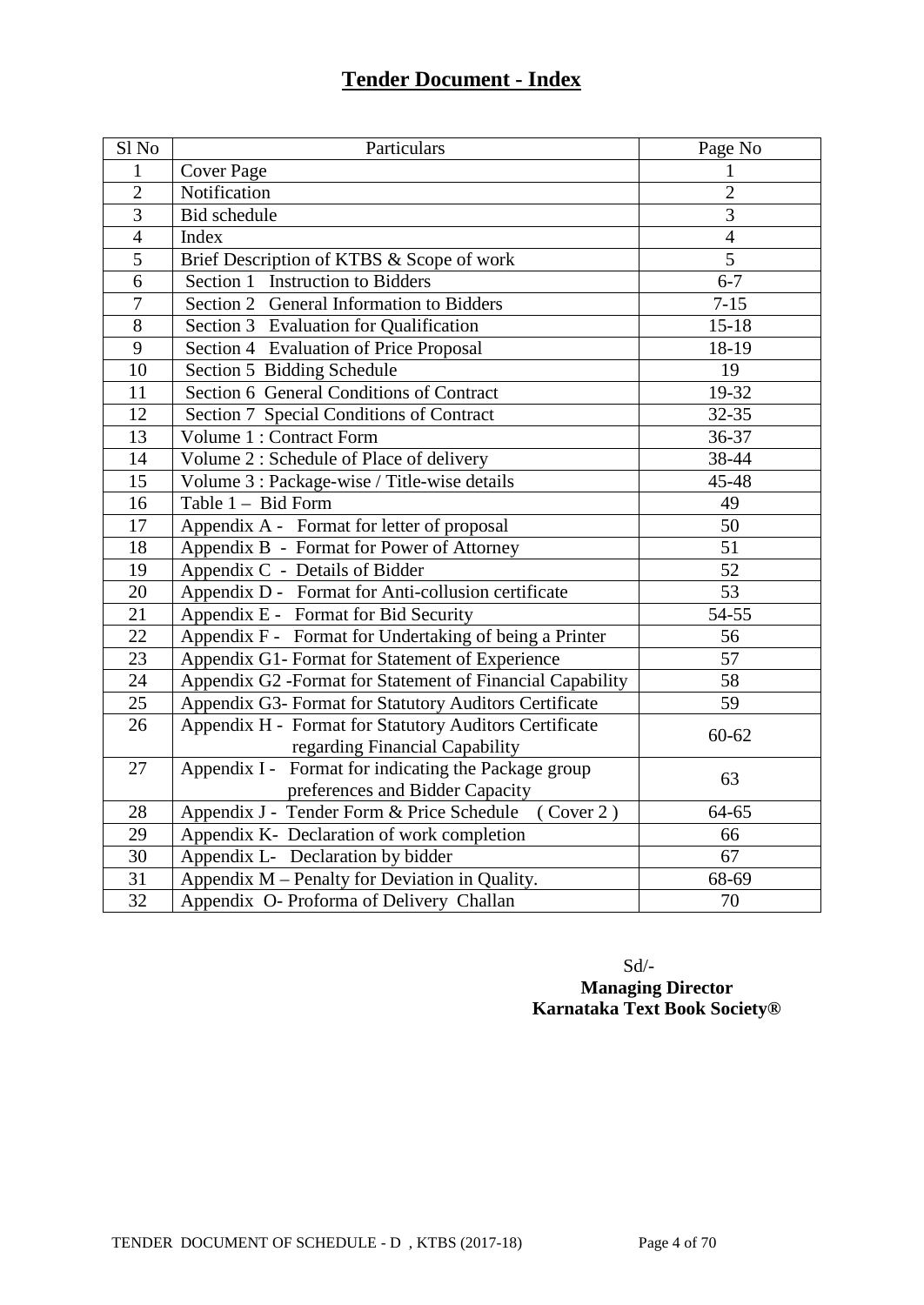### **PRINTING AND SUPPLY OF SCHOOL TEXTBOOKS**

### **A BRIEF DESCRIPTION**

#### **1. INTRODUCTION**

- 1.1 The Karnataka Textbook Society® herein after referred to as `the Society` is registered under the Societies Act 1960, functioning under the Education Department, Government of Karnataka. The Society is wholly financed by the Government of Karnataka.
- 1.2 The objective of the Society is to provide quality Textbooks to Primary and Secondary School students of the schools across the state of Karnataka in accordance with the rules.
- 1.3 Free textbooks are provided to  $1<sup>st</sup>$  to  $10<sup>th</sup>$  Standard students of all government schools and  $9<sup>th</sup> \& 10<sup>th</sup>$  class students of all Aided Schools as per the Government policy and to 1st to 8<sup>th</sup> Standard students of all aided schools as sponsored under the project of Sarva Shikshana Abhiyana (SSA) , Karnataka .
- 1.4 Sale Textbooks are provided to all students of unaided schools in Karnataka.
- 1.5 This is a tender for printing and supply of Textbooks under free & sale category for the academic year 2017-18.

### **2. SCOPE OF WORK**

- 2.1 About 101.14 lakh children are studying in 60,913 primary schools and 15,140 high schools in Karnataka. For the year 2017-18, out of a total of about 617 lakh Textbooks, about an average of 432 lakh textbooks have to be printed under free category & 185 lakh textbooks under Sale category under this Tender. Free & Sale category books are to be supplied to the office of all 204 Block Educational Officers (BEO) of Karnataka, who in turn have to distribute well in time to the schools in their jurisdiction before the commencement of the academic year.
- 2.2 The successful bidder is responsible to enter into an agreement with KTBS. He should procure the paper and shall provide the information about the same to the KTBS and the certifying agency appointed by the Society viz**`the Director of Printing, Stationery & Publications, Government of Karnataka, Bengaluru** and then print and supply Free & Sale Categories of textbooks to BEO's after ensuring the quality.
- 2.3 The successful bidder is also responsible and accountable for all the printing and supply process throughout the contract period. He has to chalk out the programme of work/ route map/ time schedule from the date of commencement of work and up to the completion of the work and intimate the same to the purchaser along with the contract agreement.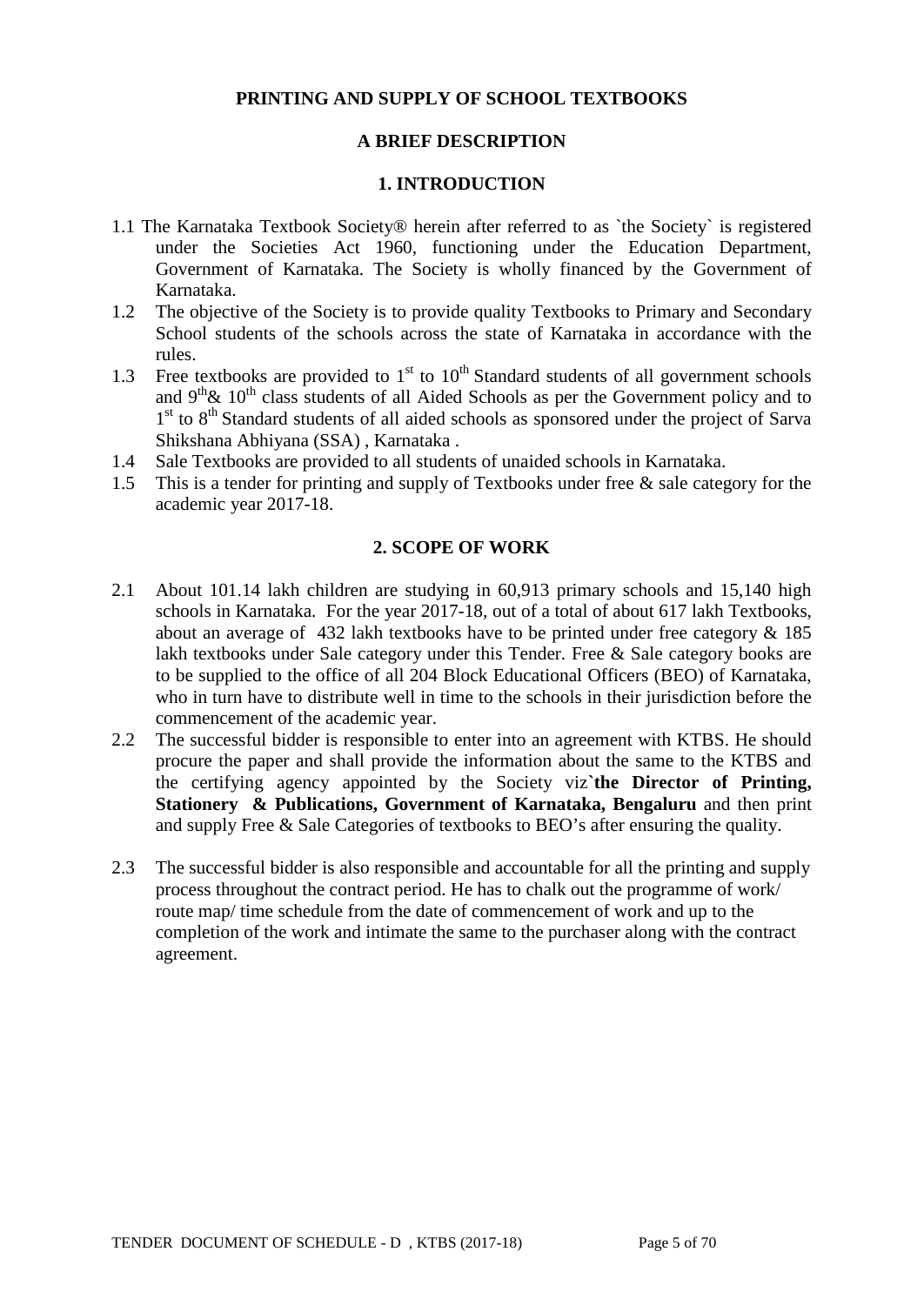### **SECTION 1**

### **INSTRUCTION TO BIDDERS**

#### **1.1. INTRODUCTION AND BACKGROUND**

- 1.1.1 Government is distributing free textbooks to all the government school students and aided school students of standards 1to 10 and sale Books to un-aided schools across the state of Karnataka .
- 1.1.2 In pursuance of this objective, the Karnataka Textbook Society® of Government of Karnataka invites open tenders from interested parties for the printing and supply of free & sale textbooks to all 204 BEO's. Interested parties ("Bidders") are invited to submit detailed Bids.
- 1.1.3 The Bids would be evaluated on the basis of the evaluation criteria set out in this document in order to identify the successful Bidder. In order to do so, the Purchaser himself or his authorized representative may inspect the premises of the bidder.
- 1.1.4 The Successful Bidder would then have to enter into an Agreement with The Managing Director, KTBS, and perform the obligations as stipulated there, in respect of the Project. The Draft Agreement forms part of this document.
- 1.1.5 The Successful Bidder would be required to print and supply Free & Sale category textbooks to 204 BEO's of Karnataka in accordance with the terms and conditions laid down for further distribution by them.
- 1.1.6 The period of the contract shall be upto the end of academic year 2017-18 from the date of its execution.
- 1.1.7 Upon satisfactory completion of the printing and supply of school text books, payments will be made in accordance with the terms and conditions set out in this Document.

### **1.2. BRIEF DESCRIPTION OF BIDDING PROCESS**

1.2.1 The Society intends to follow a single stage, two Bid process for selection of the successful Bidder for the Project.

#### **Documents Constituting the Tender ( Two Bid)**

The tender (two Bid) prepared by the Tenderer shall comprise the following components i.e. Technical Bid and Financial Bid. Both shall have to be submitted online in the formats available in the e-portal.

#### **Technical Bid**

1. Earnest money deposit ( EMD ) as specified in Clause 2.8. Tender Document fee of Rs.15,000/- is required to be furnished in the form of Demand draft(DD). A scanned copy of the DD shall be uploaded and the DD will be collected by KTBS during office hours on the working days prior to opening of Technical Bids. Non submission of Tender Document fee in the form of DD before the time of opening of Technical bids may lead to rejection of the bid.

#### **Scanned images of the following Documents**

- 1. Relating to establishing the qualification of the Bidder in terms of Documents/undertakings/declarations as per Appendix A to I,L.
- 2. Registration Certificate of VAT/CST
- 3. Registration Certificate under Factories Act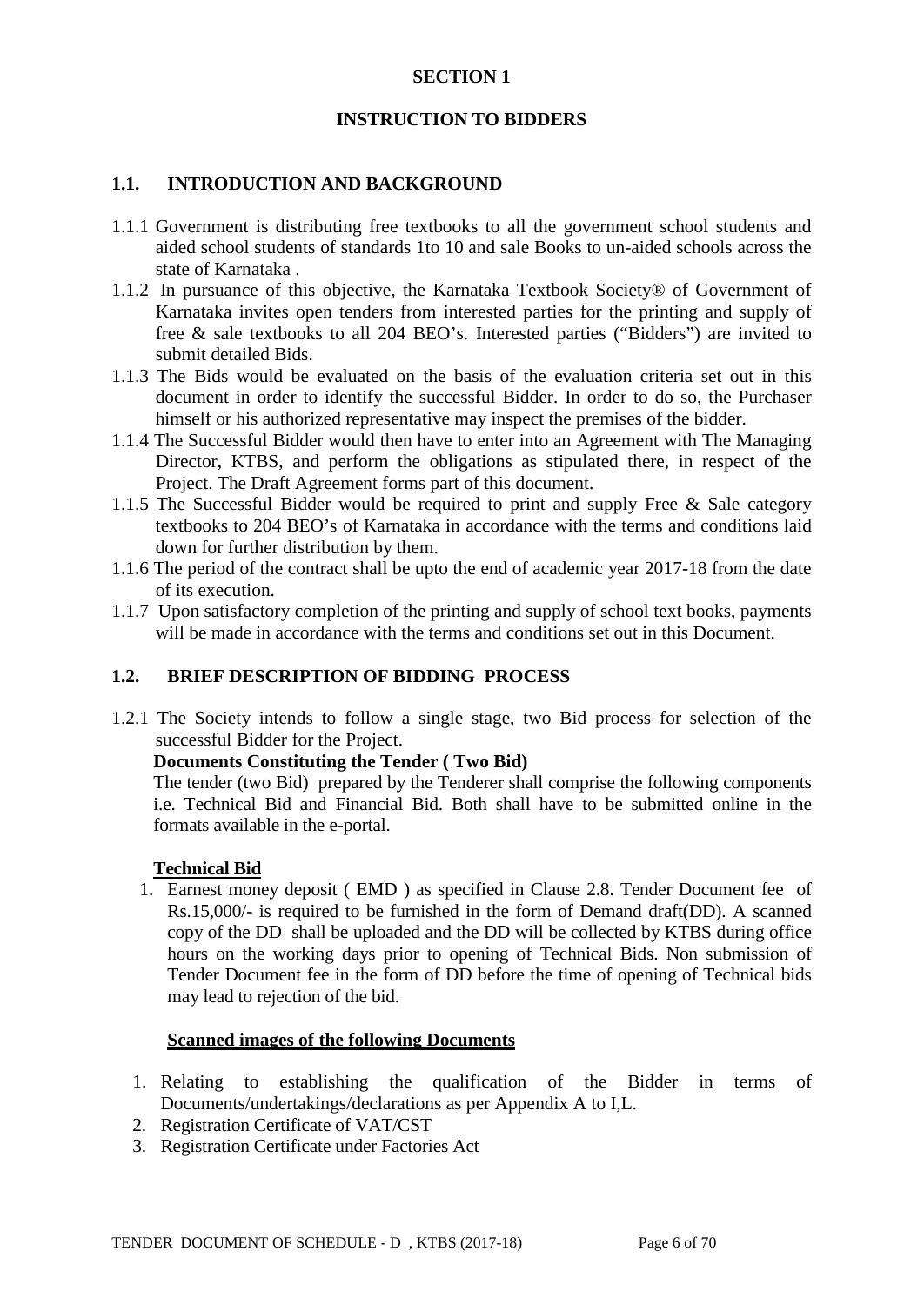- 4. Micro and Small Enterprises registration certificate if claims are made under this category as provided vide notification number FD130EXP-12/2015 dated  $8<sup>th</sup>$  Sept2015 and Circular number ఆఇ 850 చేణ, 12/15 దినాంశ 29.12.2015
- 5. PAN card.
- 6. Latest VAT returns filed for the month of June 2016 or quarter ending June-2016.
- 7. Annual VAT returns filed for the preceding three years i.e. for the years 2013-14, 2014-15 and 2015-16.
- 8. Acknowledgement of IT returns filed for the preceding three years i.e. for the Assessment years 2013-14, 2014-15 and 2015-16.
- 9. Declaration of work completion as per Appendix-K
- 10. Copy of the documents as required under clause 2.1.7
- 11. Details and correct address of the places of production.
- 12. Official e-mail address of the firm, name of the person who has been designated to coordinate with the KTBS and his/her mobile number.

#### **Financial Bid:-**

The Tender Form and the Price Schedule which form the Financial Bid shall be submitted online in the provided manner . A Scanned copy as per **Appendix-J** is to be uploaded as an additional document.

### **1.2.2 Evaluation Process**:-

### **Technical Evaluation:**

The evaluation of the Proposals would be carried out as follows:-

**a)***"Test-of- responsiveness"*. This stage involves an evaluation based on Qualification Submissions. Proposals found to be substantially responsive would be selected for qualification evaluation.

 **b)** "*Qualification".* In this Stage the information of the Bidders relating to their experience, financial and infrastructural capability would be evaluated. Bidders meeting the experience, financial & infrastructure capability criteria as set out in this Document shall be short-listed as *"Qualified Bidders".*

**Financial Evaluation** :This stage is called *"Eligibility".* In this stage the Price Bid of the *"Qualified Bidders"* would be evaluated based on the evaluation criteria **as mentioned in Section 4.** for the Price Bid. The successful price bidder shall be declared as the *"Eligible Bidder."*

### **1.3 AVAILABILITY OF TENDER DOCUMENT In the e-procurement portal [https://eproc.karnataka.gov.in](https://eproc.karnataka.gov.in/)**

1.3.1 All subsequent notifications, changes and amendments on the project or tender document would be posted only on the **e-procurement portal viz** *[https://eproc.karnataka.gov.in](https://eproc.karnataka.gov.in/)*

#### **1.4 PROPOSAL DUE DATE**

The proposal should be uploaded on or before **21-12-2016,** before **17.30hrs**.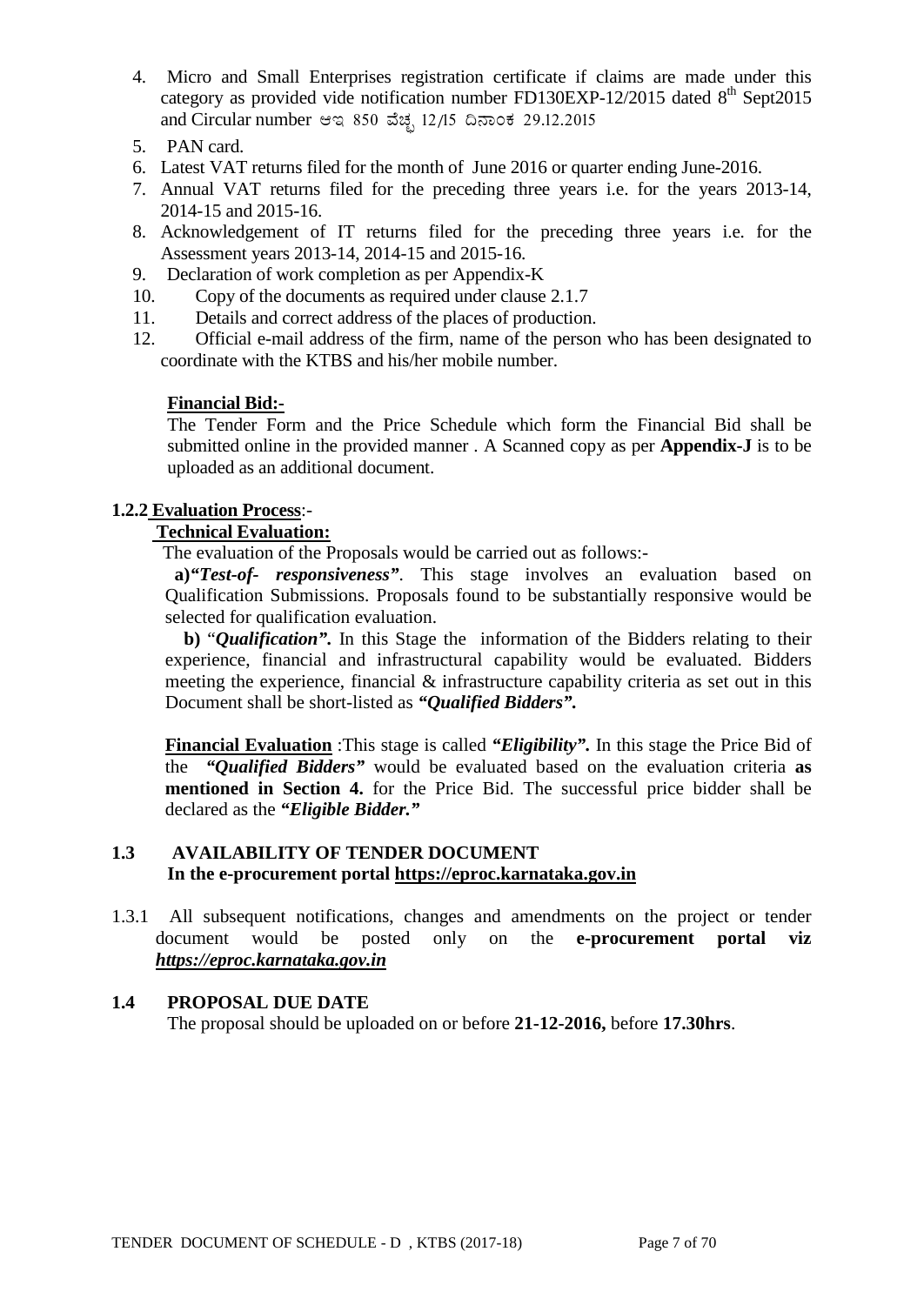#### **SECTION 2 INFORMATION TO BIDDERS**

### **A. GENERAL INFORMATION**

### **2.1 BIDDERS**

- 2.1.1 The Legal entity eligible for participating in the qualification process shall be `**the Printer**` belonging to any of the States of Karnataka, Maharashtra, Andhra-Pradesh, Telangana, Tamil Nadu, Pondicherry, Kerala and Goa.
- 2.1.2 **The Printer** means an entity with the prescribed eligibility who is engaged in the business of printing and supplying of books and who has a Minimum of 3 years experience in printing and supply of books.
- 2.1.3 The legal entity should possess Technical facilities of the National/International standards. The legal entity should also have experience in printing and supply of books for a State Government/ Educational Institutions / Reputed Private Institutions located in any State of India.
- 2.1.4 The Legal Entity should have been registered as printer either under Factories Act and shall have registrations under Sales Tax Act or Value Added tax Act or under Local Tax Act in their respective States in India.
- 2.1.5 The main business of the Legal Entity in the immediately preceding 3 years should be as a printer in any of the states of Karnataka , Maharashtra , Andhra-Pradesh , Telangana, Tamil-Nadu , Pondicherry , Kerala and Goa.
- 2.1.6 The Legal Entity should have achieved a minimum annual turnover of Rs.40.00 lakhs in each of the preceding 3 years i.e., 2013-14.2014-15 & 2015-16.
- 2.1.7 The following documents / information shall be submitted by the Bidders along with the Qualification Submissions:
	- A legal entity incorporated as Private/Public Limited Company shall submit Certificate of Incorporation, Memorandum & Articles of Association..
	- An individual or a HUF shall submit copy of VAT / ST / Local Sales Tax / Local VAT Certificate.
- 2.1.8 Any Entity which has been barred by the Education Department, Government of Karnataka (GoK), any other State Governments(SG) or Government of India (GoI), or any of the agencies of GoK/SG/GoI would not be eligible to submit a Proposal. The Bidder shall execute an undertaking to this effect as per the format enclosed in Appendix D.
- 2.1.9 Any Entity which has been declared as blacklisted by the KTBS would not be eligible to submit a proposal.

### **2.2 NO CONSORTIUM**

Bidder should be an individual entity and should submit their bids individually*.* More specifically, consortium of bidders is barred from participation in the tender.

## **2.3 NUMBER OF PROPOSALS & PACKAGE DETAILS**

- 2.3.1 Each Bidder shall submit only one Proposal in response to this Tender document. Any Bidder, who submits or participates in more than one Proposal, shall be disqualified and shall also cause disqualification of all the proposals in which such Bidder has participated.
- 2.3.2 **A Bidder will be alloted for a maximum of 2 packages as per his capacity in the order of his preference. List of work packages along with titles is as shown in Volume 3. A bidder shall and shall bid for the packages as per his production capacity.**
- 2.3.3 Packages are allotted as per the terms at the sole discretion of the purchaser. As referred in clause 2.3.2, maximum number of packages to be allotted in this tender is 2 only and it shall be decided on the assessed capacity by the purchaser. If the bidder bids for the packages more than his capacity and in case the same bidder being L1 in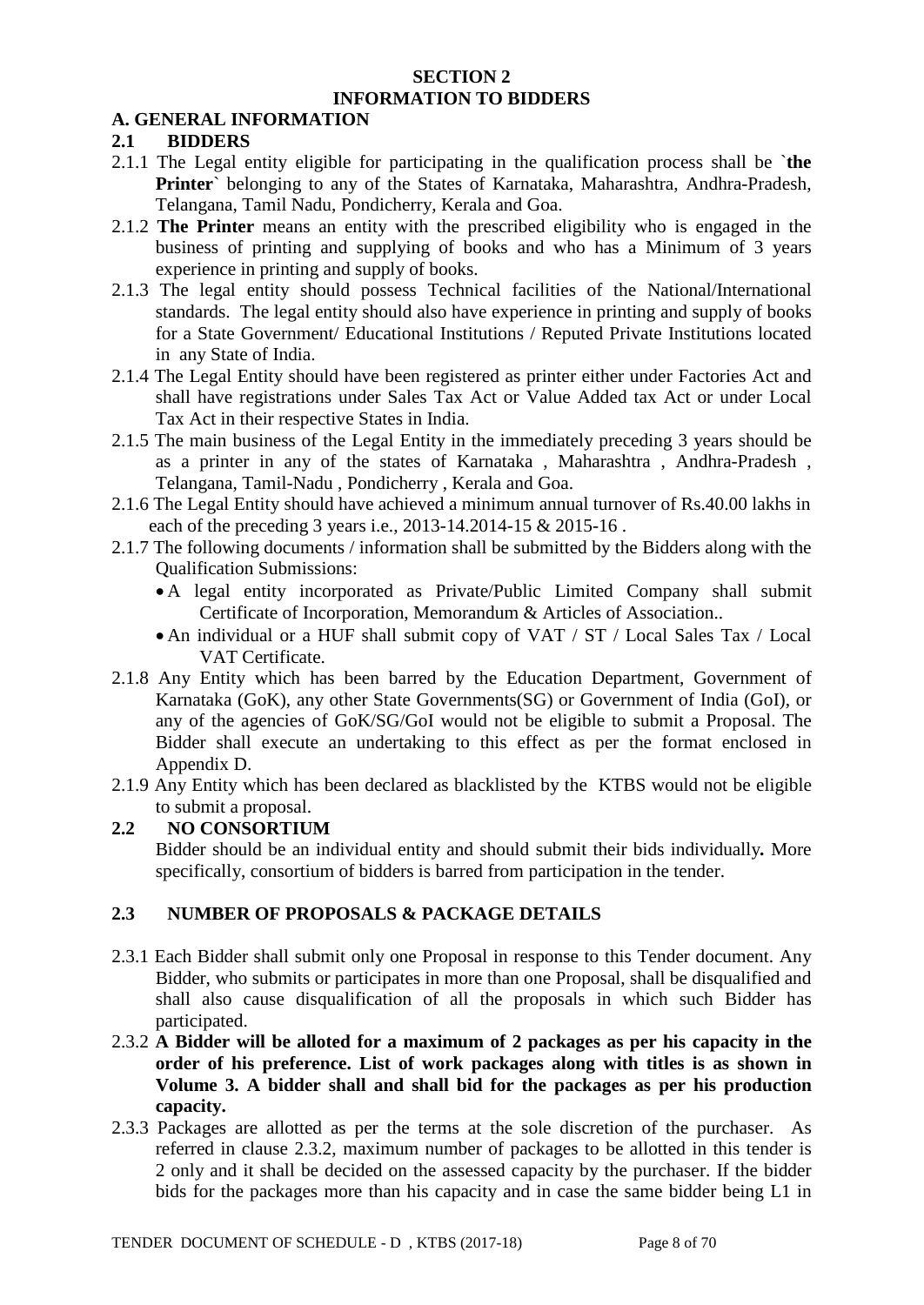any or all of the packages, then if the bidder subsequently shall back out of the packages whether on his own or as per the assessed capacity the Purchaser shall unilaterally decide the packages to be allotted irrespective of the preference shown and it shall be binding on the bidder .

In such circumstances the other packages may be offered to L2 bidders or to any capable printer with negotiations to take up the work at L1 rate. If he is not agree to take up the work at L1 rates, it is left to the discretion of the tender accepting authority to take such decision as may be deemed fit .

- 2.3.4.A bidder is entitled to bid for all the packages but as per his capacity he shall not be awarded more than 2 packages in the order of his preference.
- 2.3.5. Number of textbooks to be printed under the Work Packages as shown in Volume 3 is provisional and indicative and actual numbers of Textbooks to be printed and supplied will be as provided in the Purchase Order and the Distribution List. The number of pages in a book are all indicative.
- 2.3.6. Number of books to be printed may go up by 25% or get reduced by 25% as per the actual requirement and they shall be as in the Purchase order and the Distribution List . In exceptional circumstances the numbers may go up or get reduced further.
- 2.3.7. Details of number of textbooks (Supply List) to be supplied to each destination shall be provided along with the Purchase order.

### **Note: A Bidder is entitled for a maximum number of 2 Packages among A &C Schedules.if he is allotted 2 packages under Schedule-B and then he will not be allocated any package under Schedule-D**

### **2.4 PROJECT INSPECTIONS AND VISIT TO THE SITES**

- 2.4.1 It is desirable that each Bidder submits his Proposal after visiting some of the 204 Block Educational Offices and ascertaining for himself the location, surroundings, or any other matter considered relevant. Schedule of place of delivery is shown under **Volume 2** of this document.
- 2.4.2 It would be deemed that by submitting the Proposal for Tender document, the Bidder
	- a) made a complete and careful examination of the Tender Document,
	- b) received all relevant required information from *KTBS* and
	- c) made a complete and careful examination of the various aspects and locations of the Project.

## **2.5 RIGHT TO ACCEPT OR REJECT ANY OF THE PROPOSALS**

- 2.5.1**The Managing Director, Karnataka Textbook Society,** Bengaluru reserves all the rights to accept or reject any bid and to annul the bidding process and reject all bids at any time prior to award of contract, without thereby incurring any liability or any obligation to inform the affected bidder or bidders of the grounds for the said action. Any Bid with incomplete information is liable for rejection. For each category of prequalification criteria, the documentary evidence is to be produced duly attested by the bidder, serially numbered and enclosed with the bids. If the documentary proof is not enclosed for any/all criteria the Bid is liable for rejection.
- 2.5.**2 If any information given by the bidder is found to be false / fictitious, the bidder will be debarred and will be recommended for blacklisting and in such a situation the purchaser i.e.***KTBS,* **may,**
	- **a)** invite the next best Bidder to match the Proposal submitted by the best Bidder;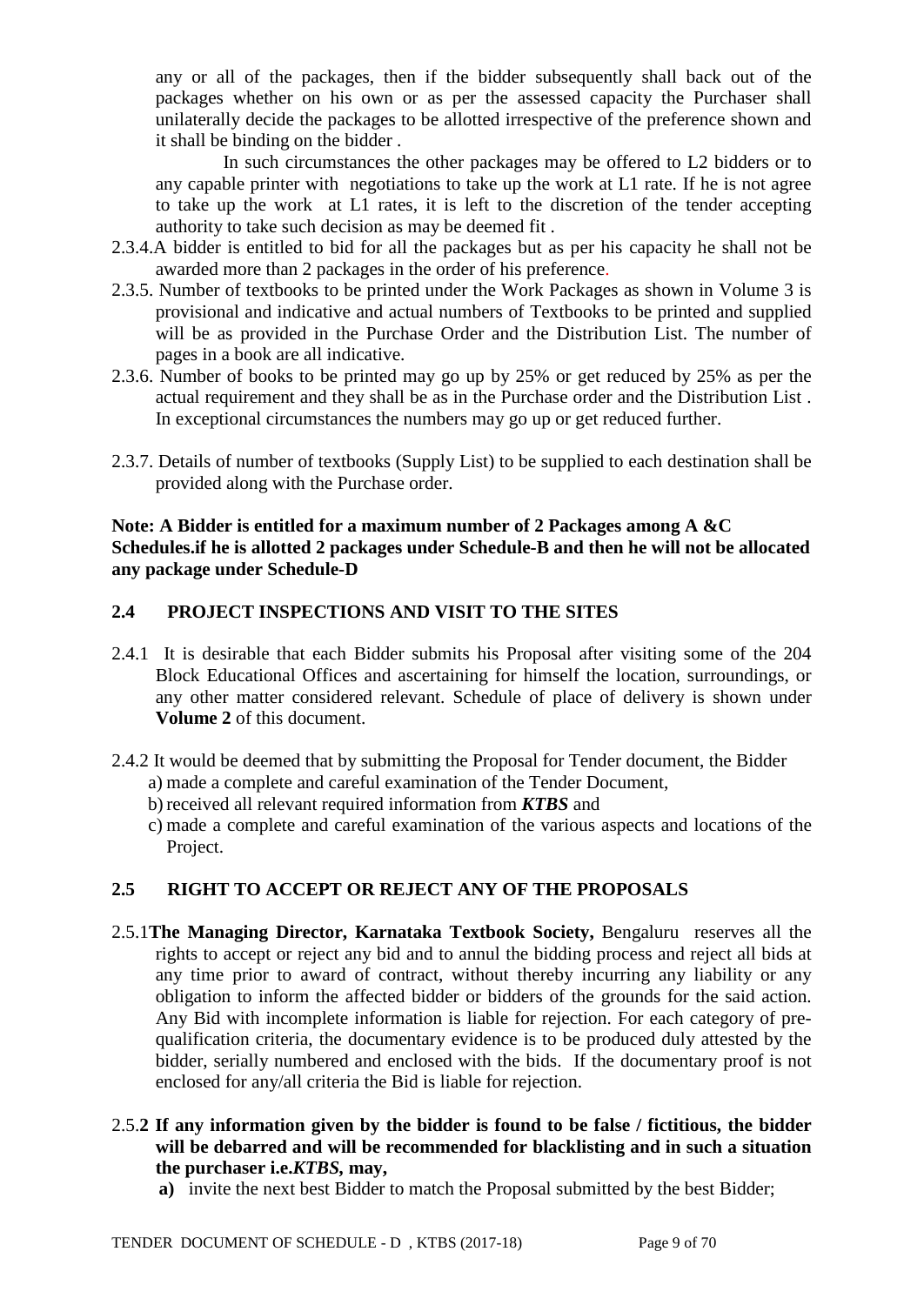OR,

b) take any such measure as may be deemed fit in its sole discretion including Annulment of the bidding process.

### **B. DOCUMENTS**

### **2.5.3 CONTENTS OF TENDER DOCUMENT**

**2.5.4** The Tender Document comprises the contents as listed below, and would additionally include any Amendment / Addenda issued in accordance with Clause 2.6.

|                | Section 1 | <b>Instructions to Bidders</b>        |
|----------------|-----------|---------------------------------------|
| 2              | Section 2 | <b>Information</b> to Bidders         |
| 3              | Section 3 | <b>Evaluation for Qualification</b>   |
| $\overline{4}$ | Section 4 | <b>Evaluation of Price Proposal</b>   |
| 5              | Section 5 | <b>Bidding Schedule</b>               |
| 6              | Section 6 | General conditions of Contract        |
| 7              | Section 7 | <b>Special Conditions of Contract</b> |
| 8              | Volume 1  | Draft Agreement                       |
| 9              | Volume 2  | Schedule of Place of Delivery         |
| 10             | Volume 3  | List of Packages                      |
| 11             | Appendix  | A to M & O                            |

### **2.6 CLARIFICATIONS/AMENDMENTS / ADDENDA OF TENDER DOCUMENT**

- 2.6.1 A prospective Tenderer requiring any clarification of the tender documents may notify the Purchaser in writing or by fax or by e-mail at the Purchaser's mailing address indicated in the Invitation for Tenders. The Purchaser will respond to any such request for clarification of the tender documents which it receives ,no later than 15 days prior to the deadline for submission of tenders prescribed by the Purchaser. Purchaser's response (including an explanation of the query but without identifying the source of inquiry) will be notified in the e-procurement portal.
- 2.6.2 At any time prior to the Proposal Due Date, the purchaser may, for any reason, whether at its own initiative or in response to clarifications requested by a Bidder, modify the Tender Document by the issuance of Addenda.
- 2.6.3 Any Addendum thus issued will be hosted on the e-procurement website and department website www.schooleducation.kar.nic.in.
- 2.6.4 In order to provide the Bidders a reasonable time to examine the Addendum, or for any other reason, KTBS may, at its own discretion, extend the Proposal Due Date.

### **C. PREPARATION AND SUBMISSION OF PROPOSAL**

#### **2.7 LANGUAGE**

The Bid and all related correspondence and documents should be written in English language. Supporting documents and printed literature furnished by the Bidder with the Proposal may be in any other language provided that they are accompanied by appropriate translations of the pertinent passages in the English language. Supporting materials, which are not translated into English, may not be considered. For the purpose of interpretation and evaluation of the Proposal, the English language translation shall prevail.

#### **2.8 BID SECURITY (EMD)**

2.8.1 Each Proposal should be accompanied by a Bid Security (EMD) of Rs.3.00 Lakhs(Rs. Three Lakhs Only), The Bid Security shall be kept valid for at least 60 days in addition to the Proposal Validity Period and would need to be extended, if so required, for any extension in Proposal Validity Period.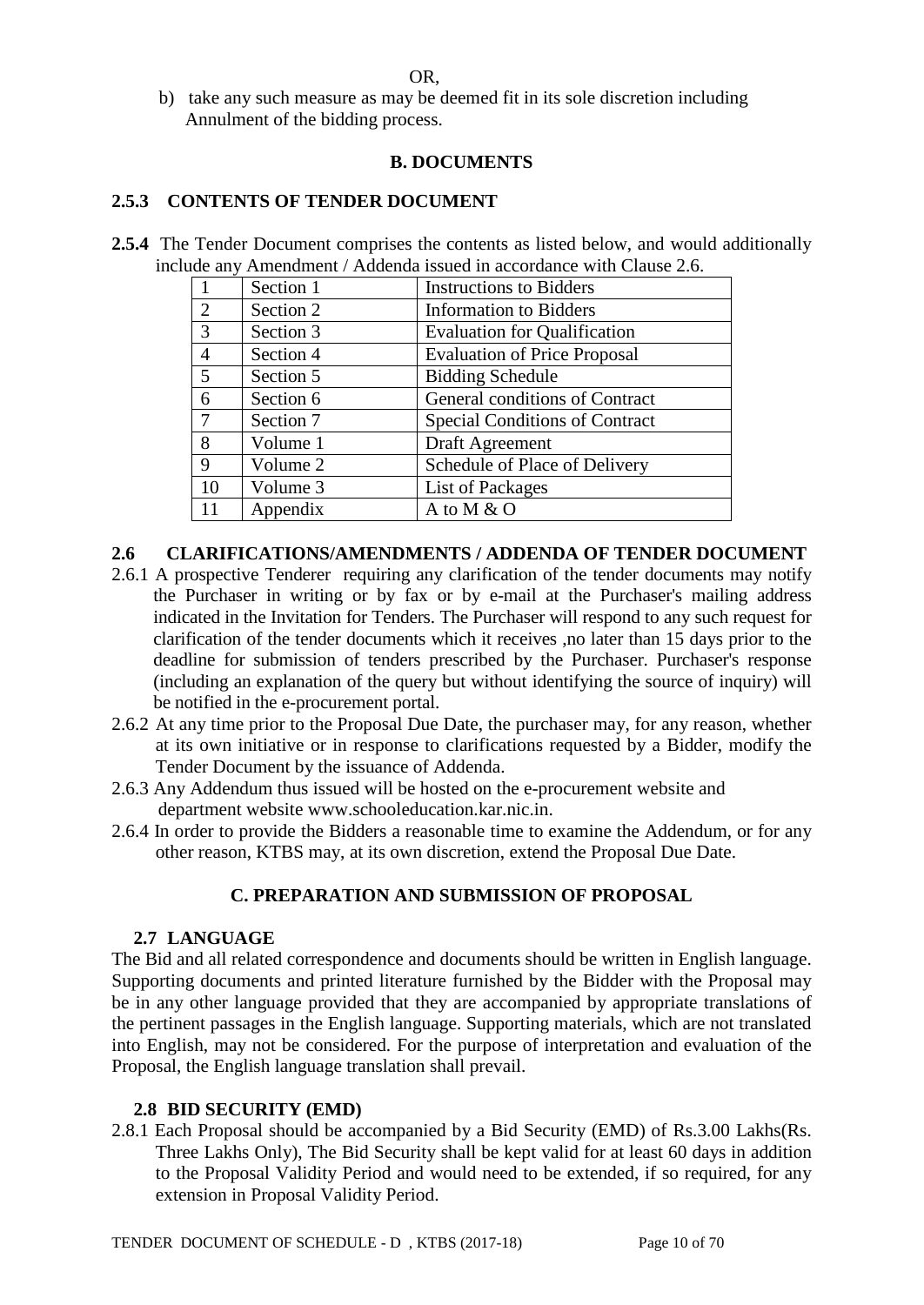- 2.8.2 EMD (Bid Security) should be paid through **e-payments, credit card, direct debit(internet banking), NEFT(National Electronic Fund Transfer), OTC(Over the counter).**
- 2.8.3 The Bid Security shall be returned to the unsuccessful Bidders within a period of eight (8) weeks from the date of announcement of the Successful Bidder. The Bid Security (EMD) submitted by the Successful Bidder shall be refunded after accepting performance security of 5% of Package Value as mentioned in L.O.A & in Clause 2.28.
- 2.8.4 The Bid Security shall be forfeited in the following cases:
	- a) If the Bidder modifies or withdraws its Proposal except as provided in Clause 2.16.1;
	- b) If the Bidder withdraws its Proposal during the interval between the Proposal Due Date and expiration of the Proposal Validity Period.
	- c) If the Successful Bidder fails to provide the Performance Security within the stipulated time or the extended time thereof.
	- d) If any information or document furnished by the Bidder turns out to be misleading or untrue in any material respect.
	- e) on refusal to enter into contract after the award of contract.

### **2.9 QUALIFICATION BID SUBMISSION**

Qualification Submissions shall consist of two sub-parts: Non-submission of any of the documents may lead to disqualification at the discretion of KTBS .

- i. Qualification Documents
- ii. Other Documents

### **Qualification Documents***–***Qualification documents shall consist of the following:**

- i. Certificate of Incorporation or equivalent or a declaration about the constitution of the firm.
- ii. Undertaking of being a Printer as per Appendix F
- iii. Statement of Experience as per Appendix G-1
- iv. Statutory Auditor's Certification of Financial Capability as per Appendix G-2 or A declaration as mentioned in the Clause 3.3.3 of Section 3
- v. Statutory Auditor's Certificate for Project Experience of Printing and Supply of books for the following years 2013-14,2014-15,2015-16 as per Appendix G-3,
- vi. The Proposal must be accompanied by the audited annual financial statements of the Bidder for the last three (3) completed financial years.
- vii. Appendix I indicating whether he is Web sheet offset printer / Sheet fed offset Printer category and his printing capacity .
- viii. Bid Security(EMD)
- ix. Qualification Proposal to establish infrastructural capability shall be as per the format set out in Appendix H.
- *x.* Proof of Ownership of Web/Sheetfed offset printing machines and their location within the states of Karnataka, Maharashtra, Andhrapradesh, Telangana, Tamilnadu, Pondicherry, Kerala, Goa.

### **Other documents shall consist of the following:**

- i. Letter of Proposal as per Appendix A
- ii. Power of Attorney as per Appendix B, authorizing the signatory of the Proposal to commit on behalf of the Bidder
- iii. Details of Bidder as per Appendix C
- iv. Anti-Collusion Certificate as per Appendix D
- v. Cost of the Tender Document(in the form of Demand Draft)
- vi. An oath for having read the document in full as per **Appendix-L**
- vii. VAT Registration Certificate . VAT Returns / Sales Tax returns Statement as filed before the proper authority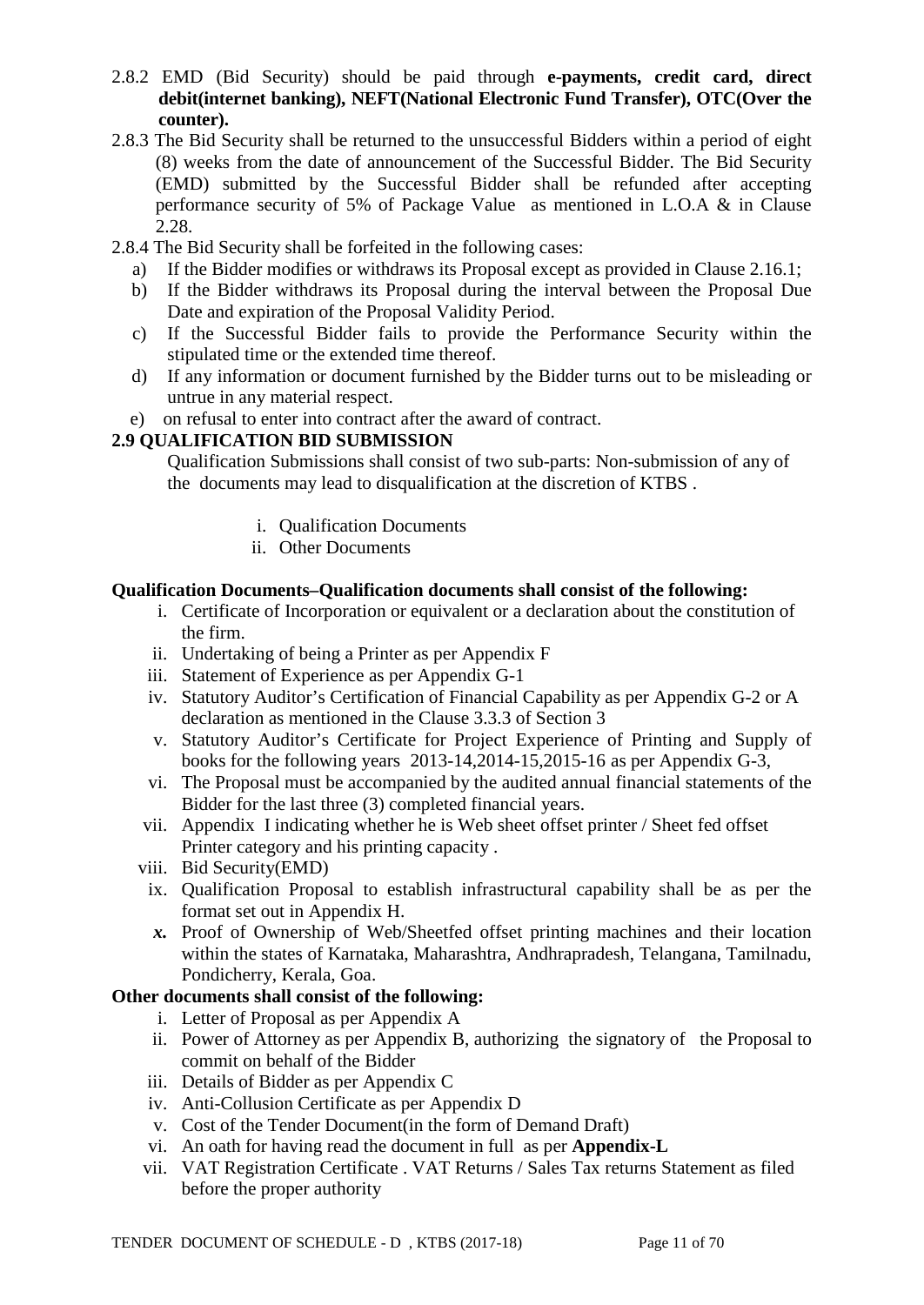- viii. PAN Certificate and IT returns.
	- ix. Copy of the title deed or lease agreement in support of ownership / lease of additional machinery / infrastructure facilities like building & godown
	- x. Copy of the address and official e-mail ID, Contact persons names, their status in the organization and their phone numbers.
	- xi. Declaration of work completion as per Appendix K.

### **2.10 PRICE PROPOSAL**

2.10.1 Price Proposal shall consist of:

- a) Price Proposal as per the format set out in Appendix J and is required to be submitted online in the formats available in the **e-portal**. The scanned copy of the Appendix J shall be uploaded as an additional document.
- b) The bidders can quote their lowest cost per page, for different size and colour of the Text Book, title wise, for the packages. Prices should be inclusive of printing of text pages, cover page printing,U.V. Varnish/Lamination, binding, packing cost, transportation cost, transit insurance, all taxes, any applicable duties etc. and the cost per page shall be quoted in Indian Rupees to the last **4 decimal places**.
- c) In case, price is quoted for the package for which the bidder is not eligible to quote and the rate turns out be L1 then bidder shall be penalized in accordance with the provisions available in the previous clauses of this document.

### **2.11VALIDITY OF PROPOSAL**

 Tenders shall remain valid for a period not less than ninety days(90 days) after deadline date for tender submission. A tender valid for a shorter period shall be rejected by the Employer as non-responsive.

 In exceptional circumstances, prior to expiry of the original time limit, the Employer may request that the Tenderers may extend the period of validity for a specified additional period. The request and the Tenderers responses shall be made in writing or by cable. A tenderer may refuse the request without forfeiting his earnest money deposit. A Tenderer agreeing to the request will not be required or permitted to modify his tender,but will be required to extend the validity of his earnest money deposit for a period of the extension and in compliance.

### **2.12 EXTENSION OF VALIDITY OF PROPOSAL**

In exceptional circumstances, prior to expiry of the original Proposal Validity Period, *KTBS* may request Bidders to extend the Proposal Validity Period for a specified additional period.

#### **2.13 FORMAT AND SIGNING OF PROPOSAL**

- 2.13.1 The Bidder would provide information required as per this Tender Document. **KTBS**  reserves the right to evaluate only those Proposals that are received in the required format and is complete in all respects.
- 2.13.2 The Bidder shall submit the proposal in two Covers online, namely,
	- a) Technical Bid, consisting of the details mentioned in **section 2** of this tender document and
	- b) Price Bid, consisting of the Bidders lowest quoted rate being the financial proposal for the project in prescribed format (Appendix J).

### **2.14 METHOD OF SUBMISSION OF PROPOSALS**

- 2.14.1 The proposals shall be submitted online in the e-portal in the Provided formats only. Scanned copies of the same shall be uploaded where ever sought
- 2.14.2 The e-portal itself will disqualify the improper and delayed Bids and KTBS shall assume no responsibility for any such eventualities.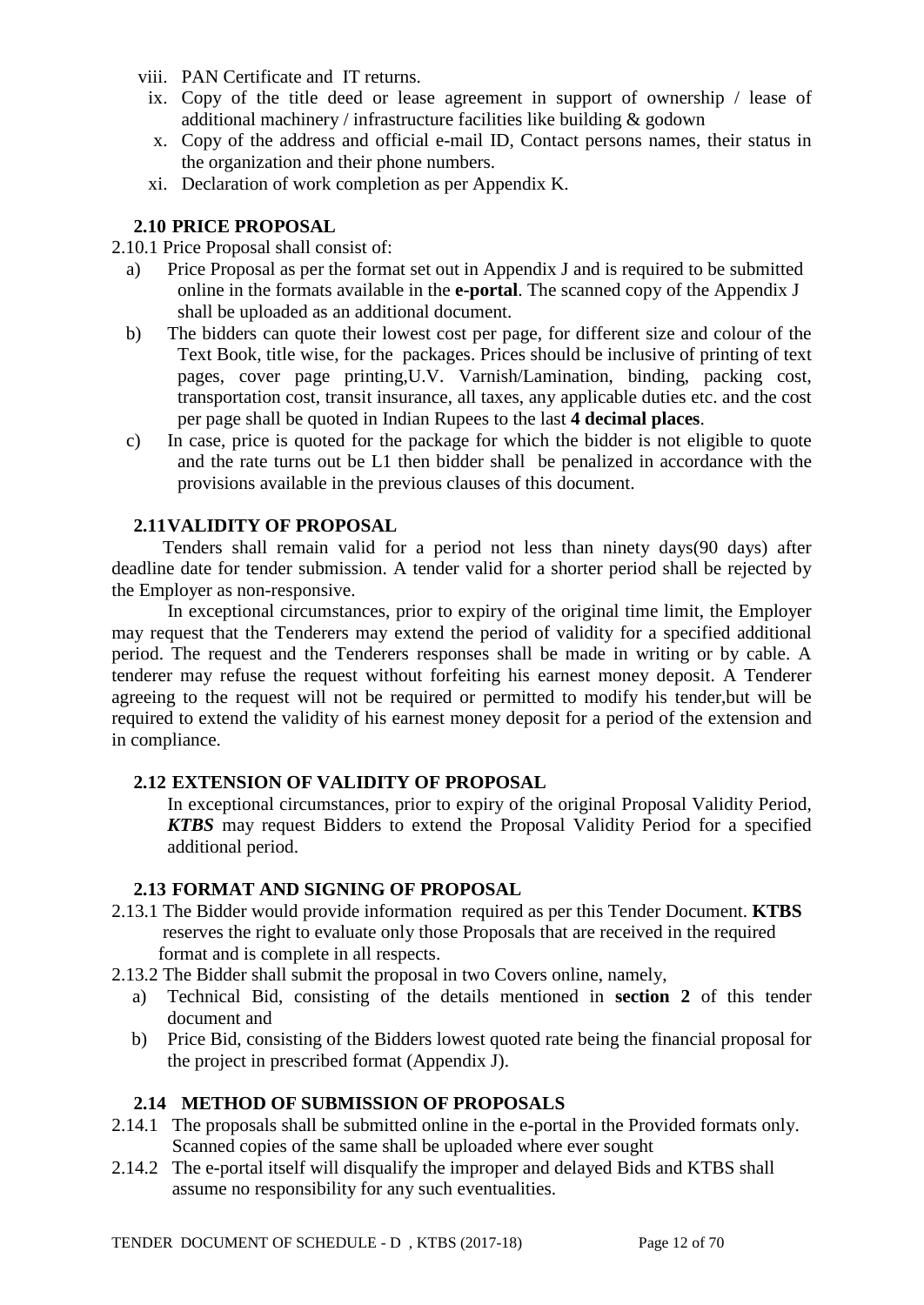### **2.15 PROPOSAL DUE DATE**

- 2.15.1 Proposals should be submitted only on-line and through the notified Government of Karnataka e-procurement platform before 17.30hrs on the Proposal Due Date mentioned in the Bidding Schedule in the manner and form as detailed in this Tender Document. Proposals submitted in any other mode shall not be acceptable.
- 2.15.2 *KTBS* may, in exceptional circumstances, and for reasons to be recorded in writing, extend the Proposal Due Date, by issuing an Addendum in accordance with Clause 2.6, uniformly for all Bidders.

#### **2.16 MODIFICATIONS/SUBSTITUTION/WITHDRAWAL OF PROPOSALS**

- 2.16.1 Any modification, Substitution, withdrawal of proposal can be made by the tenderer only through the said e-portal in the form and manner as provided.
- 2.16.2 To assist in the examination, evaluation, and comparison of Proposals, KTBS may utilize the services of consultant(s) or advisor(s).

#### **D. EVALUATION OF PROPOSAL**

#### **2.17 PROPOSAL OPENING**

- 2.17.1 *KTBS* would open online, the Qualification, Submissions as per the schedule for the purpose of evaluation.
- *2.17.2* Proposals for which an acceptable notice of withdrawal has been submitted in accordance with **Clause 2.16** will not be opened. However for technical reason if it opens it will not be considered.
- 2.17.3 *KTBS* would subsequently examine and evaluate Proposals in accordance with the criteria set out in Sections 3, 4 and 5 of this Tender Document.

#### **2.18 CONFIDENTIALITY**

Information relating to the examination, clarification, evaluation, and recommendation for the Bidders shall not be disclosed to any person not officially concerned with the process. *KTBS* will treat all information submitted as part of Proposal in confidence and would require all those who have access to such material to treat the same in confidence. *KTBS* will not divulge any such information unless it is ordered to do so by any authority pursuant to applicable law or order of a competent court or tribunal, which requires its disclosure.

#### **2.19 TESTS OF RESPONSIVENESS**

- 2.19.1 Prior to evaluation of Proposals, *KTBS* will determine whether each Proposal is responsive to the requirements of the Tender Document. A Proposal shall be considered responsive if the Proposal:
	- a) is received/deemed to be received by the Proposal Due Date including any extension there of pursuant to Clause 2.15
	- b) is accompanied by the Power of Attorney, the format for which is specified in Appendix B
	- c) contains all the information as requested in this document
	- d) contains information in formats same as those specified in this document
	- e) Proof of Ownership of a Printing Press as per the criteria prescribed and their location within the states of India .
	- f) VAT Registration Certificate .
	- g) VAT Returns filed before proper authorities .
	- h) PAN Certificate . IT returns filed before proper authorities .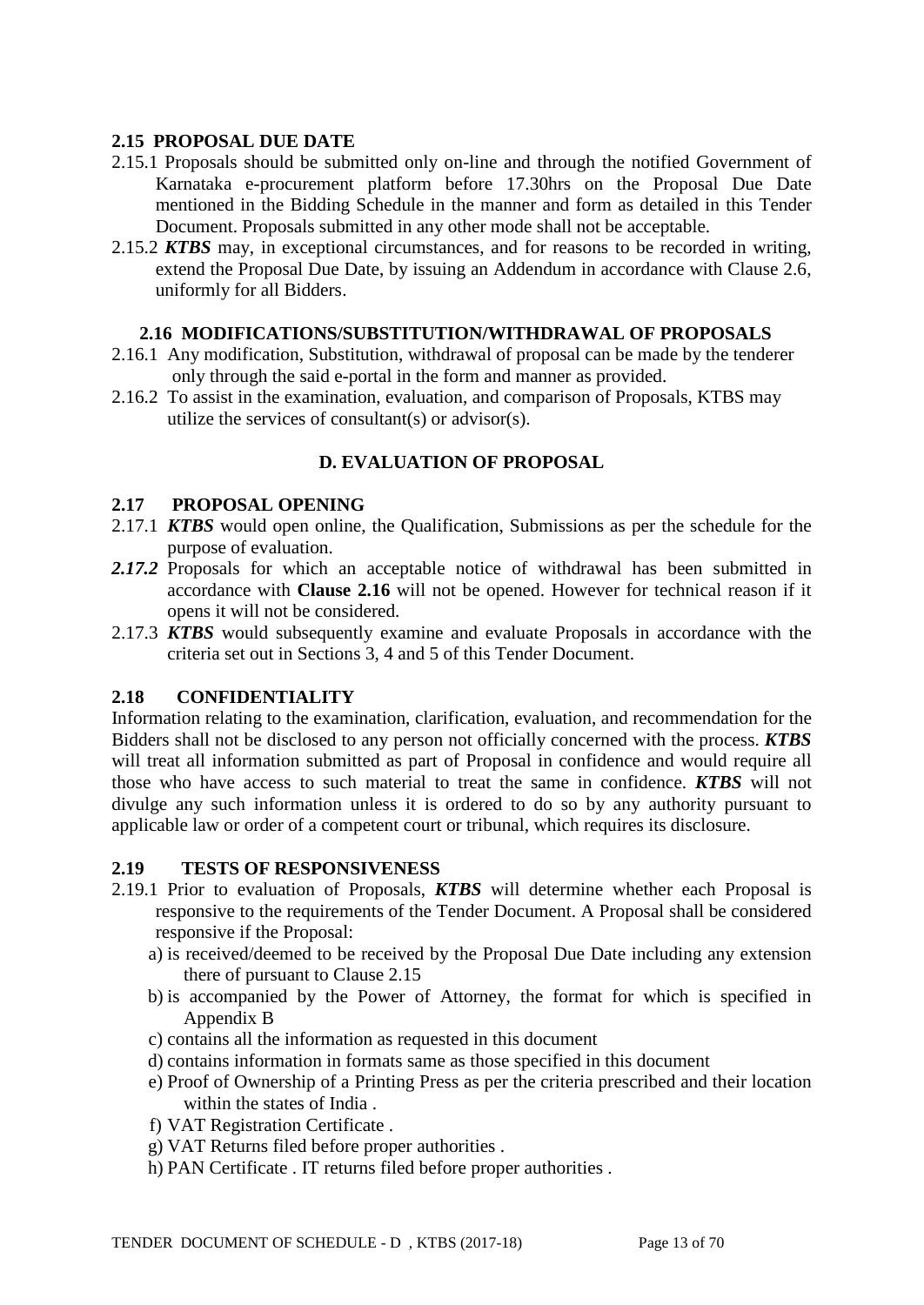- i) Copy of the title deed or lease agreement in support of ownership / hire / lease of infrastructure facilities like building / godown
- j) Mentions the validity period as set out in Clause 2.11.
- k) Micro and Small Enterprises registration certificate if claims are made under this category as provided vide notification number FD130EXP-12/2015 dated  $8<sup>th</sup>$ Sept2015 and Circular number ಆಇ 850 ವೆಚ್ಛ 12/15 ದಿನಾಂಕ 29.12.2015
- 2.19.2 *KTBS* reserves all the rights to reject any Proposal which is non-responsive and no request for alteration, modification, substitution or withdrawal shall be entertained by *KTBS* in respect of such Proposals.

### **2.20 CLARIFICATIONS**

To facilitate evaluation of Proposals, *Purchaser* may, at its discretion, seek clarifications in writing from any Bidder regarding its Proposal.

### **2.21 QUALIFICATION SUBMISSIONS**

- 2.21.1 The Qualification Submissions of the Bidders would first be checked for responsiveness as set out in Clause 2.19 above. All Proposals found to be substantially responsive shall be evaluated as per the Qualification Criteria set out in Section 3.
- 2.21.2 Bidders who meet the qualification criteria shall be short-listed *("Qualified Bidders")* for further evaluation.
- 2.21.3 The Price Bid of the Bidders who do not meet the Qualification Criteria shall not be opened.
- 2.21.4 The Qualification Submissions of the Qualified Bidders would be evaluated as per the Qualification Evaluation Criteria set out in Section 3. The Purchaser either himself or through his representative may inspect the factory premises of the bidder regarding the availability of the facilities as per qualification documents submitted.

### *2.22 Qualified Bidders*

Bidders who are found to be acceptable as *"Qualified Bidders"* would be considered for evaluation in the next stage.

### **2.23 PROPOSAL EVALUATION: PRICE BID**

 Price Proposal of only the *Qualified Bidders* would be opened and evaluated as per process set out in Section 4 to identify an *Eligible Bidder*.

### **2.24 DECLARATION OF SUCCESSFUL BIDDER**

- 2.24.1 *KTBS* may either choose to accept the Proposal of an *Eligible Bidder* or invite him for negotiations.
- 2.24.2 Upon acceptance of the Proposal of the *Eligible Bidder* with or without negotiations, *KTBS* shall declare the *Eligible Bidder* as the *Successful Bidder*.

### **2.25 NOTIFICATIONS**

 *KTBS* will notify the Successful Bidder through e-procurement platform or by facsimile or e-mail and by a Letter of Acceptance (LOA) that his Proposal has been accepted.

### **2.26 KTBS's RIGHT TO ACCEPT OR REJECT PROPOSAL**

2.26.1 *KTBS r*eserves all the rights to accept or reject any or all of the Proposals without assigning any reason and to take any measure as it may deem fit, including annulment of the bidding process, at any time prior to award of the Project, without liability or any obligation for such acceptance, rejection or annulment.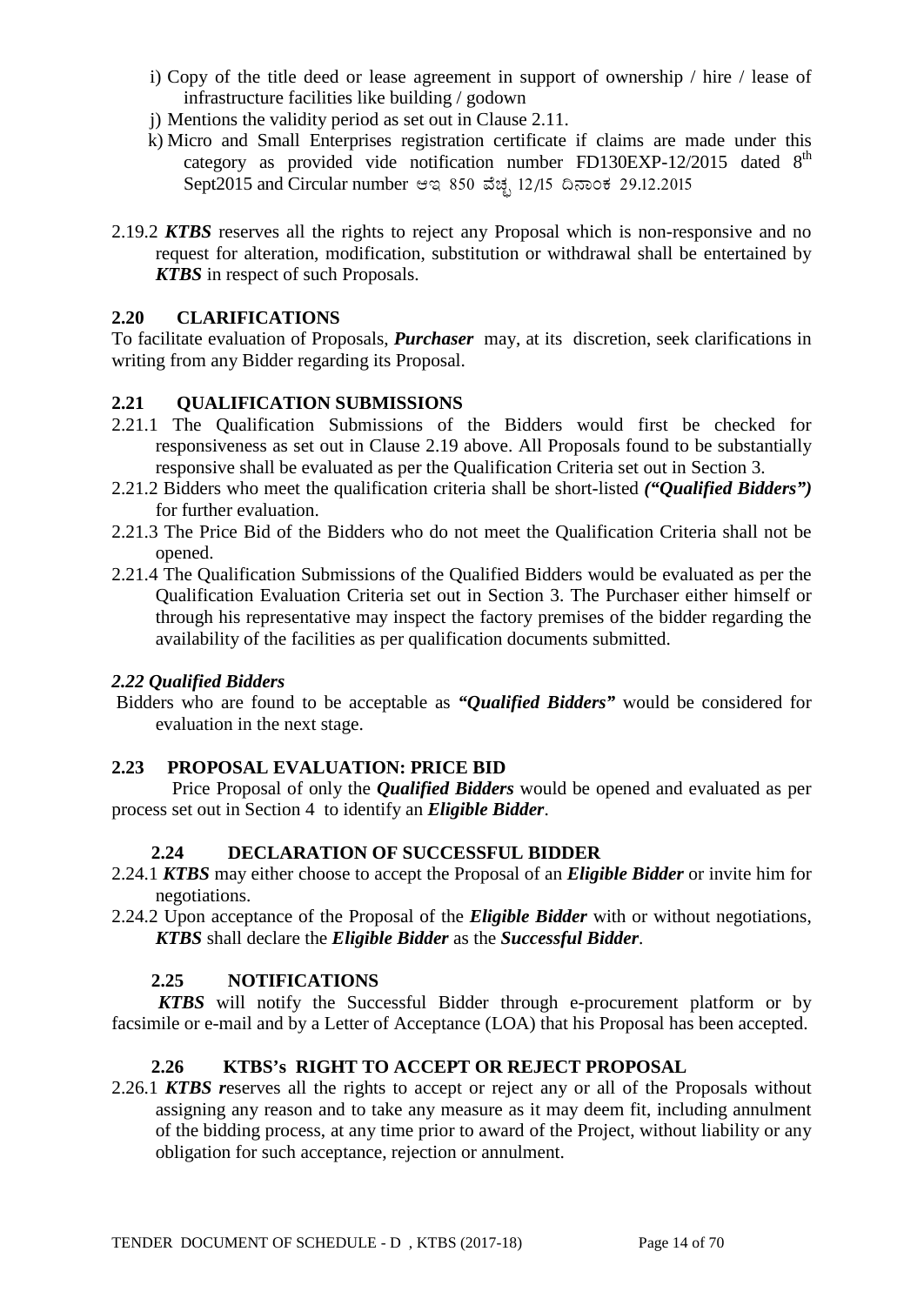- 2.26.2 *KTBS* reserves all the rights to invite revised Proposals from Bidders with or without amendment of the Tender Document at any stage, without liability or any obligation for such invitation and without assigning any reason.
- 2.26.3 *KTBS* reserves the right to reject any Proposal at any time if:
	- a) a material misrepresentation made at any stage in the bidding process is uncovered; or
	- b) the Bidder does not respond promptly and thoroughly to requests for supplemental information required for the evaluation of the Proposal. This would lead to the disqualification of the Bidder. If such disqualification / rejection occurs after the Proposals have been opened and the Successful Bidder gets disqualified / rejected, then *KTBS* reserves the right to:
		- i. declare the Bidder with second lowest Price Proposal/ Modified Price Proposal as the Eligible Bidder and where warranted, invite such Bidder for negotiations; or,
		- ii. take any such measure as may be deemed fit in the sole discretion of *KTBS*, including annulment of the bidding process.

### **2.27 SUBMISSION OF LETTER OF ACCEPTANCE AND EXECUTION OF AGREEMENT**

- 2.27.1 Within the 7 days from the date of issue of the LOA,the successful bidder shall accept the LOA and return the same to KTBS, The successful bidder shall furnish a security deposit of 5% of Package value mentioned in the LOA and will sign the agreement and deliver it to the purchaser, within the 7 days from the date of issue of the LOA or within such further time as **KTBS** may agree to at its discretion.
- 2.27.2 If the Successful Bidder wants to authorize any person on behalf of him to sign the agreement, he shall, before signing of the Agreement, submit to *KTBS***,** a power of attorney to sign the Agreement with *KTBS***.**
- 2.27.3 **KTBS** will promptly notify other Bidders that their Proposal has not been accepted and their Bid Security shall be discharged/returned as promptly as possible, within a period of eight (8) weeks from the date of announcement of the Successful Bidder.

### **2.28 PERFORMANCE SECURITY**

- 2.28.1 The successful Bidder shall furnish Performance Security in the form of an Irrevocable Bank Guarantee issued by a Nationalized bank/Public Sector Bank /Accepted Scheduled Bank in favour of "The Managing Director, Karnataka Text Book Society, Bengaluru", for a sum equivalent to 5% of the package value separately for all the packages which may be allotted to the successful bidder within 7 days from the date of issue of the Letter of Acceptance(LOA) . The performance bank guarantee should be valid till 31st of **March 2018** or covering a period of 120 days after the end of contract obligation whichever is later.
- 2.28.2 Failure of the Successful Bidder to comply with the requirements of Clause 2.28.1 shall constitute sufficient grounds for the annulment of the LOA, and forfeiture of the Bid Security. In such an event, *KTBS* reserves all the rights to take any such measure as may be deemed fit in the sole discretion of KTBS, including annulment of the bidding process.

### **SECTION 3 EVALUATION FOR QUALIFICATION**

### **3.1 EVALUATION PARAMETERS**

3.1.1 The Bidder's competence and capability is proposed to be established by the following parameters:

### *A. EXPERIENCE IN TERMS OF*

- i. Printing and Supply of books / Textbooks;
- ii. In accordance with time Schedule; and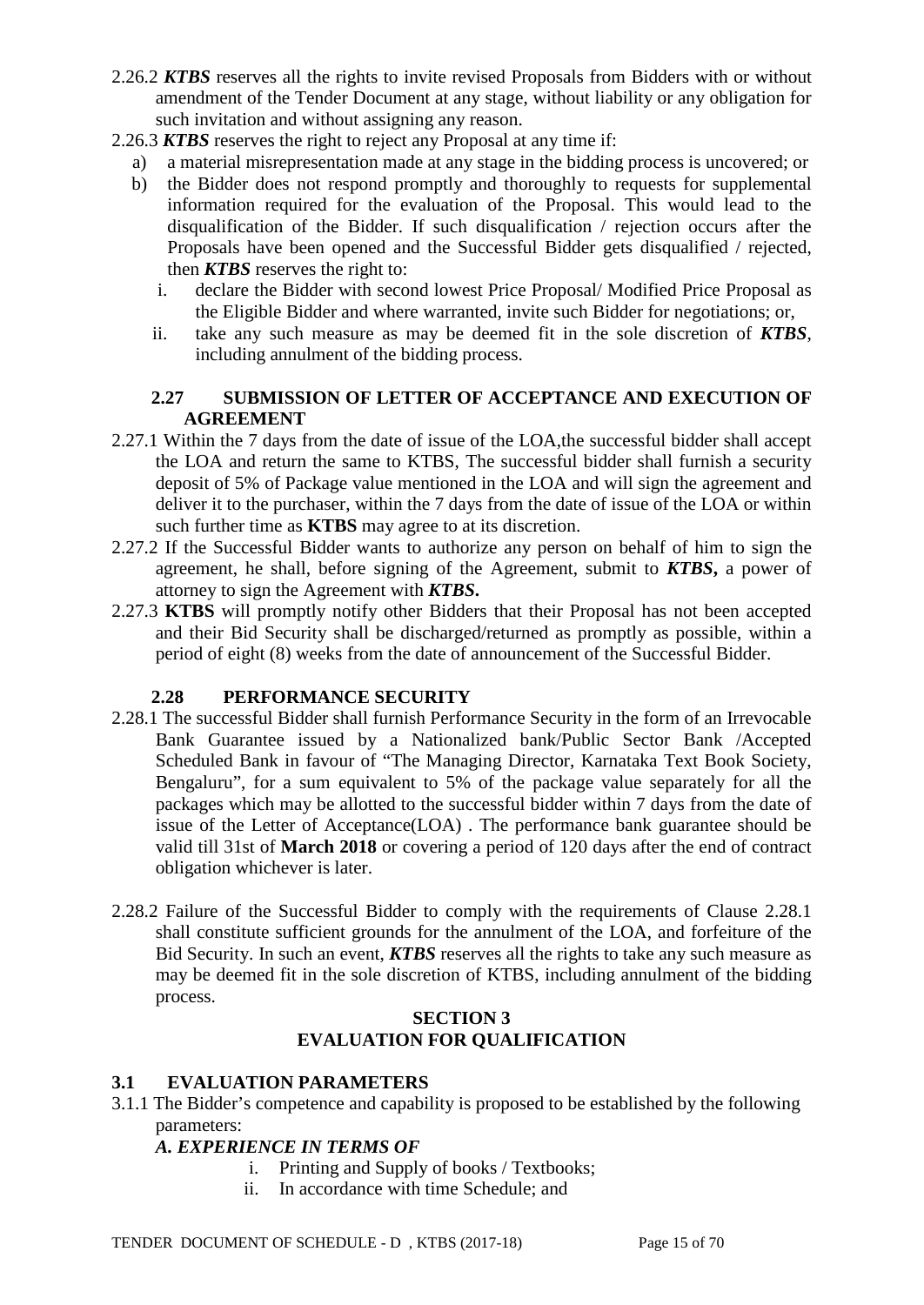- iii. Quality of material delivered.
- iv. Previous performance as assessed by the KTBS or any other authorities.

| <b>Slno</b> | <b>Experience Criteria</b>                                        |  |  |
|-------------|-------------------------------------------------------------------|--|--|
|             | Billing of at least Rs.10,00,000/- (Ten Lakhs only) from a single |  |  |
|             | project of Printing and Supply of Books/Text books during any     |  |  |
|             | one year of these three years i.e 2013-14, 2014-15, 2015-16       |  |  |

 *The bidder should have 3 years of experience in printing of books. The Bidder shall furnish evidence to support its claim as per Appendix G-1.*

### *B. FINANCIAL CAPABILITY IN TERMS OF*

- i. Annual sales turnover.
- ii. Net worth.

The Bidder shall furnish evidence to support its claim as per Appendix G-2

Turnover of the bidder shall be certified by his statutory auditor who should mention his name, address and membership number. Turnover certificate shall be based on the audited accounts of the bidders, or based on the returns filed with the Income tax authority or the Commercial Tax authority

3.1.2 On each of these parameters, the Bidder would be required to meet the evaluation criteria as detailed in this Section.

| Sl no          | Category and the Description of the machinery prescribed                                                                                                                                                                                                                                                                                                            | Quantity  |
|----------------|---------------------------------------------------------------------------------------------------------------------------------------------------------------------------------------------------------------------------------------------------------------------------------------------------------------------------------------------------------------------|-----------|
|                | <b>Pre-Printing machinery</b>                                                                                                                                                                                                                                                                                                                                       |           |
| 1              | Computer to Plate making plant with processor capable of making plates<br>Double Crown, A-1 and such similar sizes<br>or<br>Plate exposing system with processor capable of making plates Double<br>Crown, A-1 and such similar sizes<br>(Note:Since it is single colour books the plates can be made by taking<br><i>tracing sheet output are also acceptable)</i> | one unit  |
|                | <b>Printing machinery</b>                                                                                                                                                                                                                                                                                                                                           |           |
| 1              | Single or multi printing unit web offset machine with a minimum cut off<br>508 mm, reel width 760 mm or more, with one quarter folder. The rated<br>speed of the machine with quarter folding shall not be less than 10,000<br>cycles per hour.                                                                                                                     | one unit  |
|                | <b>Or</b><br>Single Colour sheet fed printing machines with a production speed of<br>about 5000 SPH, with a printing format of atleast 20X30 inches.<br>(Note: if for any reason like bigger format or both sides printing etc., the<br>requirement of number of units will be proportionately less.)                                                               | Two units |
| $\overline{2}$ | Four colour sheet fed CPC offset printing machine with a Sheet size of<br>485mm X 660mm (19"x26") or above , capable of printing on Boards of at<br>least 220 GSM.<br>(Note: Optional since the only cover pages are to be printed this service<br>may be outsourced. If so on MOU with the firm possessing the 4 colour<br>printing machine shall be provided)     | one unit  |

# **3.2 INFRASTRUCTURE CAPABILITY REQUIREMENTS**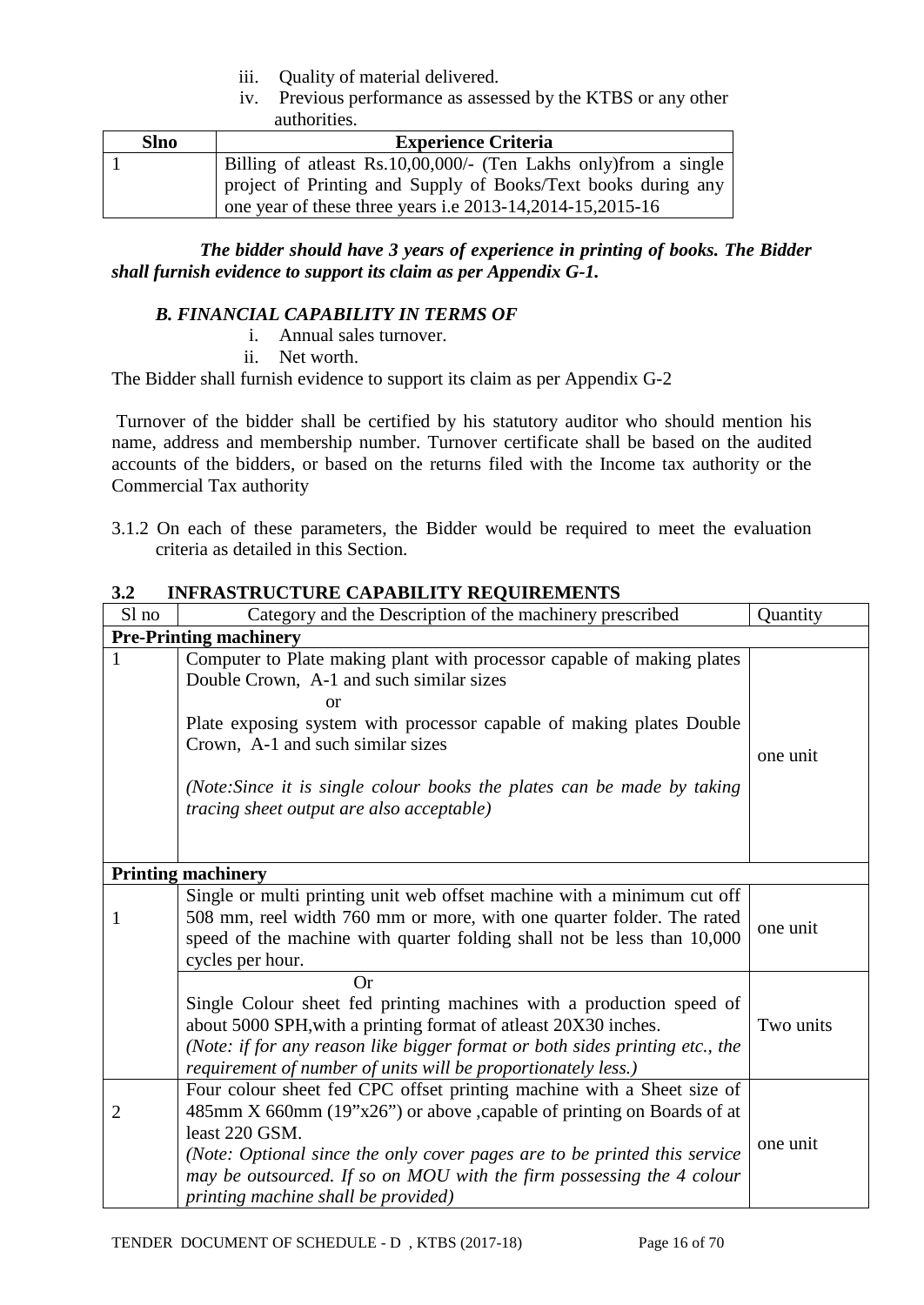|                                                                                                        | <b>Binding and Finishing Machinery</b>                                                               |           |  |  |
|--------------------------------------------------------------------------------------------------------|------------------------------------------------------------------------------------------------------|-----------|--|--|
| 1                                                                                                      | Wire stitching machine capable of pinning at least 12.5 mm at the speed                              | one unit  |  |  |
|                                                                                                        | of about 40 cycles per minute.                                                                       |           |  |  |
| $\overline{2}$                                                                                         | Fully automatic stand alone perfect binding machine of minimum 6                                     |           |  |  |
|                                                                                                        | clamps with 2000 cycles per hour OR equivalent productivity or more.                                 | One unit  |  |  |
|                                                                                                        | (Note: required to achieve at least a production of at least 15,000 books                            |           |  |  |
|                                                                                                        | per shift.)                                                                                          |           |  |  |
|                                                                                                        | Fully automatic 3 side cutting machine capable trimming books of crown                               |           |  |  |
|                                                                                                        | $1/4^{\text{th}}$ size on 3 sides at a time.                                                         | one unit  |  |  |
| 3                                                                                                      | (Note: It is essential to trim the books in a three side trimmer to achieve                          |           |  |  |
|                                                                                                        | the speed and correct right angles at the corners.)                                                  |           |  |  |
|                                                                                                        | Fully automatic programmatic cutting machine 92 cm (32 inches) size                                  |           |  |  |
|                                                                                                        | (min)<br>one unit                                                                                    |           |  |  |
|                                                                                                        | (Note: Required to cut the Cover Boards etc.)                                                        |           |  |  |
|                                                                                                        | Offline or inline UV varnishing machine                                                              |           |  |  |
|                                                                                                        | one unit                                                                                             |           |  |  |
| Wet / thermal lamination machine of Minimum feed width of 18"                                          |                                                                                                      |           |  |  |
|                                                                                                        |                                                                                                      |           |  |  |
|                                                                                                        | Fully automatic folding machine capable folding sheets in the size of                                |           |  |  |
|                                                                                                        | Double Crown to crown $1/4^{\text{th}}$ size                                                         | Two units |  |  |
|                                                                                                        | (Note: Required only for the sheet fed printers)                                                     |           |  |  |
| <b>Manpower, Factory and Storage Space</b>                                                             |                                                                                                      |           |  |  |
|                                                                                                        | The plant shall be operated by qualified and trained manpower with qualified supervisors for quality |           |  |  |
|                                                                                                        | checking in the production line.                                                                     |           |  |  |
| The plant shall be well planned and is required to be in easily accessible location. It is expected to |                                                                                                      |           |  |  |
| be laid out in an area of about 5,000 sq feet to have easy and safe movement of the materials. The     |                                                                                                      |           |  |  |
| storage space shall be at least another 5,000 sq feet covered area for the safe storage of finished    |                                                                                                      |           |  |  |
| goods as well as to stock the paper.                                                                   |                                                                                                      |           |  |  |

#### **Note** :

- a. **The Specifications mentioned above are at minimum configurations expected, but Superior Machinery in the similar class are also acceptable. However, decision of the Purchaser in this regard shall be final and binding**.
- b. In the table above, the bidder should own the required number of Printing machines. Additional Machinery, may be hired or taken on lease if required if a necessity arises during the course of production. Infrastructure, viz., minimum space and storage space can be either owned or hired or leased. Where the infrastructure capability/facilities are either hired or leased, the period of hire or lease should be double the period for which performance guarantee is to be furnished by the successful bidder.
- c. Mode of ownership and the period of lease or rent of infrastructure capability should be certified by the Statutory Chartered Accountant of the bidder. A chartered Accountant who issues such a certificate shall mention, in the certificate so issued, his name, address, membership number and the documents he has verified to issue the certificate.
- d. The CTP is made compulsory since all the data is being given in soft copies and the plates are required to be made by Computer to Plate method only.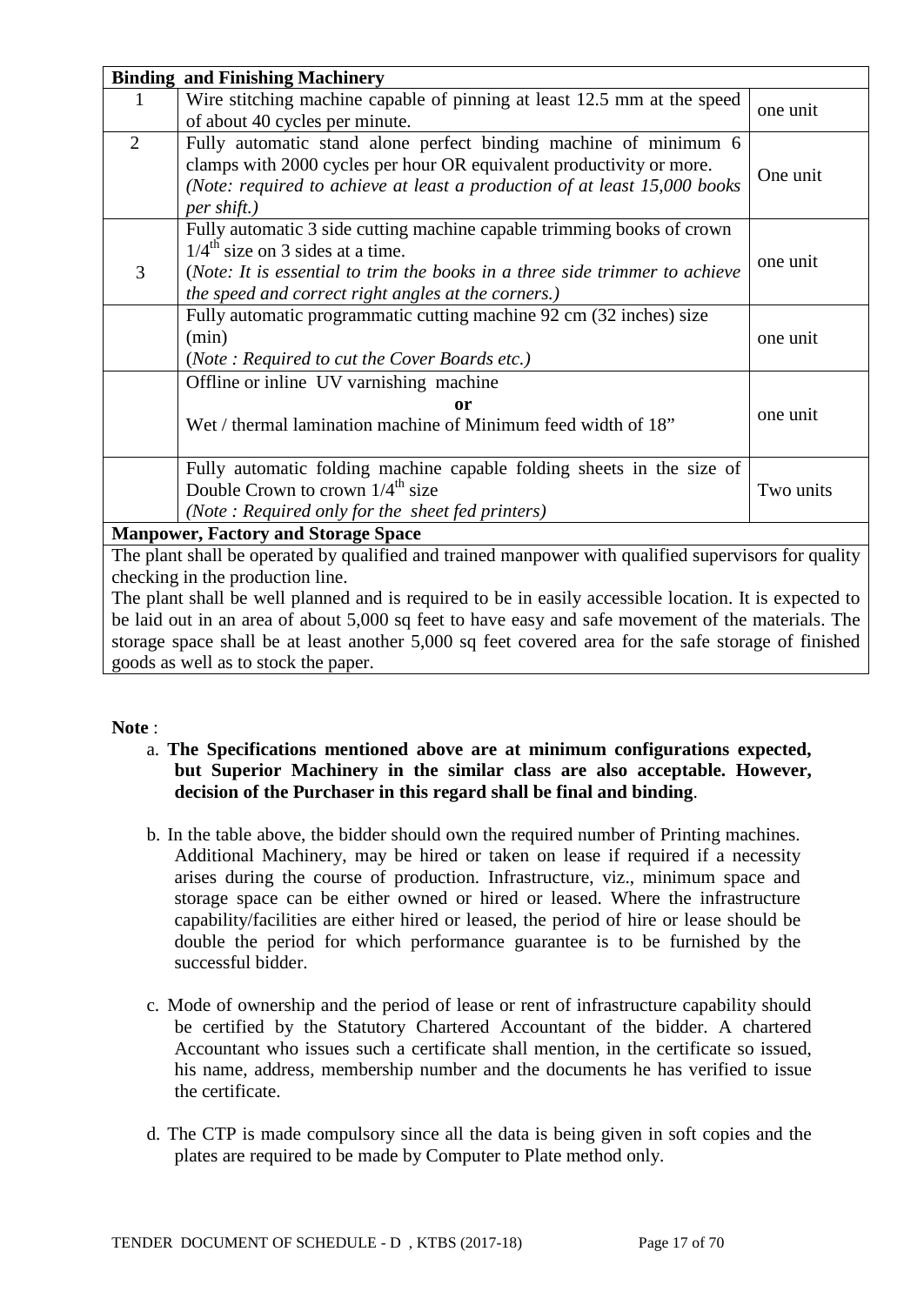- e. A perfect binding machine with the same out put capacity with lesser number of clamps may also be considered. However the number of clamps shall not be less than four. The purchaser will be the final authority to assess the capacity of the machine.
- f. Since the specifications of Binding process has been changed the wire stitching machine becomes essential for the execution of contract satisfactorily therefore the said machine has been included in the required infrastructure.
- g. With an objective of eliminating plastic as much as possible in the text books and make them eco friendly it was proposed to introduced UV varnishing instead of Lamination by using BOPP film.

The process of UV varnish requires an additional machine and many of the printers do not possess this machine. Many of the printers do not possess this, and hence we might not get competitive rates. Additionally, the procurement of the same would require time, which may cause them to be disqualified in the tender and may also delay the supply of text books.

Considering these factors it is proposed to allow both Lamination and UV Varnish this year. To this extent the changes would be made in the tender document

## **3.3 FINANCIAL CAPABILITY**

3.3.1 Financial Capability of the Bidder would be evaluated on the basis of the following:

| Sl No. | <b>Financial Capability Criteria</b>                                                |
|--------|-------------------------------------------------------------------------------------|
|        | Annual financial turnover of Rs. 40.00(Forty Lakhs Only) in each of the preceding 3 |
|        | years 2013-14, 2014-15 & 2015-16.                                                   |

- 3.3.2 The Bidder should provide information regarding the above based on audited annual accounts for the respective financial years. The financial year would be the same as the one normally followed by the Bidder for its Annual Report.
- 3.3.3 The Proposal must be accompanied by the audited annual financial statements of the Bidder for the last three (3) completed financial years.
- 3.3.4 Turnover and net worth of the bidder shall be certified by his statutory auditor who should mention his name, address and membership number. Turnover certificate shall be based on the audited accounts of the bidders, or based on the returns filed with the tax authority.

### **3.4 QUALIFICATION CRITERIA FOR FINANCIAL CAPABILITY**

- 3.4.1 For the purpose of Qualification the Bidder is required to demonstrate the financial capability as set out in 3.2 and 3.3 of this tender document.
- 3.4.2 For the purposes of evaluation financial data from the latest three annual accounts would be considered.

**3.5 QUALIFIED BIDDERS:** Bidders meeting both the Experience Criteria and Financial Capability Criteria as mentioned above shall be declared as **Qualified Bidders**. The Proposals of only the Qualified Bidders shall be considered for further evaluation.

## **SECTION 4 EVALUATION OF PRICE PROPOSAL**

### **4.1 EVALUATION PARAMETERS**

The Price Bids of qualified bidders alone will be evaluated on the basis of

- a. Price proposals
- b. The satisfactory completion of the printing and supply of textbooks within the time schedule as per any earlier contractual obligations handled.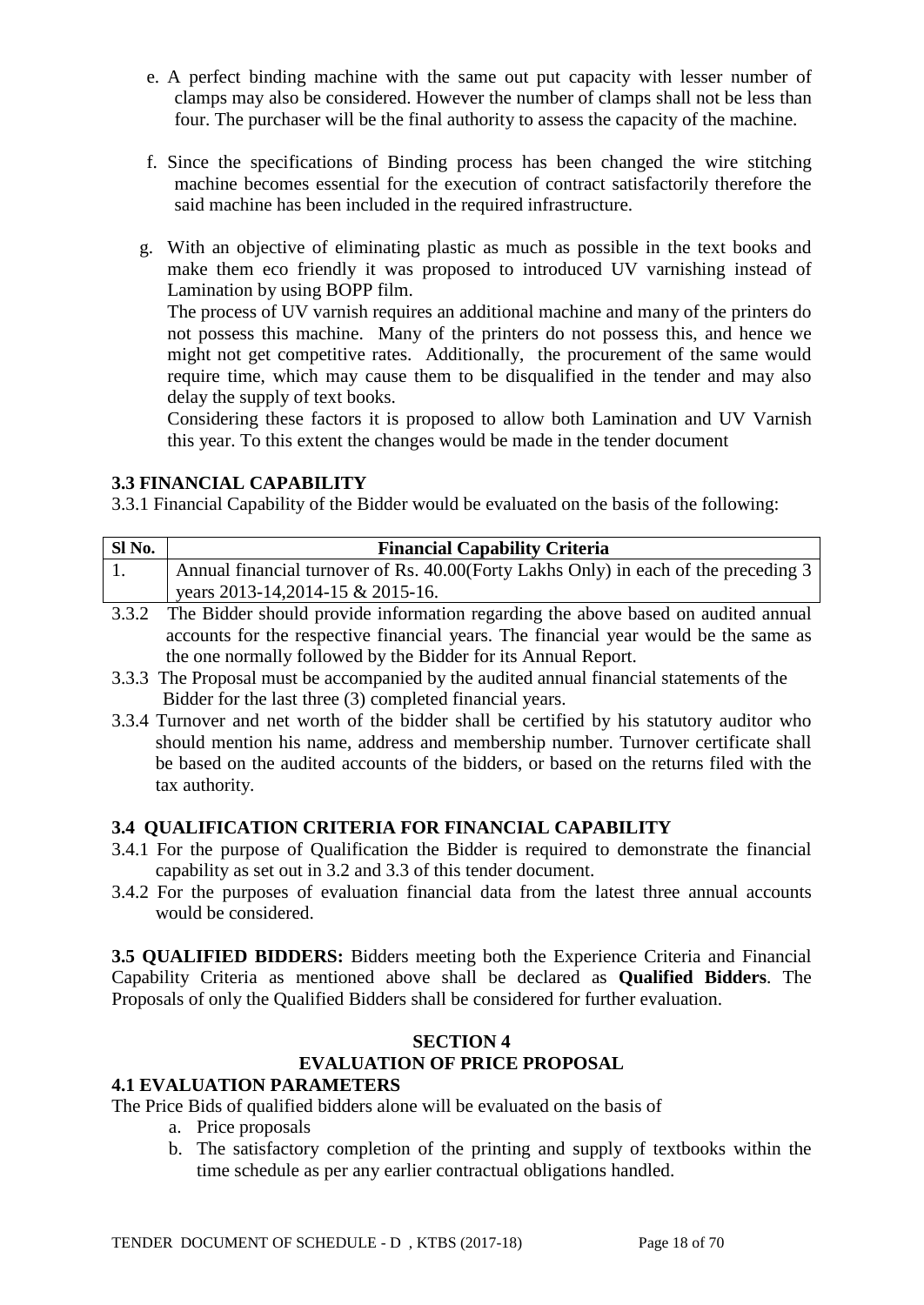### **4.2 EVALUATION METHODOLOGY**

4.2.1 The evaluation is package wise. Based on the number of copies of textbooks required to be printed and the rate per page quoted for each title, the cost of production of the total number of copies of textbooks in a package will be calculated and Lowest Rate (L1 Rate) will be determined based on the lowest total cost of production of the required number of copies of all the titles in that package. The Bidders shall be ranked based on the lowest quoted price proposal determined as above and the bidder with the lowest price shall be ranked L1 and other proposals ranked in ascending order.

- 4.2.2. In case the Price Bid of any Bidder does not comply with the aforesaid condition, KTBS may, at its own discretion, reject such Proposal as non responsive.
- 4.2.3 The bidder shall be ranked based on the lowest quoted price proposal. The bidder with the lowest price shall be ranked L1 and other proposals ranked in ascending order.
- 4.2.4 In the event that two or more tenderers give first preference and quote the same rate for the same package then **KTBS** may;
	- **a.** Consider technical criteria whoever fulfills more or Possesses better technical criteria and available Capacity.
	- **b.** Invite fresh Price Bids from such Bidders within time schedule as notified by Purchaser, **OR**
	- c. Take any such measure as may be deemed fit in its discretion.
- 4.2.5 If any of the packages are left unquoted, then KTBS may,
	- a. Invite fresh Price Bids from qualified Bidders within time schedule as notified by Purchaser,
		- **OR**
	- b. Invite fresh tender or take any such measure as may be deemed fit in its discretion.
- 4.2.6 The **successful Bidder** and **KTBS** shall proceed with finalizing the agreement in accordance with Clause 2.27

### **SECTION 5**

#### **BIDDING SCHEDULE**

*KTBS* would endeavor to adhere to the BID schedule as noted elsewhere in this document.

#### **SECTION 6**

#### **GENERAL CONDITIONS OF CONTRACT**

#### **6.1 DEFINITIONS**

- 6.1.1 In this Contract, the following terms shall mean and be interpreted as indicated:
- (a) *"The Contract"* means the agreement entered into between the Purchaser and the Supplier, as recorded in the Contract Form signed by the parties, including all the attachments and appendices thereto and all documents incorporated under reference therein;
- (b) *"The Contract Price"* means the price payable to the Supplier under the Contract for the full and proper performance of its contractual obligations;
- (c) *"The Contract Period"* means the period which the tender connotes*;*
- (d) "*The School Text Books"* means printed and supplied textbooks which the Supplier is required to supply to the Purchaser under the Contract;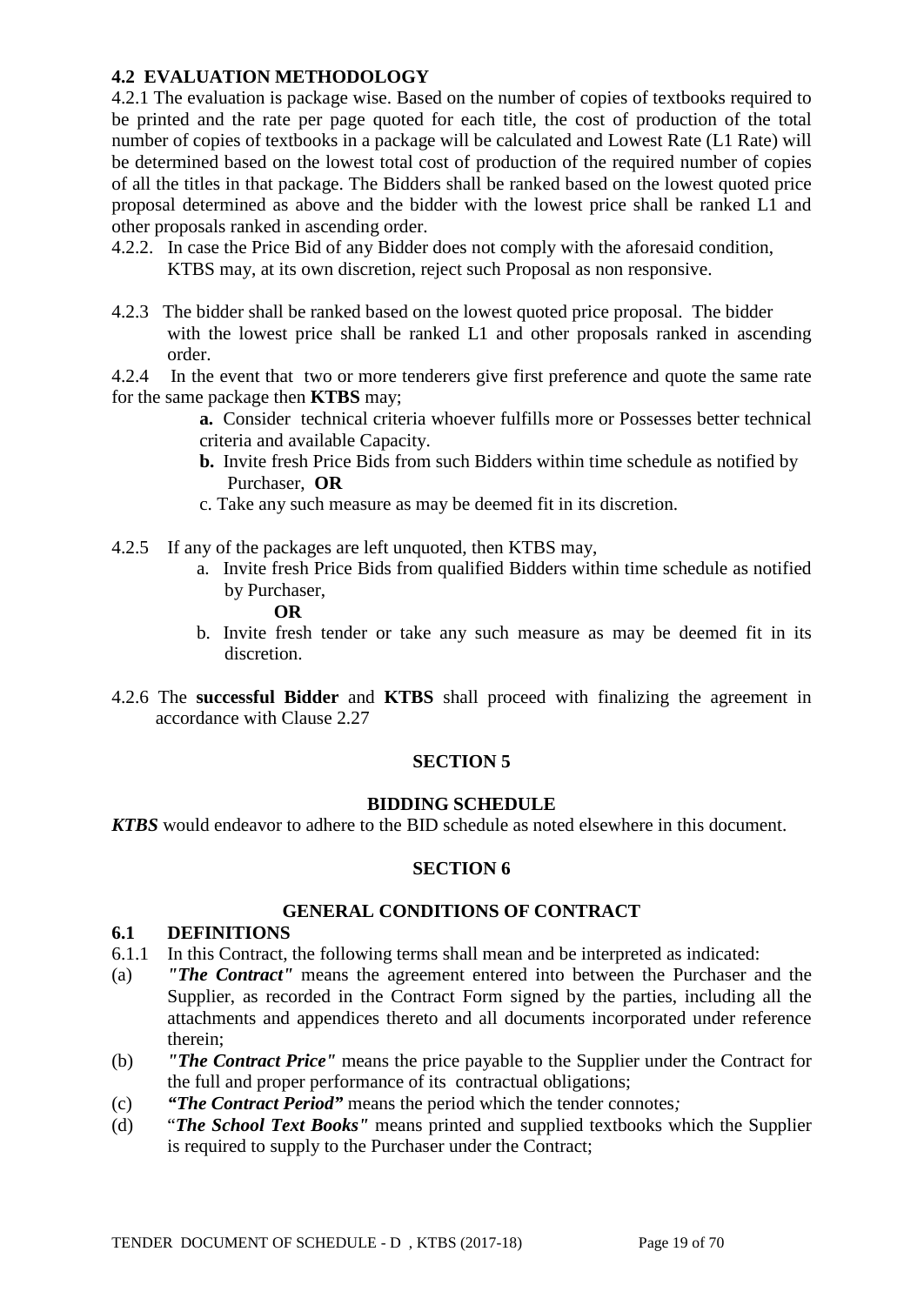- (e) *"Services"* means services rendered to Block Education Officers (BEOs)in case of Free & sale category textbooks inclusive of transportation, insurance, and any other incidental cost.
- (f) *"GCC"* means the General Conditions of Contract contained in this section.
- (g) *"SCC"* means the Special Conditions of Contract.
- (h) *"The Purchaser"* means the Managing Director, The Karnataka Textbook society® Karnataka, in short " the **KTBS**"
- (i) *"The Purchaser's Country"* is India and State is Karnataka.
- (j) *"The Supplier"* means the *LEGAL ENTITY* supplying the School Text Books under this Contract.
- (k) *"The Government"* means the Government of Karnataka.
- (l) *"Block Education Officer",* means an authority to whom the free & sale category Textbooks are to be supplied at the places scheduled for supply of text books.
- (m) *"Deputy Director for Public Instruction*" means the DDPI.
- (n) *"Day"* means calendar day.
- (o) *"Tender"* means the formal offer made for printing and supply of goods or services in response to an invitation for tender published / notified .
- (p) *"Tender Document"* means the set of papers detailing the schedule of works, calendar of events, requirement of goods and services, technical specifications, procurement criteria and such other particulars, as may be prescribed for evaluation and comparison of tender.
- (q) *"Tender inviting Officer"* means the Managing Director of The Karnataka Text Book Society ®, Karnataka.
- (r) *"Tender accepting authority"* means the Managing Director, The Karnataka Text Book Society ®, Karnataka.
- (s) *"Tender Scrutinizing& Evaluating authority"* means Authority as constituted by the Managing Director of The Karnataka Text Book Society ®, Karnataka.
- (t) *" Tender Appellate Authority" means the Commissioner for Public Instructions(CPI) Bengaluru.*
- (u) *"Notification of award of Contract"* means the intimation in the form of a letter of acceptance by KTBS to the successful bidder. Acceptance by the successful bidder within 24 hours / notified period of time from the date of its issue will constitute the formation of Contract.
- (v) **`DPS ` means the ` Director of Printing , Stationery & Publications , Government of Karnataka, Bengaluru`, the third party quality certifying agency appointed for the purpose of Tender by the Purchaser.**

### **6.2 APPLICATION**

These General Conditions shall apply to the extent that they are not superseded by any provisions in other parts of the Contract.

## **6.3 STANDARDS**

The school text books supplied under this contract shall conform to the standards mentioned in the Technical Specifications and where no applicable standard is mentioned, to the authoritative standard appropriate to the School Text Books.

## **6.4 USE OF CONTRACT DOCUMENTS AND INFORMATION**

6.4.1 The Supplier shall not, without the Purchaser's prior written consent, disclose the Contract, or any provision thereof, or any specification, sample or information furnished by or on behalf of the Purchaser in connection therewith, to any person other than a person employed by the Supplier in performance of the Contract. Disclosure to any such employed person shall be made in confidence and shall extend only so far as may be necessary for purposes of such performance.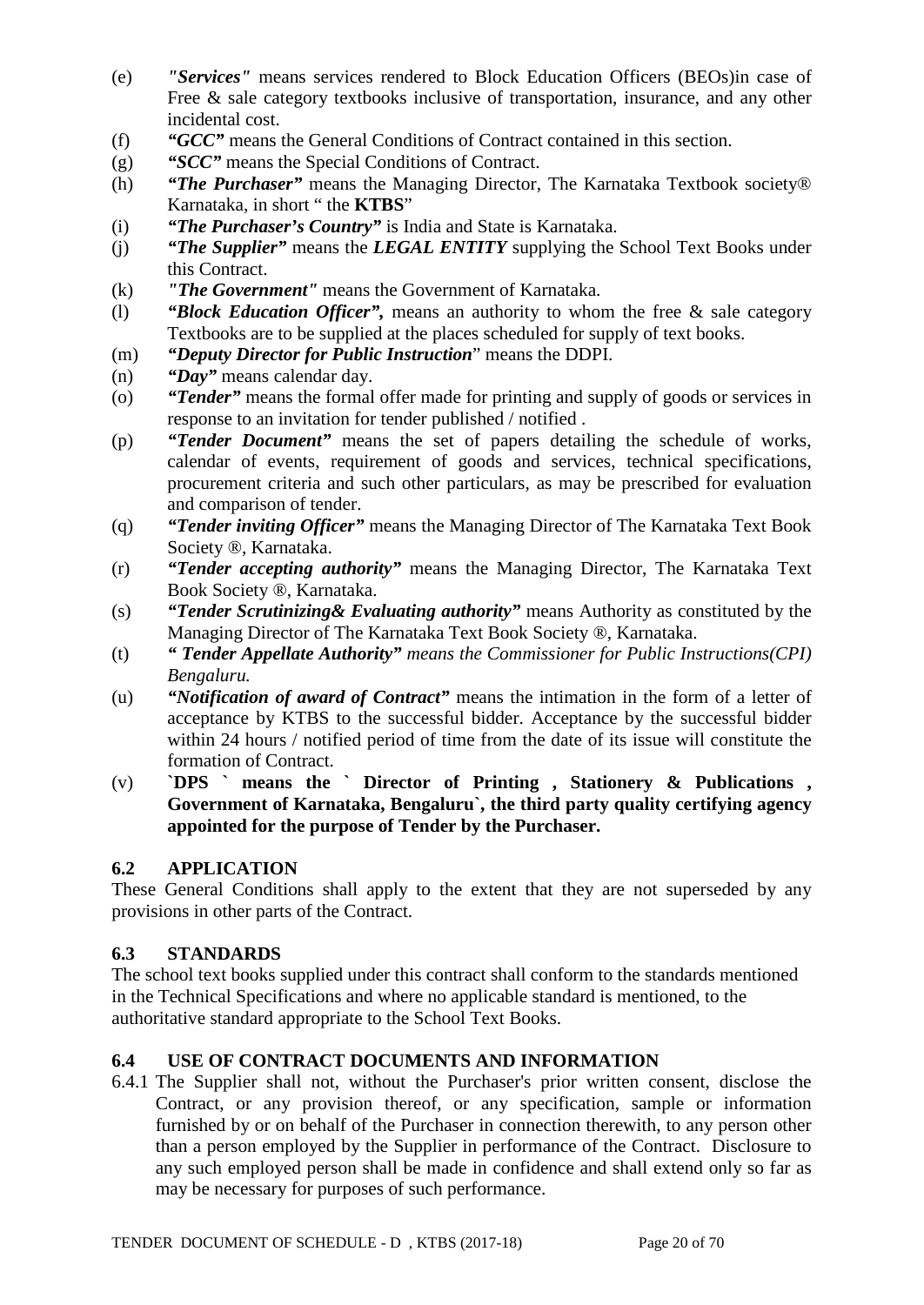- 6.4.2 The Supplier shall not, without the Purchaser's prior written consent, make use of any document, pre-press material or information enumerated in GCC Clause 6.4.1 except for purposes of performing the Contract.
- 6.4.3 Any document, other than the Contract itself, enumerated in GCC Clause 6.4.1 shall remain the property of the Purchaser and shall be returned (in all titles) to the Purchaser on completion of the Supplier's performance under the Contract if so required by the Purchaser.
- 6.4.4 The supplier shall permit the purchaser to inspect the Supplier's accounts and records relating to the performance of the Supplier and to have them audited by auditors appointed by the purchaser if so required.

### **6.5 COPY RIGHTS**

The Managing Director, The Karnataka Text Book Society® is the copyright holder and the publisher to all the titles printed under the Tender. The textbooks printed under the Tender are to be supplied only to the Purchaser, viz., The Managing Director, The Karnataka Text Book Society ®. However, the purchaser indemnifies the supplier against all third-party claims of infringement of copyright, trademark arising from use in the school text books.

The supplier shall not print the name and address of his firm / office / organization on the outer page of the cover pages. More specifically, the Supplier shall print the name, address and Contact number of his firm / office / organization only on the Printer page, with prior approval

### **6.6 PERFORMANCE SECURITY**

- 6.6.1 Within **7** days of issue of the letter of acceptance, the Supplier shall furnish performance security, as mentioned in 2.28. The performance bank guarantee should be valid covering a period of up to March  $31<sup>st</sup>$  2018 or 120 days after the end of contractual obligations , whichever is later .
- 6.6.2 The proceeds of the performance security shall be payable to the Purchaser as compensation for any loss resulting from the Supplier's failure to complete any one of its obligations under the Contract.
- 6.6.3 The Performance Security will be discharged by the Purchaser and returned to the Supplier after March  $31<sup>st</sup>$  2018 subject to the fulfillment of all performance obligations under the contract or otherwise after 120 days of completion of the contract obligations subject to the fulfillment of all performance obligations under the contract, whichever is later.
- 6.6.4 In the event of any contract amendment, the Supplier shall, within 7 days of receipt of such amendment, furnish the amendment to the Performance Security, rendering the same valid for the duration of the Contract, as amended for further period of 90 days thereafter.
- 6.6.5 Failure to submit the performance security (Bank guarantee)within the period specified above will constitute sufficient ground for cancellation of the contract and forfeiture of the EMD(Bid security).

#### **6.7 INSPECTIONS AND TESTS**

- 6.7.1 The Purchaser or its representative shall have the right to inspect and/or to test the school text books to ascertain their conformity to the Contract specifications. The Purchaser shall notify the Supplier in writing in a timely manner of the identity of any representatives retained for these purposes.
- 6.7.2 The paper to be used for printing of the text book may be inspected and tested based on the "mill certificate" submitted by the printer, from the KTBS official or its approved agencies. The finished Text books shall be inspected at the printer's premises.
- 6.7.3 If the inspected or tested school books /formes of the books fail to conform to the specifications, the Purchaser may reject such quantity of books/forms and the Supplier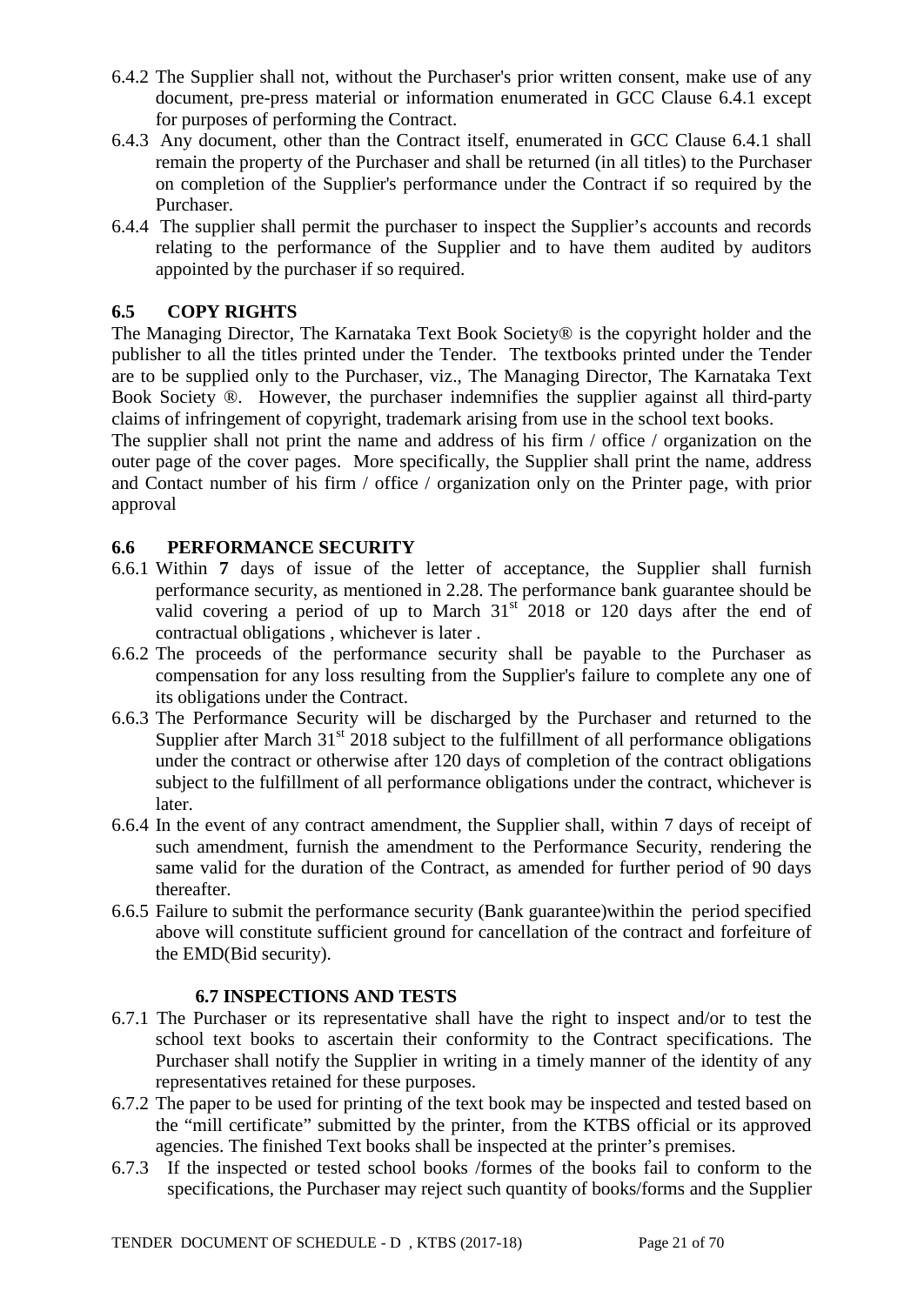shall either replace the rejected text books or make necessary alterations to meet specification requirements free of cost to the Purchaser.

- 6.7.4 The Supplier shall compulsorily obtain "Mill Certification" regarding the quality of the paper purchased. "Mill Certification" shall be for the general quality of paper and more specifically regarding the GSM of the paper, Brightness of the paper and whether the paper is manufactured out of A-grade pulp. The officials of Karnataka Text Book Society® or persons duly authorized by KTBS shall inspect the progress in printing, binding, lamination/UV varnish and dispatch of text books from time to time. If the bidder /printer fails to provide the necessary information regarding the progress to the authorities, at the time of inspection, KTBS has all the rights to necessary action against the bidder on the basis of the report by the authorities. In case any textbook is found to be defective, they shall be replaced by the Supplier at his own cost.
- 6.7.5 The Purchaser's right to inspect, test and, where necessary, reject the school text books after the free and sale category text books arrival at Block Education Officer *(BEO)* office/school level shall, in no way, be limited or waived by reason of the books having previously been inspected, tested and passed by the Purchaser or its representative.
- 6.7.6 The pre-delivery inspection will be carried out by the purchaser or by any one authorized by the purchaser for this purpose.
- 6.7.7 Nothing in GCC shall in any way release the Supplier from any other obligations under this Contract.
- 6.7.8 Saving all the clauses above and in addition, the Purchaser shall appoint a Third party Quality testing & certifying agency viz Director of Printing Stationery (D.P.S) for assessing the Technical Capability of the Bidder in the first instance and then for certifying the quality of the textbooks printed & distributed . The `D P S` shall as per the requirement and on his own initiative may visit the Bidder premises any time beginning from the time of Technical Assessment and till the entire process is in progress . **The `D P S` shall also monitor the progress** . The `D P S` shall certify both for the physical progress and for the quality. The DPS may also conduct random checking at the Godowns of the Purchaser to ascertain the quality levels.

The quality parameters that will be put for testing, tolerance limits, method of Inspection, Sample size etc are given in Annexure below .

## **Quality Parameters and Specifications**

### **The following quality parameters with tolerance limits prescribed by BIS are required to be strictly adhered to by the Suppliers**

### **Raw Materials**

| Paper: |  |
|--------|--|
|--------|--|

| Sl no.         | <b>Properties</b>                           | <b>Requirement   Reference</b> |              |
|----------------|---------------------------------------------|--------------------------------|--------------|
|                | <b>GSM</b>                                  | $60$ gsm                       |              |
|                | Tensile Index                               |                                |              |
| 2              | CD/MD                                       | 20/40                          | IS 1848:1991 |
| 2              | Brightness (Minimum) %                      | $80 \pm 2 \%$                  | $-do-$       |
| 3              | Opacity (Minimum)                           | $85 + 2\%$                     | $-do-$       |
| $\overline{4}$ | Cobb, max avg                               | 28                             | $-do-$       |
| 5              | Wax pick                                    | No. 10A Clear                  | $-do-$       |
| 6              | Smoothness ml/min,<br>(Bendsten) max<br>Top | 200                            | $-do-$       |

The Paper shall be Maplitho with the following specifications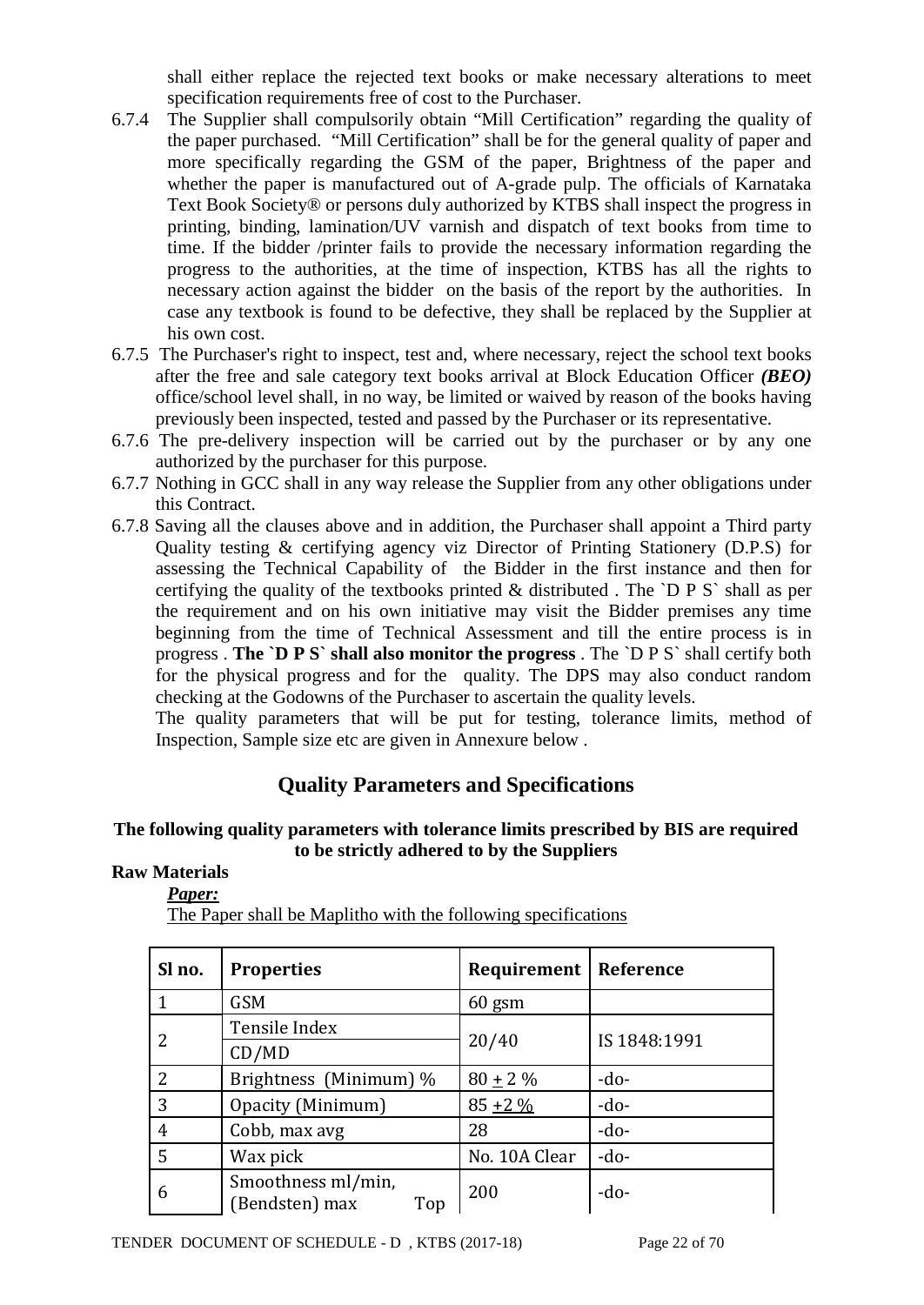| Wire         | 250    | -do-         |
|--------------|--------|--------------|
| Colour       | White  |              |
| Type of Pulp | Type-A | IS 1848:1991 |

**Note :**

- Paper shall be of A Grade from reputed mills suggested hereunder, made out of Virgin Pulp and shall not contain any recycled pulp or mechanical pulp not exceeding 20%.
- The reel width for crown  $1/4^{\text{th}}$  books shall invariably minimum of 760 mm. Similarly the cut off shall be minimum of 508 mm. Usage of lesser width reels is strictly not acceptable. The cut off may be slightly more. No weightage will be given for any increase in the cut off though it is treated as a positive deviation.
- List of Reputed Paper Mills whose quality parameters are tested and proven and the printers are advised to procure the paper required for the printing of Text Books for the academic year 2017-18 preferably from these mills or from the mills of equivalent capacity
	- 1. M/s Mysore Paper Mills, Bhadravati, Karnataka
	- 2. M/s West Coast Paper Mills, Dandeli, Karnataka
	- 3. M/s TNPL, Tamilnadu
	- 4. M/s Andhra Pradesh Paper Mills, Rajamundry, Andhra Pradesh
	- 5. M/s Seshasai Paper and Boards Limited, Erode, Tamilnadu
	- 6. JK Paper Limited, Orissa

#### *Art Board*

*The Printer shall use both side coated Art Boards with the following specifications.* 

| Sl no. | <b>Properties</b>        | Requirement  | <b>Tolerence</b> |
|--------|--------------------------|--------------|------------------|
|        | <b>GSM</b>               | $220$ gsm    | $+/- 2.5%$       |
| 2      | <b>Bulk</b>              | $0.86$ cc/gm | $+/- 0.03$       |
|        | <b>Bending stiffness</b> |              | minimum          |
|        | CD/MD                    | 11/20        |                  |
| 4      | Brightness (Minimum) %   | $88 + 2\%$   | $-do-$           |
| 5      | Gloss                    | $75 + 5\%$   | $-do-$           |
| 6      | Colour                   | White        |                  |

#### *Inks*

The Supplier shall use only branded inks and other chemicals.

#### *Printing Plates*

The Supplier shall use only branded printing plates. Wherever soft copies are provided the plate making shall be by CTP method and wherever positives are provided it shall be by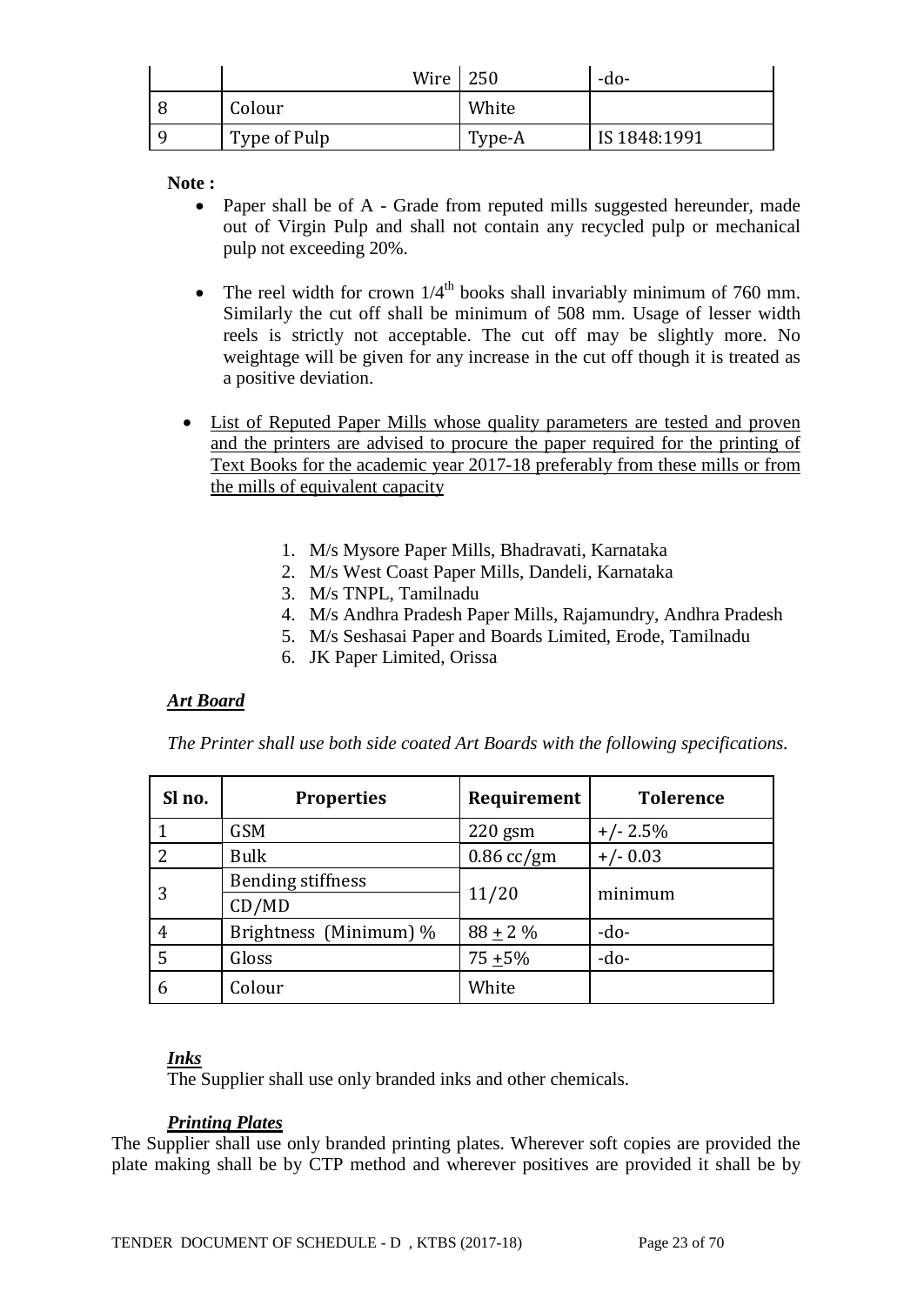using PS plates. Only good quality and branded chemicals shall be used for the making of plates.

### *U.V. Varnish & Laminating Films*

The Book Covers shall be coated on one side with U.V. Varnish The coating may be made inline along with the printing of the covers or Offline. This shall ensure good gloss and shall also make the printed area scratch resistant and moisture resistant. The thickness of the coating shall be atleast 3 GSM.

#### **OR**

 The lamination of the Cover shall be done by wet lamination method with 12 micron BOPP Gloss film using water based adhesive. Thermal Lamination is a positive deviation and is acceptable. But no weightage will be given though it is a positive deviation.

### *Hot Melt Adhesive*

Branded hot melt adhesives compatible for the perfect binding machine shall only be used.

### **Book size**

i. For Crown ¼ Size the print area to be 330 sq. cm or as per the design and the trimmed size of the Book to be  $18.3 \times 24.5$  cms. A tolerance of 1 mm is allowed on either dimension of the book.

**If the variations are found beyond the tolerance limits in more than 5% of the inspected quantity then it will be treated as deviation from specifications. However, the Supplier shall not construe this to be a stipulation and shall read it as an exception**.

### **Printing Quality and Specifications;**

- i. Printing shall be good, having uniform inking of sufficient colour.
- ii. There shall be no aberration of colours, wherever colour printing is done. In other words colour registration shall be flawless.
- iii. The texts shall be strong, legible and readable.
- iv. The printed illustrations shall be clearly well defined.
- v. The prints shall be free from defects like offsetting, smudging, tilting, mis-register, scumming, slur, ragged print, light and dark shades etc.,
- vi. The text must have balanced margin in each page with a minimum of 15 mm.
- vii. The Text book should be in conformity with the approved dummy.

### **Binding quality and Specifications;**

The Binding Process shall be executed as mentioned here under.

| SL.            | <b>No.of Text Pages</b>                | <b>Method of Binding</b> |
|----------------|----------------------------------------|--------------------------|
| N <sub>O</sub> |                                        |                          |
|                | 128 and Less $\left( \leq 128 \right)$ | <b>Centerpinning</b>     |
| $\gamma$       | Above 128 and upto 260 pages           | Side pinning & perfect   |
|                |                                        | <b>Binding</b>           |

Binding shall ensure good **appearance,** Proper **Cutting**, proper **Cover adhesion**, good **Page strength**, no **Cavity Spines,** no **Concave spine**, no **Adhesive running in**, no **Chip out at the head etc.**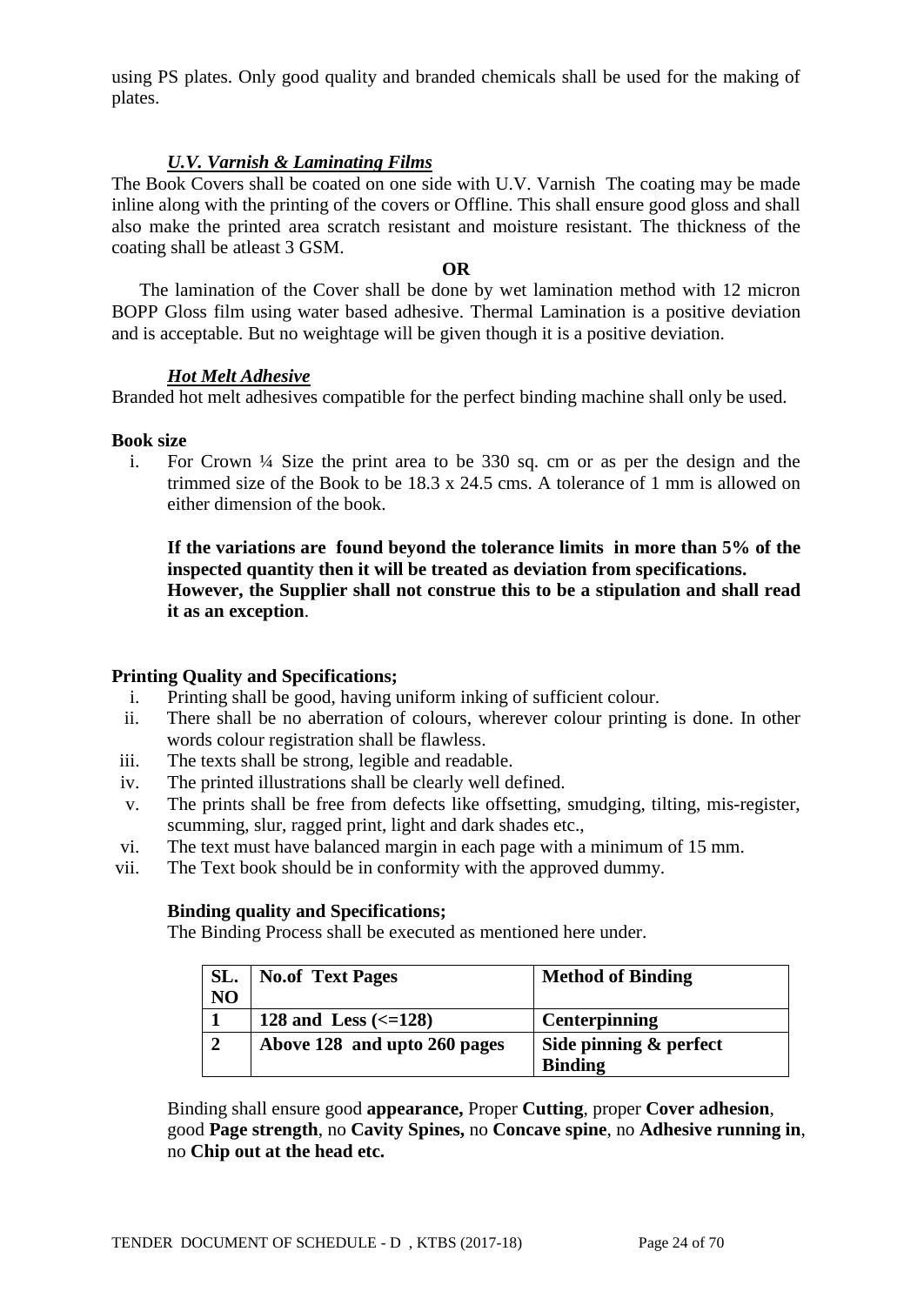The pinning Shall be Neat and Folded together .The Pinning wire shall be Galvanized under good quality.

### **Method of quality Checking**

The quality inspection staff conduct tests at the point of production to ensure that prescribed quality materials only are used and machines that are in good condition are adopted and the manpower engaged has the required technical skills. It is the responsibility of the supplier to provide the proof to establish this.

Approximately 5% of the books will be put for quality test before they are dispatched in the premises of the supplier. The supplier shall inform before they are packed and dispatched.

The Books will be tested for the above parameters and method adopted is random sampling and physical testing only. Generally by visual and measuring methods. Only when warranted chemical testing will be conducted.

The total sample size shall be approximately 5%.

If the defects are found in more than 5% of the quantity inspected then it will be construed that the lot is defective beyond the tolerance limits and it will be rejected. Then it will be the responsibility of the Supplier to conduct testing of the complete lot and then replace the defective books and shall invite the purchaser for the quality inspection.

### **6.8 OPERATIONAL CHARTS**

The Supplier along with the contract shall furnish in advance, Operational Chart which includes;

- program of work
- Time schedule of the printing & supply of the School Text Books to the Purchaser.

### **6.9 PACKING& SUPPLY**

- 6.9.1 Pre-dispatch inspection of the bales/reels of paper, at the Mill and at the printer's premises may be carried out by the authorized third party quality testing and certifying agency appointed by the Society viz $\overline{D} P S$ .
- 6.9.2 The Supplier at the time of delivery of School Textbooks shall give proper account of supply to the concerned Block Educational Officer by bundling the school books in the numbers of 25 or 50 books in each bundle.
- 6.9.3 The Supplier after the satisfactory delivery of School Text Books to the concerned Blocks shall obtain due acknowledgement from the concerned Block Educational Officers or his authorized representative and submit the same along with the Districtwise Bills for payment. The Supplier shall provide such packing of the School Text Books as is required to prevent their damage or deterioration during transit to their final destination as indicated in the Contract. .

#### **6.10 DELIVERY AND DOCUMENTS**

Delivery of the School Text Books shall be made by the Supplier in accordance with the terms specified in the Purchase Order. The details of printing & transportation and or other documents to be furnished by the supplier are as specified in Tender Document.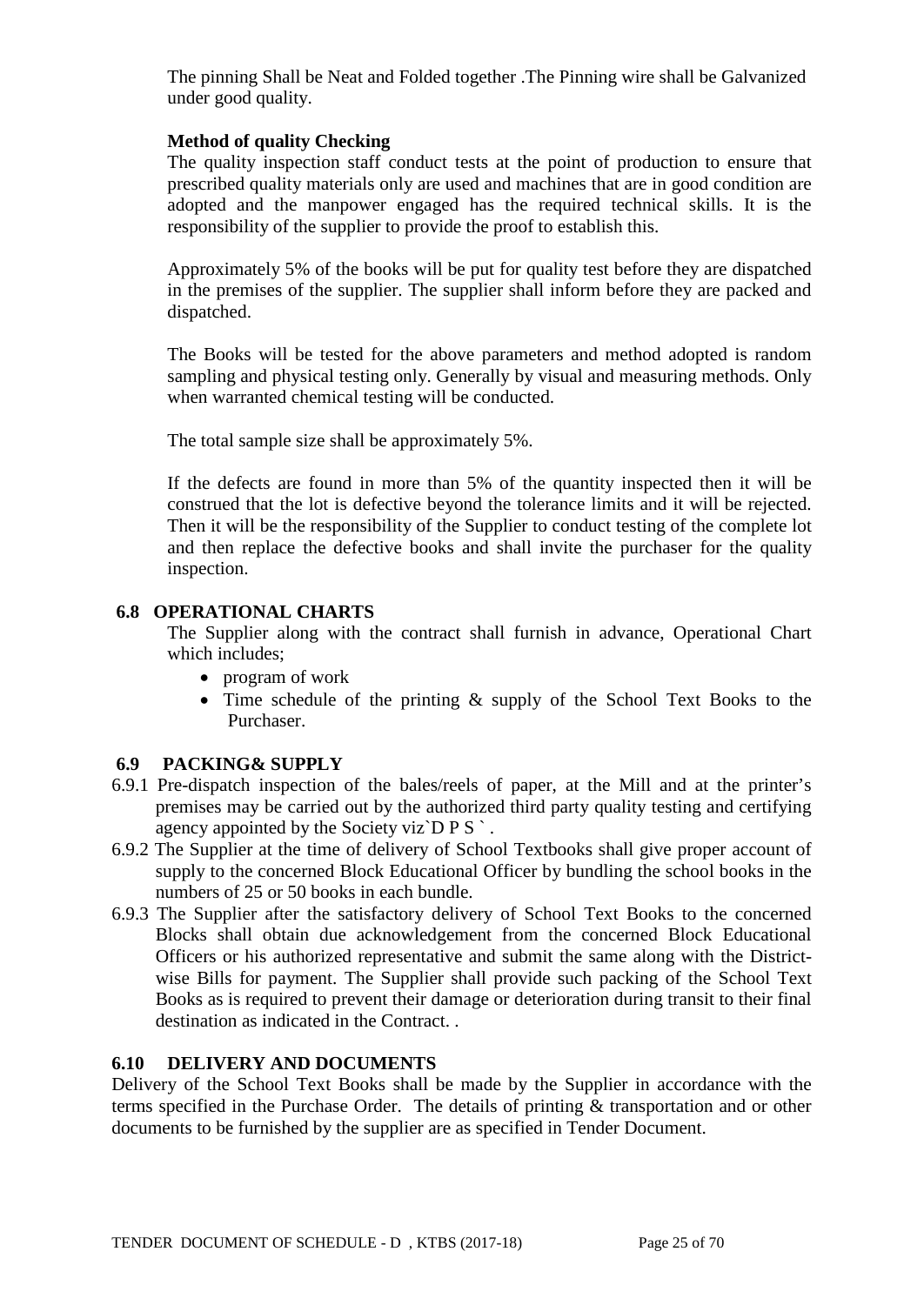### **6.11. TRANSPORTATION**

Where the Supplier is required under the Contract to transport the Free  $\&$  Sales category School Text Books to all 204 BEO's of Karnataka as shall be specified in the Contract, it shall be arranged by the Supplier and the related cost including insurance, shall be included in the Contract Price.

### **6.12. PAYMENT**

### **6.12.1 The payment to the supplier shall be made as under**

- **a) First payment after supply of 30% of the package books within 60 days subject to maximum of 60% of the package books on seniority basis subject to availability of funds.**
	- **b) Final payment of balance package books after 60 days of first payment on seniority basis subject to availability of funds.**
	- **c) Delivery Challan format prescribed in the Appendix O.**
	- **d) Delivery Challan without date,seal & Signature of the BEO or his representative will be rejected.** Payment to suppliers shall be made as per Clause 7.4 of Special Conditions of Contract (SCC).

### **6.13. CHANGE ORDERS**

The purchaser may at any time by written order given to the supplier pursuant to GCC clause, make changes within the general scope of the contract in any one or more of the following:

- a. Method of transportation or packing
- b. The place of delivery
- c. Copies to be supplied

### **6.14. CONTRACT AMENDMENTS**

Subject to GCC Clause 6.13, no variation in or modification of the terms of the Contract shall be made except by written amendment signed by both the parties.

### **6.15. ASSIGNMENT**

The Supplier shall not assign, in whole or in part, its obligations to perform under the Contract, except with the Purchaser's prior written consent.

### **6.16. SUBCONTRACTS**

Subcontract in printing and supply of textbooks is strictly prohibited.

### **6.17. DELAYS IN THE SUPPLIER'S PERFORMANCE**

- 6.17.1 Delivery of the School Text Books shall be made by the Supplier in accordance with the time schedule specified by the Purchaser as per distribution list provided by the purchaser.
- 6.17.2 If at any time during performance of the Contract, the Supplier should encounter conditions impeding timely delivery of the School Text Books, the Supplier shall promptly notify the Purchaser in writing of the fact of the delay, its likely duration and its cause(s). As soon as practicable after receipt of the Supplier's reply, the Purchaser shall evaluate the situation and may, at its discretion, extend the Supplier's time for performance with or without liquidated damages, in which case the extension shall be effected by amendment of the Contract.
- 6.17.3 Except as provided under GCC Clause 6.23, a delay by the Supplier in the performance of its delivery obligations shall render the Supplier liable to the imposition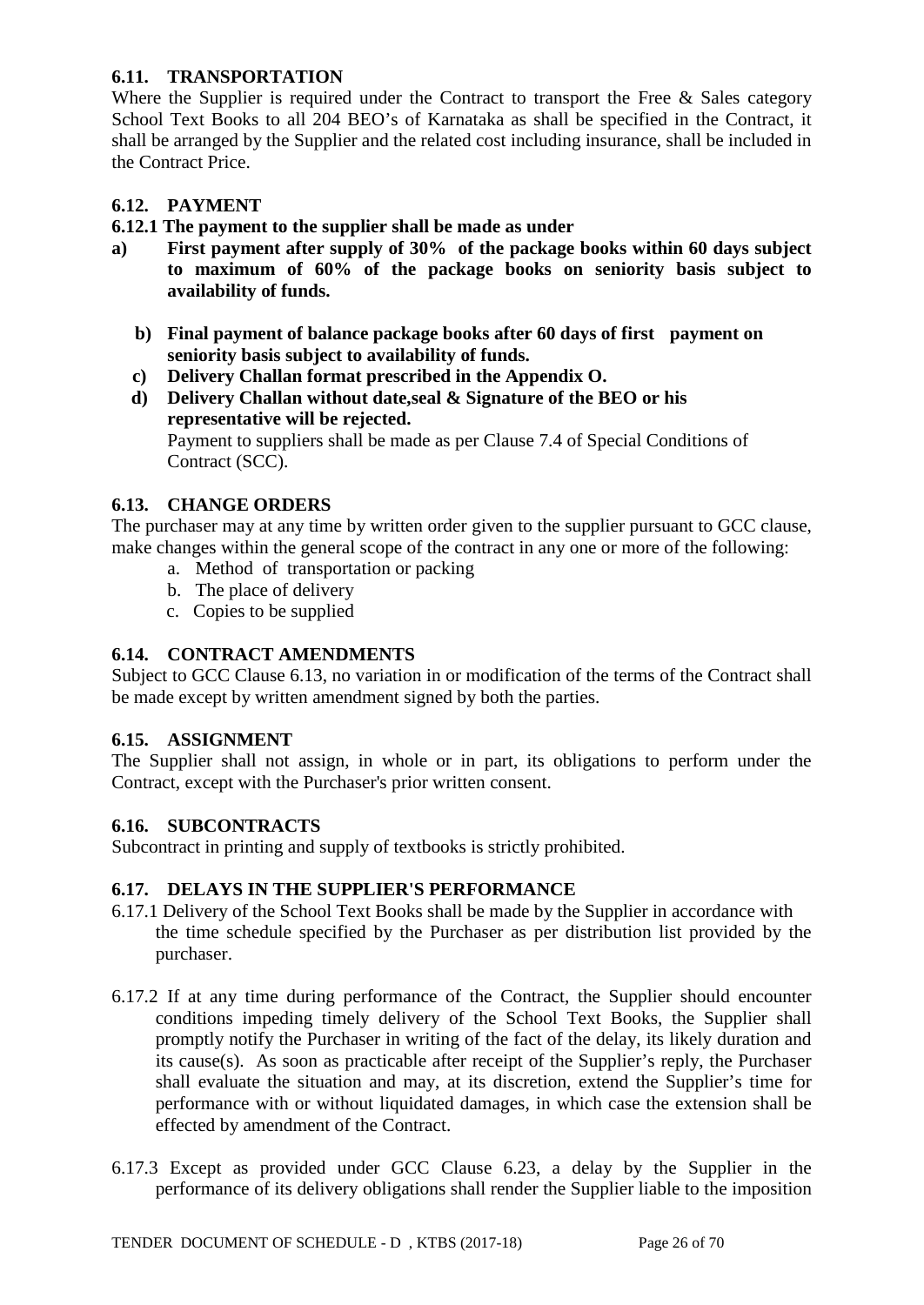of liquidated damages pursuant to GCC Clause 6.18, unless an extension of time is agreed upon pursuant to revision in contract without the application of liquidated damages

## **6.18. Liquidated damages for delay & penalty for defective Books**

### **6.18.1 Liquidated damages for delay in supplies:**

If supplier does not execute the work as per the implementation schedule, liquidated damages will be imposed at the rate of 1% per week for the first 3 weeks, 2% per week for the next 3 weeks, 3% per week for the next 2 weeks and 5% thereafter for the delayed portion until completion of supplies if the Purchaser decides to accept the supplies. Part of the week will be considered as one week.

### 6.18.2 *Penalty* **for defective materials**

If any defect is found / any report in this regard is received from the Block Educational Officers, such defective materials may be rejected and the Supplier shall have to replace such defective materials within 15 days and will have to bear the cost of replacement, however the purchaser reserves the right to use the materials with minor defects that serve the overall objectives. under such circumstances the purchaser will impose the penalty for deviations as defined in Appendix M.

. 6.18.3 While Calculating penalty in case of default, or violation of any conditions of this tender total cost of a particular package including transportation and insurance cost will be taken into consideration and penalty will be imposed.

#### **Time schedule**

Printing & Supply of text books to specified destinations should be completed within 120 days from the next date of issue of Purchase order including Pre-Printing Activities. Supplier shall submit a fortnightly progress report to the purchaser. The Supplier is also bound by the conditions of the Purchaser and shall submit the progress in the modes as required by the Purchaser. Herein, non-compliance shall be construed as breach of contract terms.

|                | VI DEHVOI TEAU DOUIS,                                           |                                                                                                                                                                                                        |                                                                                          |
|----------------|-----------------------------------------------------------------|--------------------------------------------------------------------------------------------------------------------------------------------------------------------------------------------------------|------------------------------------------------------------------------------------------|
| <b>Slno</b>    | <b>Timeline</b>                                                 | % of work completion by<br><b>Bidder</b>                                                                                                                                                               | <b>Schedule for KTBS</b>                                                                 |
|                | Within 30 days from<br>next Date<br>of<br>the<br>purchase order | Preprinting activities includes;<br>1) collection of CD's from KTBS<br>Officials.<br>2) Submission of Dummy to<br>KTBS officials for approval<br>3) collecting Approved<br>Dummy's from KTBS officials | 1. Giving CD's to<br>Printers.<br>2. Approval of<br>Dummy and return<br>To the Printers. |
| $\overline{2}$ | $45th$ day from the next<br>date of work order                  | 10% of the total number of books<br>allotted shall be completed.                                                                                                                                       | Monitoring by KTBS<br>or it's authorized<br>agency                                       |
| 3              | $60th$ day from the next<br>date of work order                  | 30% of the total number of books<br>allotted shall be completed.                                                                                                                                       | Monitoring by KTBS<br>or it's authorized                                                 |

## **Time Schedule for Pre-Printing,Printing,Binding,Packing and Distribution of School Text books;**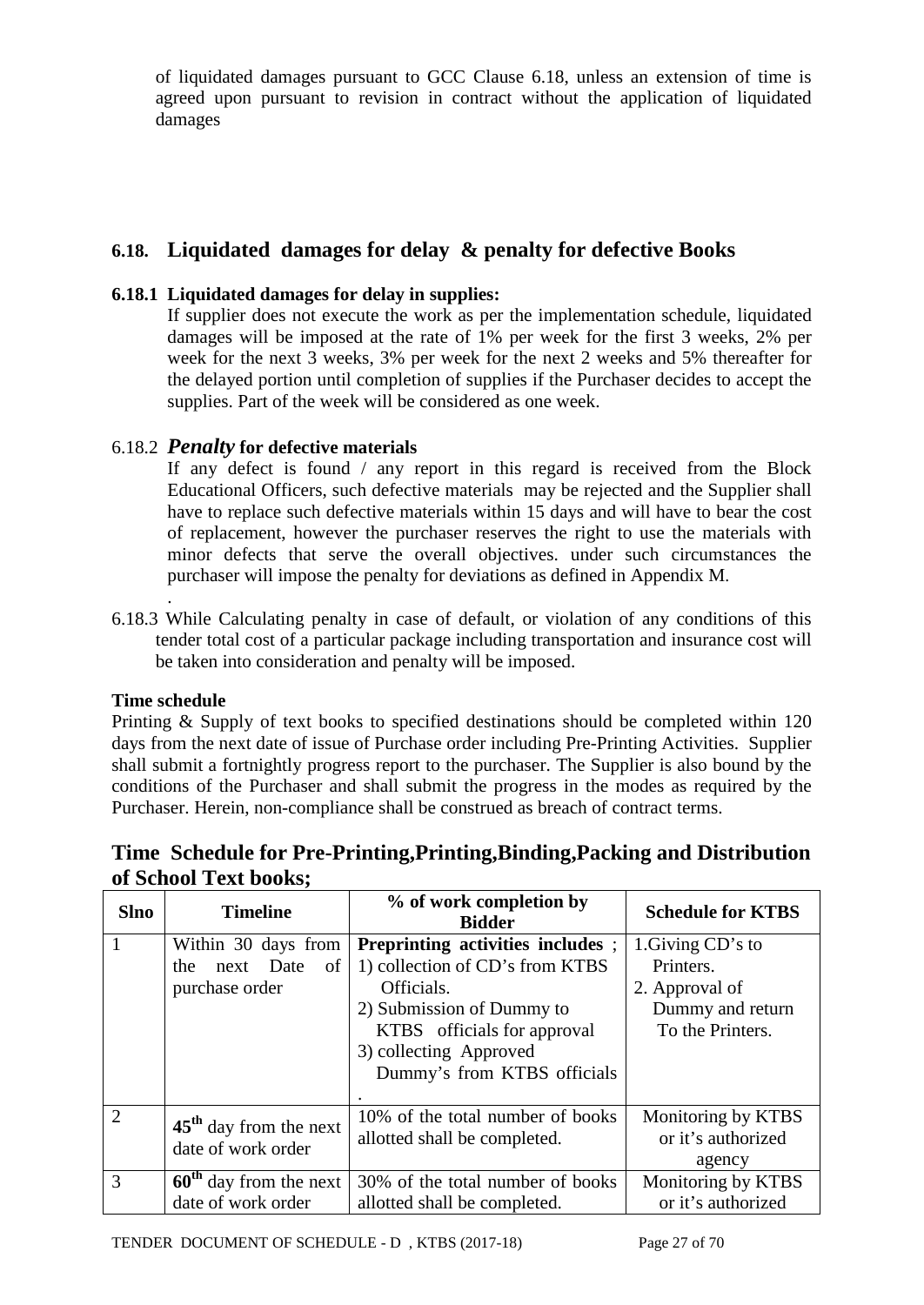|                |                                                                 |                                                                                  | agency                                             |
|----------------|-----------------------------------------------------------------|----------------------------------------------------------------------------------|----------------------------------------------------|
| $\overline{4}$ | $75th$ day from the next<br>date of work order                  | 50% of the total number of books<br>allotted shall be completed.                 | Monitoring by KTBS<br>or it's authorized<br>agency |
| 5              | $90th$ day from the next<br>date of work order                  | 60% of the total number of books<br>allotted shall be completed.                 | Monitoring by KTBS<br>officials.                   |
| 6              | $105^{\text{th}}$<br>day from the<br>next date of work<br>order | 70% of the total number of books<br>allotted shall be completed.                 | Monitoring by KTBS<br>officials.                   |
|                | $120^{\text{th}}$<br>day<br>the<br>from<br>next<br>order        | 100% of the total number of books<br>date of work   allotted shall be completed. | Monitoring by KTBS<br>officials.                   |

The supplier should adhere to the time schedule specified in the contract. since it is a time bound process .Otherwise Purchaser reserves the right to terminate the contract, at any time without assigning any reasons and the Supplier cannot claim any compensation in this respect.

 The purchaser reserves the right to withdraw 50% of the contract if the supplier do not complete 30% of quantum of total contract on  $60<sup>th</sup>$  day from the date of work order without issuing any prior notice. Such withdrawn work from the default supplier will be given to L2 tenderer or any other Supplier who has the capability to execute the work and the difference in cost if any will be recovered from the default supplier. However this will not provide any immunity for the defaulted supplier from any other penal action.

Also for the Printers who happen to default even after 60 days then nonstarted quantity of work would be withdrawn after analysis of the quantity of paper already procured, printed,capacity available,balance of the workload etc.,

### **6.19. TERMINATION FOR DEFAULT**

- 6.19.1 The Purchaser may, without prejudice to any other remedy for breach of contract, by written notice of default sent to the Supplier, terminate the Contract in whole or part:
	- a) if the Supplier fails to deliver any or all of the School Text Books within the period(s) specified in the Contract, or within any extension thereof granted by the Purchaser, or,
	- b) if the Supplier fails to perform any other obligation(s) under the Contract, or,
	- c) if the Supplier, in the judgment of the Purchaser, has engaged in corrupt or fraudulent practices in competing for or in executing the Contract.

#### **For the purpose of this Clause:**

*"Corrupt practice"* means the offering, giving, receiving or soliciting of anything of value to influence the action of a public official in the procurement process or in contract execution.

*"Fraudulent practice"* means a misrepresentation of facts in order to influence a procurement process or the execution of a contract to the detriment of the Purchaser, and includes collusive practice among Bidders (prior to or after bid submission) designed to establish bid prices at artificial non-competitive levels and to deprive the purchaser of the benefits of free and open competition.

6.19.2 In the event the Purchaser terminates the Contract in whole or in part, pursuant to GCC Clause 6.22.1, the Purchaser may procure, upon such terms and in such manner as it deems appropriate, School Text Books similar to those undelivered, and the Supplier shall be liable to the Purchaser for any excess costs for such similar School Text Books. However, the Supplier shall continue the performance of the Contract to the extent not terminated.

#### **6.20. FORCE MAJEURE**

6.20.1 Notwithstanding the provisions of GCC Clauses 6.17, 6.18, 6.19, the Supplier shall not be liable for forfeiture of its performance security, liquidated damages or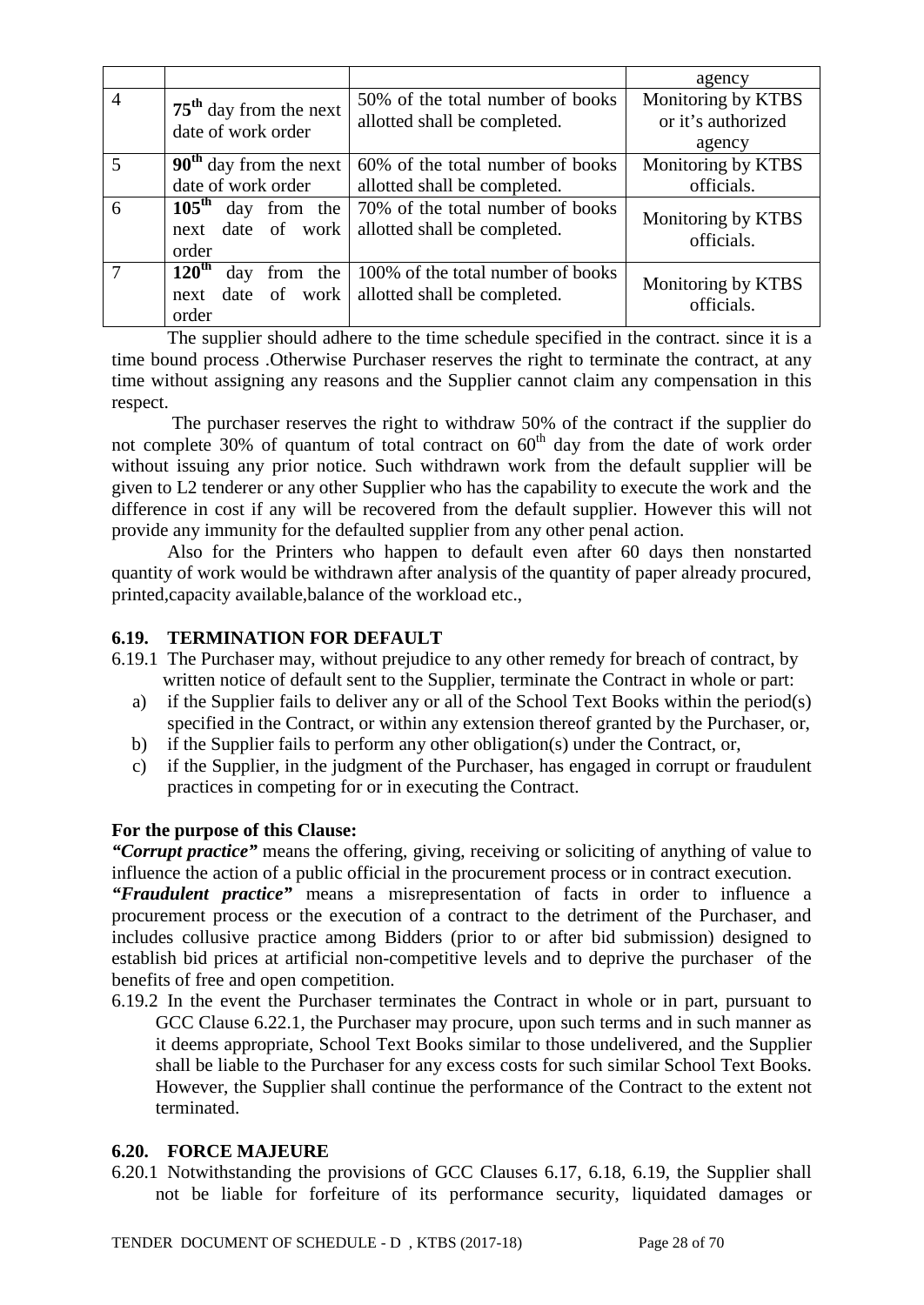termination for default, if and to the extent that, its delay in performance or other failure to perform its obligations under the Contract is the result of an event of Force Majeure.

- 6.20.2 For purposes of this Clause, *"Force Majeure"* means an event beyond the control of the Supplier and not involving the Supplier's fault or negligence and not foreseeable. Such events may include, but are not limited to, acts of the Purchaser either in its sovereign or contractual capacity, wars or revolutions, fires, floods, epidemics, quarantine restrictions and freight embargoes.
- 6.20.3 If a *Force Majeure* situation arises, the Supplier shall promptly notify the Purchaser in writing of such conditions and the cause thereof. Unless otherwise directed by the Purchaser in writing, the Supplier shall continue to perform its obligations under the Contract as far as is reasonably practical, and shall seek all reasonable alternative means for performance not prevented by the *Force Majeure* event.

### **6.21. TERMINATION FOR INSOLVENCY**

 The Purchaser may at any time terminate the Contract by giving written notice to the Supplier, if the Supplier becomes bankrupt or otherwise insolvent. In this event, termination will be without compensation to the Supplier, provided that such termination will not prejudice or affect any right of action or remedy which has accrued or will accrue thereafter to the Purchaser.

#### **6.22. TERMINATION FOR CONVENIENCE**

- 6.22.1 The Purchaser, by written notice sent to the Supplier, may terminate the Contract, in whole or in part, at any time for its convenience. The notice of termination shall specify that termination is for the Purchaser's convenience, the extent to which performance of the Supplier under the Contract is terminated, and the date upon which such termination becomes effective.
- 6.22.2 The School Text Books that are complete and ready for transport within 30 days after the Supplier's receipt notice of termination shall be accepted by the Purchaser at the Contract terms and prices. For the remaining School Text Books, the Purchaser may elect:
	- (a) to have any portion completed and delivered at the Contract terms and prices; and/or
	- (b) to cancel the remainder and pay to the Supplier an agreed amount for partially completed School Text Books and for materials previously procured by the Supplier.

#### **6.23. RESOLUTION OF DISPUTES**

- 6.23.1 The Purchaser and the supplier shall make every effort to resolve amicably by direct informal negotiation any disagreement or dispute arising between them under or in connection with the Contract.
- 6.23.2 If, after thirty (30) days the parties fail to resolve their dispute or difference by such consultations, then either the Purchaser or the Supplier may give notice to the other party of its intention to commence arbitration, as hereinafter provided, as to the matter in dispute, and no arbitration in respect of this matter may be commenced unless such notice is given.
- 6.23.3 Any dispute or difference in respect of which a notice of intention to commence arbitration has been given in accordance with this clause shall be finally settled by arbitration. Arbitration may be commenced prior to or after delivery of the School Text Books under the contract.
- 6.23.4 Arbitration proceedings shall be conducted in accordance with the rules of procedure specified in SCC.
- 6.23.5 Notwithstanding to any reference to arbitration herein;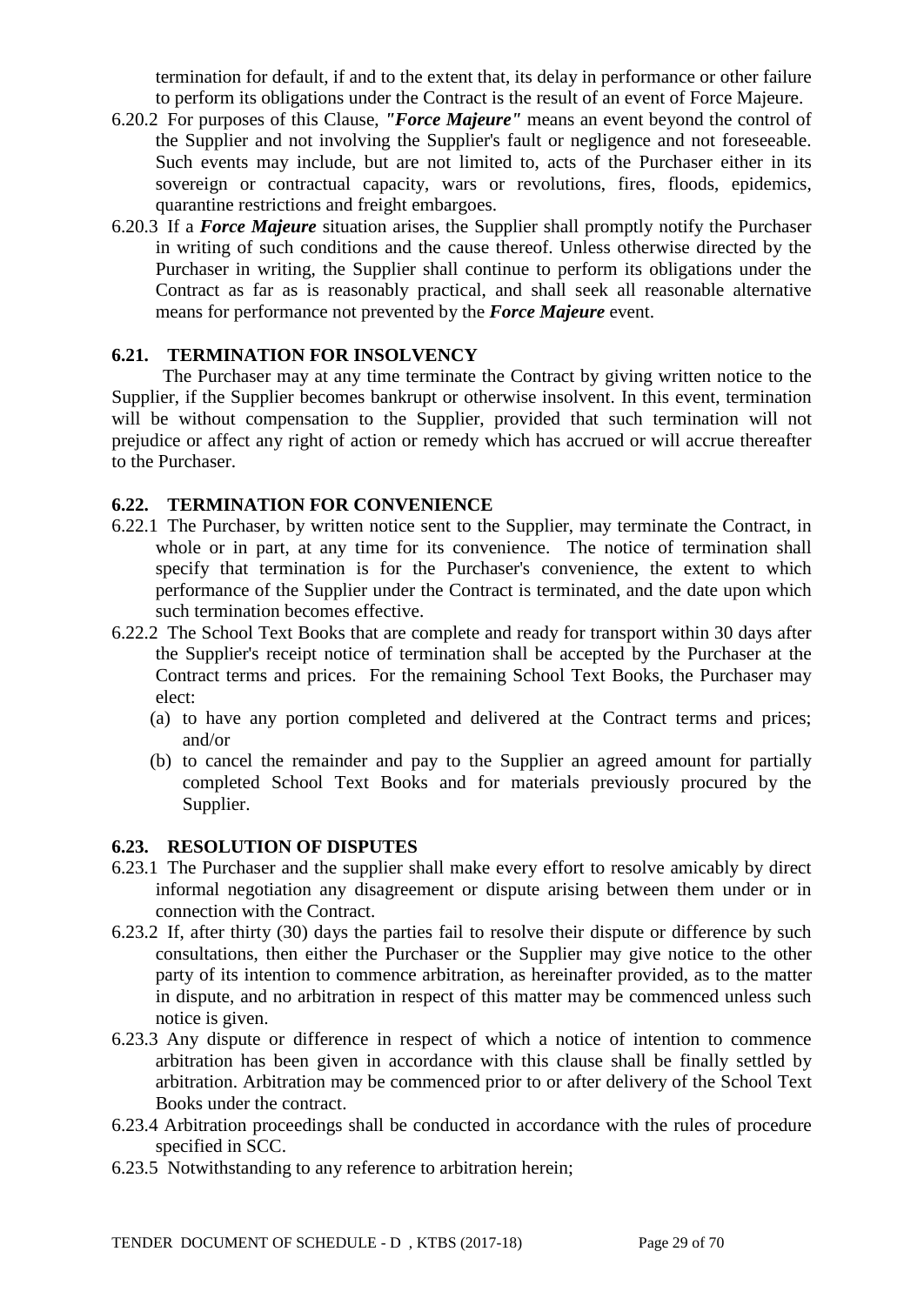- (a) The parties shall continue to perform their respective obligations under the contract unless they otherwise agree, and,
- (b) The purchaser shall pay the supplier any money due to the supplier.

### **6.24. LIMITATION OF LIABILITY**

Except in case of criminal negligence or willful misconduct, and in the case of infringement pursuant to clause 6.5

- (a) The supplier shall not be liable to the Purchaser, whether in contract, tort, or otherwise, for any indirect or consequential loss or damage, loss of use, loss of profits or interest costs, provided that this exclusion shall not apply to any obligation of the supplier to pay liquidated damage to the purchaser; and this exclusion shall not apply to any obligation of the supplier to pay liquidated damages to the Purchaser; and,
	- (b) The aggregate liability of the supplier to the Purchaser, whether under the contract, in tort or otherwise, shall not exceed the total contract price.

#### **6.25. GOVERNING LANGUAGE**

The contract shall be written in English language. All correspondence and other documents pertaining to the Contract which are exchanged by the parties shall be written in the same language.

#### **6.26. APPLICABLE LAW**

The Contract shall be interpreted in accordance with the laws of the State of Karnataka. And any disputes shall only be addressed at the jurisdictional courts located in Bengaluru .

#### **6.27. NOTICES**

- 6.27.1 Any notice given by one party to the other pursuant to this Contract shall be sent to other party in writing or by facsimile or email and confirmed in writing to the other Party's address specified in Tender document.
- 6.27.2 A notice shall be effective when delivered or on the notice's effective date, whichever is later.

#### **6.28. TAXES AND DUTIES**

Suppliers shall be entirely responsible for all taxes, duties, license fees, Octroi,road permits, etc., incurred until delivery of the contracted School Text Books to the Purchaser.

#### **6.29. IMPLEMENTATION OF THE CONTRACT**

The Supplier should as soon as agreement is signed begin the process for implementation of the Contract by procuring pre press material from KTBS and then purchasing printing paper and other materials at his own cost and bearing entire investment from printing to transportation. The Supplier further agrees to get 100% sample testing from the Purchaser.

The work relating to supply of School Books should be implemented by the Supplier as per the implementation schedule as per Purchaser's Notification of award of Contract.

The purchaser may at his discretion extend the above time schedule if he desires so. However, supplier cannot claim this as matter of right.

The successful bidders should give their acceptance of the implementation schedule in the agreement. The entire work of printing and supply should be completed within 120 days from the next date of the Purchase Order.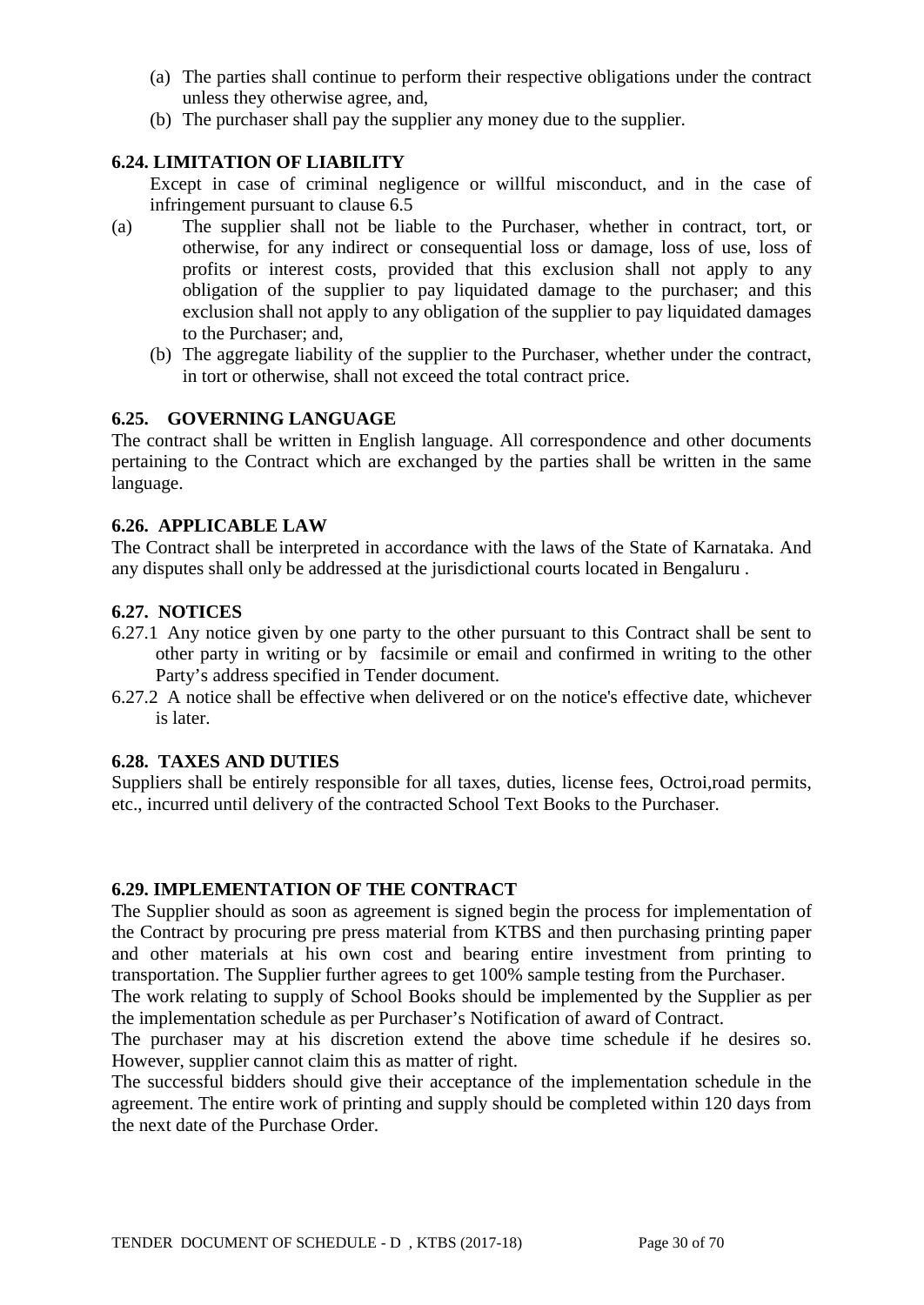### **6.30 ASSIGNING OF TENDER IN WHOLE OR PART**

The Supplier shall not assign or make over the contract, the benefit or burden thereof to any other person or persons or body corporate. No under letting or subletting to any persons or body corporate for the execution of the contract or any other part thereof is permitted, without the written consent of the Managing Director, Karnataka Textbook Society® .

### **6.31 GENERAL POINTS TO BE OBSERVED**

- **6.31.1** The Supplier should execute an undertaking in the prescribed form stipulating that he has agreed to the Terms & Conditions mentioned in the tender for submission of Technical & Commercial Bids(Appendix L)
- **6.31.2** The Commissioner for Public Instruction and chairman of Executive committee the Karnataka Textbook Society $(R)$  reserves the right to allot the package other than those indicated by the bidder in the bid and the bidder shall be bound by the decision of the Commissioner for Public Instruction.
- **6.31.3** The Commissioner for Public Instruction and chairman of Executive committee the Karnataka Textbook Society $(R)$  reserves the right to award the contract to more than one bidder and fix the number of packages to different bidders based on the financial, technical and service capability of the bidder.
- **6.31.4** The total quantities of School Text Books to be purchased are subject to variation during the course of Contract period.

### **6.32 DESCRIPTION OF PACKAGES**

- 6.32.1 Total number of books/titles to be printed is divided into **14** packages in this Schedule-D. Each package may consist of different Titles / Languages / Mediums and different size and colours. All books shall have multi-coloured cover pages and inner cover pages also multi-coloured. The packages are arrived at on the basis of the segregation of print work of multi coloured books, two coloured books, black & white books and the size of the books. However there may be combinations in some packages.
- 6.32.2 The packages contains sale component of text books and free text books.
- 6.32.3 Number of titles in the package, no of copies of the books and page numbers of books specified in the tender are approximate.
- 6.32.4 The details of packages are as per Volume 3.

### **6.33 BARRING OF SELLING TEXTBOOKS IN THE MARKET**

The Supplier shall execute an undertaking that he shall supply the entire quantity of textbooks printed, only to the purchaser and he is not permitted to sell or reproduce the textbooks in open market. Failing to adhere to this clause shall lead to legal action against the supplier and also shall be liable for blacklisting.

#### **6.34 SAMPLE COPIES**

Supplier shall supply 150 sample copies ( free  $\&$  Sale ) of each major titles (Kan FL, Eng\_SL, Hin\_TL, all core subjects in Kannada & English medium) and 50 for each other titles free of cost, to the copyright holder failing which, it shall be treated as breach of Contract terms.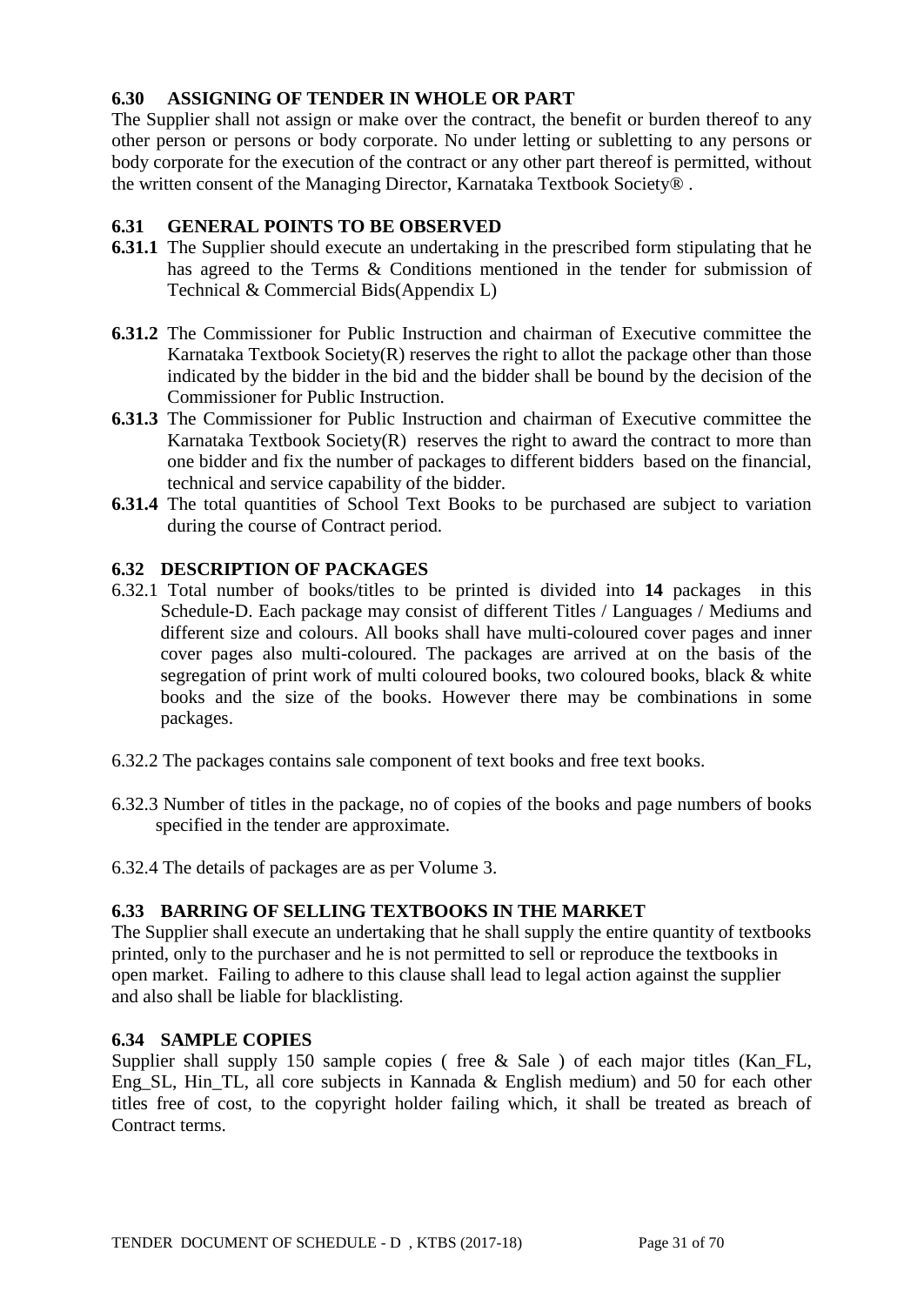### **6.35 APPROVAL FOR PRINTING**

- 6.35.1 The successful bidder will be given CD's of the book to be printed as per the package allotted to them. The bidder shall take all the necessary action to convert the CD into positives and prepare the dummy book.
- 6.35.2 Before printing, final proof of the Text books and newly printed two dummy copies shall be approved by the Officer authorized by the Managing Director of the Karnataka Text Book Society®, Bengaluru.

### **6.36 LIMITATIONS FOR TENDERERS**

The Supplier shall not

- a. Publish or sell or encourage any guides / workbooks/key books (Questions and Answers) for any text book brought out by the Karnataka Text Book Society®.
- b. Insert any advertisement on any text books in any form.
- c. Employ child labour for printing, binding, packing and supply of text books.

### **6.37 CATEGORY OF BOOKS**

- a) The price of books should not be noted on text books, printed under scheme of the free distribution. On these books, the following words should be printed in bold letter – "FREE SUPPLY", on Cover Pages only.
- b) The Price of books as given by the purchaser should be prominently printed in the printer's page and on the back cover page in a box suitably inserted.
- c) **Class, title name** and **Free Supply** shall be printed on the Spine for Free Books Category. In the same way **Class, title name** and **Price** shall be printed on the Spine for Sale Books Category.

#### **SECTION 7 SPECIAL CONDITIONS OF CONTRACT**

The following Special Conditions of Contract shall supplement the General Conditions of Contract. Whenever there is a conflict, the provisions herein shall prevail over those in the **General Conditions of Contract.** The corresponding clause number of the General Conditions is indicated in parentheses, wherever applicable.

### **7.1. DEFINITIONS (GCC CLAUSE 6.1)**

**"The Supplier"** is \_\_\_ (to be filled at the time of issue and acceptance of Purchase Order)

#### **7.2. INSPECTION AND TESTS (GCC CLAUSE 6.7)**

7.2.1 Place of Inspection and manufacturer of Paper

Inspection of base paper for printing and cover may be carried out by the authorized third party quality testing and certifying agency appointed by the Society viz`the D P S` prior to dispatch to printers, in the mill premises of the manufacturer. The final inspection may be carried out at the godown of the printers in association with the representative of the Managing Director, Karnataka Text Book Society®. The successful bidders are advised to purchase papers for text book and cover page from the paper mill capable of manufacturing the quality paper as per contract specifications and having adequate quality control and in-house testing facilities as per IS:1848/1991 with the latest amendments. The capacity/capability assessment on the paper manufacturing mill may be carried out by the Quality Assurance Wing before placing the order if the circumstances warrant.

The width of the paper Reel purchased shall not be of less than 76 cms and the copy of the invoices shall be submitted to the Purchaser on a regular basis .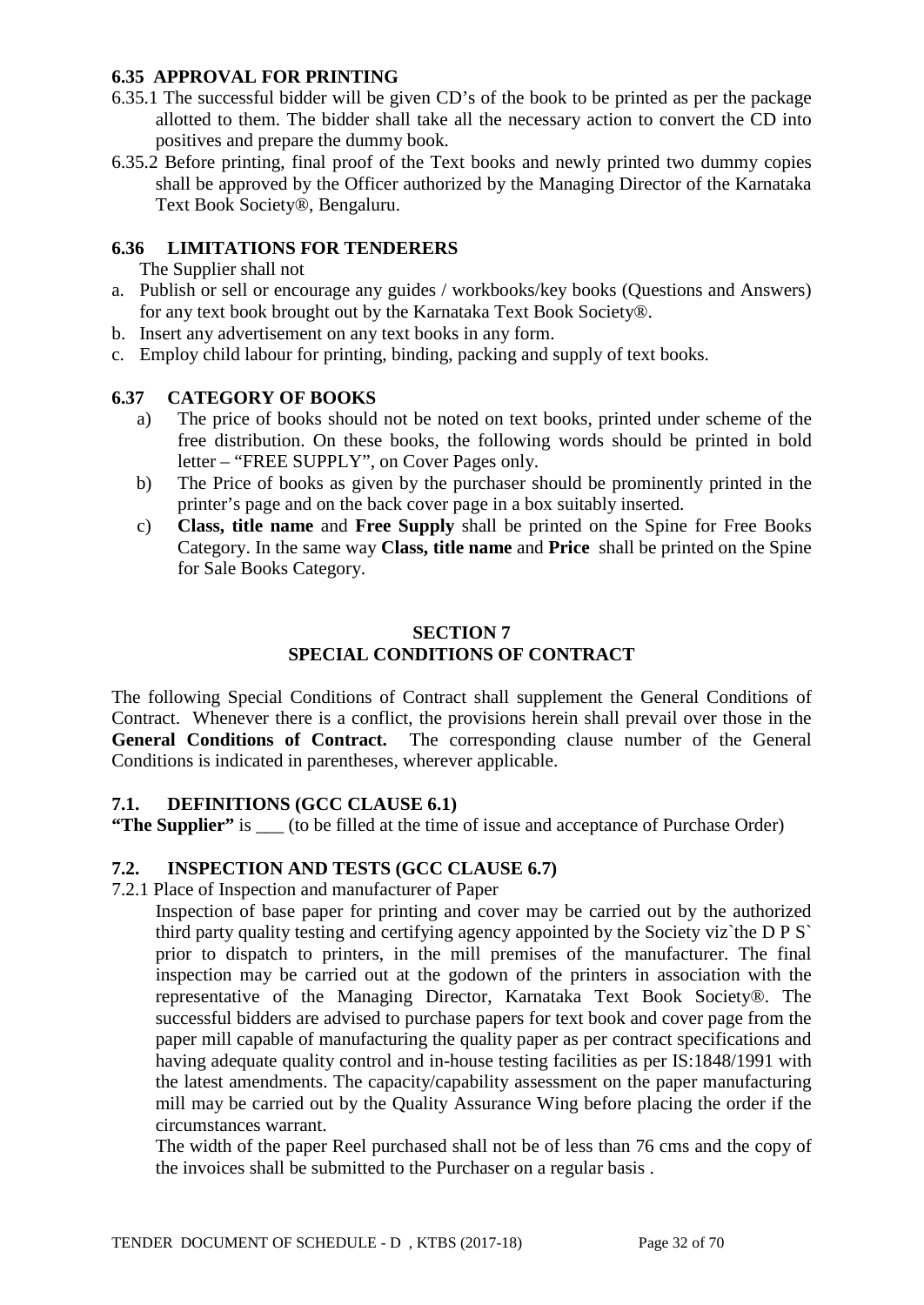- 7.2.2 Inspection and tests prior to transportation of School Text Books, at final acceptance and at schools at any time within the contracted period are as given below and the successful bidder shall comply with the following technical specifications fixed for the books:
- 7.2.3 The Managing Director, KTBS is empowered to test the quality through an independent third party agency as specified in various clauses and take such action as deems fit, if quality of text book falls below the prescribed standards.
- 7.2.4 The work relating to supply of School Books should be executed without any delay as per the implementation schedule mentioned in this document.
- 7.2.5 The Purchaser reserves the right to depute authorized representatives from his office for the supervision and inspection at the time of implementation of the contract. The supplier should submit periodical progress report to the purchaser regarding the implementation of the contract.
- 7.2.6 The supplier should supply School Books by using good quality material strictly in accordance with the samples submitted along with qualification Bid. If any defect in the material comes to the notice of the purchaser after the supply to the schools, the same will have to be replaced by the supplier at his own expense.
- 7.2.7 If the contract is not executed within the stipulated period as per implementation schedule the Purchaser reserves the right to cancel the contract and the Purchaser will not be liable for any pecuniary loss or damage incurred by the supplier in this regard.
- 7.2.8 The purchaser or his representative shall have the right of entry into the work premises of the supplier to monitor quality and progress.
- 7.2.9 The supplier shall supply School Textbooks strictly as per the prescribed quality paper, size, colours, specification and measurements to the Educational Blocks as prescribed by the purchaser. He should comply with all the tests specified by the purchaser or any other Officer authorized for this purpose, satisfactorily. The supplier shall ensure timely delivery of quality School Textbooks as per the implementation schedule given in the contract.
- 7.2.10 Prices quoted by the Tenderer shall be fixed during the Tenderer's performance of the Contract and not subject to variation on any account. A tender submitted with an adjustable price quotation will be treated as non-responsive and rejected, pursuant to ITT Clause 22. However, any increase in the statutory levies will be compensated by the purchaser. Similarly any reduction shall be to the credit of the purchaser.

### **7.3. DELIVERY AND DOCUMENTS (GCC CLAUSE 6.10)**

Upon delivery of the School Text Books, the supplier shall notify the purchaser and the insurance company by cable/telex/fax, the full details of the transport including contact number, vehicle receipt number and date, description of School Text Books, quantity, name of the consignee etc. The supplier shall mail the following documents to the purchaser with a copy to the insurance company:

- a) Three copies of the Supplier invoice showing School Text Books description, quantity, unit price, total amount;
- b) Vehicle receipt/acknowledgment of receipt of School Text Books from the consignee(s);
- c) Insurance Certificate;
- d) Inspection Certificate issued by the third party inspection agency viz the **D P S**

The above documents shall be received by the Purchaser before arrival of the School Text Books (except where the School Text Books have been delivered directly to the Consignee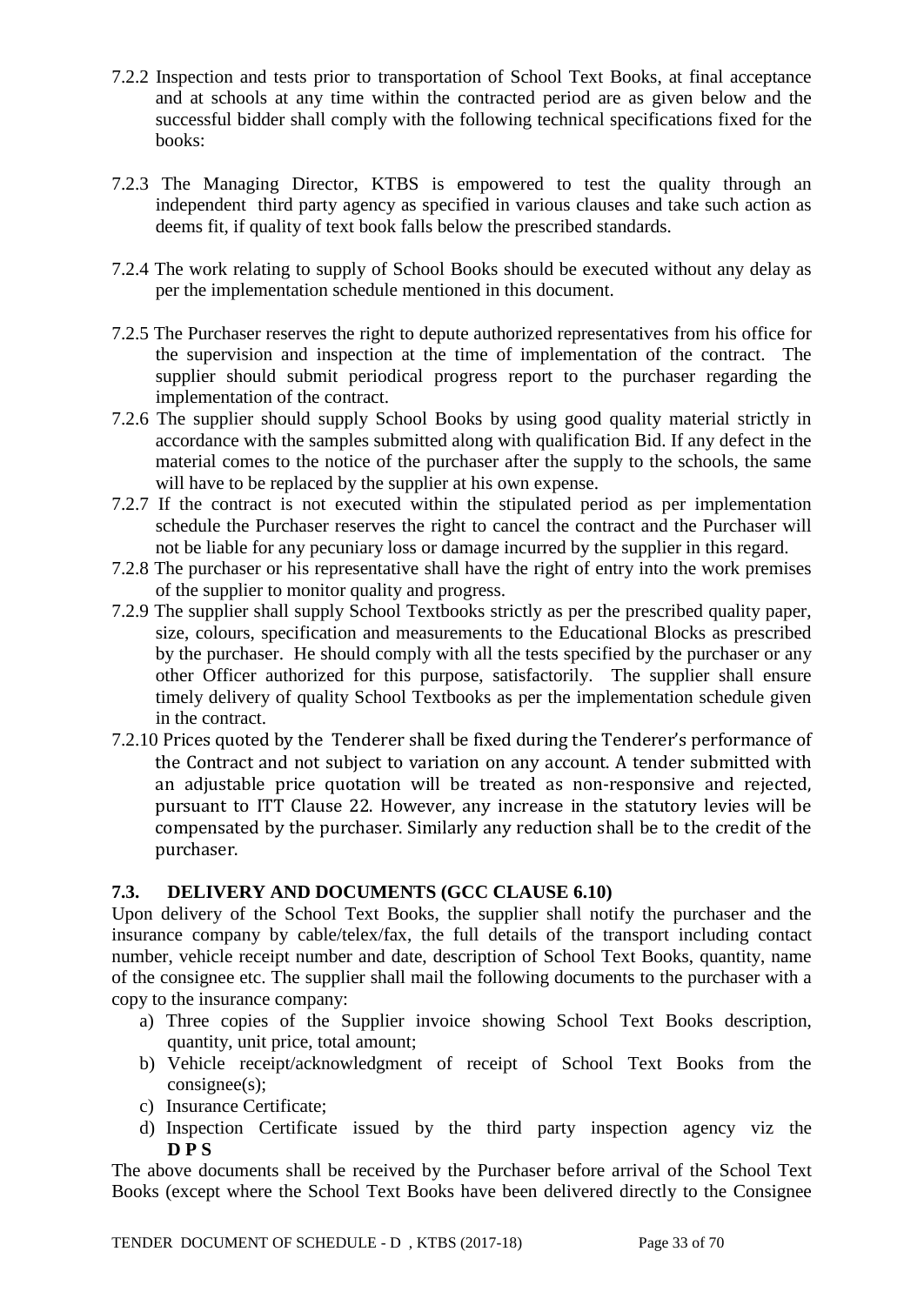with all documents) and, if not received, the Supplier will be responsible for any consequent expenses.

### **7.4**. **PAYMENT (GCC Clause 6.12)**

7.4.1 The Supplier's request(s) for payment shall be made to the Purchaser in writing, accompanied by an invoice describing class, title of the book, number of copies of the School Text Books delivered, and by related documents, submitted pursuant to GCC Clause 6.9 & 6.10 and upon fulfillment of other obligations stipulated in the contract including the original delivery Challan copy.

**The Delivery Challans of the Text Books accepted by the authorized 204 Blocks without acknowledgement of Original Seal and Signature of the concerned BEOs/Authorized representative of BEOs for having received the Text Books in good condition, showing title wise number of books received, shall not be considered for payments under any circumstances. The Delivery Challans shall be submitted as per the Format given in Appendix-O & in mentioned colours only i.e. White for Free category and Yellow for Sale category. All Bill/Invoice formats and acknowledgement formats submitted by the printers i.e. D.C's shall be printed legibly, not hand written and should be in 70 GSM and above paper only. Any deviations in the above conditions will be treated as rejected Bills/D.C's are liable for liquidated damages as per Tender clause 6.18.** 

7.4.2 Payments shall be made by the Purchaser after submission of the invoice claim by the Supplier duly enclosing the **Dated Acknowledgement with seal** of the receiver in the accepted Delivery Challan format within 60 working days. The invoices/bills shall always be submitted along with the Mill certification regarding the paper and the report / certification of the Authorized Third Party Quality checking and certifying agency. Where-ever applicable Taxes and other levies shall be deducted at source.

## **7.5. SETTLEMENT OF DISPUTES (GCC CLAUSE 6.23)**

- 7.5.1 In case of Dispute or difference arising between the Purchaser and Supplier relating to any matter arising out of or connected with this agreement, such dispute or difference shall be settled in accordance with the Arbitration and Conciliation Act, 1996, by a Sole Arbitrator. The Sole Arbitrator shall be appointed by agreement between the parties; failing such agreement, by the appointing authority namely the Indian Council of Arbitration/President of the Institution of Engineers (India)/The International Centre for Alternative Dispute Resolution (India). A certified copy of the appointment Order shall be supplied to each of the Parties.
- 7.5.2 Arbitration proceedings shall be held at Bengaluru, Karnataka, and the language of the arbitration proceedings and that of all documents and communications between the parties shall be English.
- 7.5.3 The decision of arbitrators shall be final and binding upon both parties. The cost and expenses of Arbitration proceedings will be as determined by the Arbitrator and paid equally by the parties to the arbitration. However, the expenses incurred by each party in connection with the preparation, presentation etc. of its proceedings shall be borne by each party themselves.

### **7.6. NOTICES (GCC CLAUSE 6.27)**

For the purpose of all notices, the following shall be the address of the Purchaser and Supplier.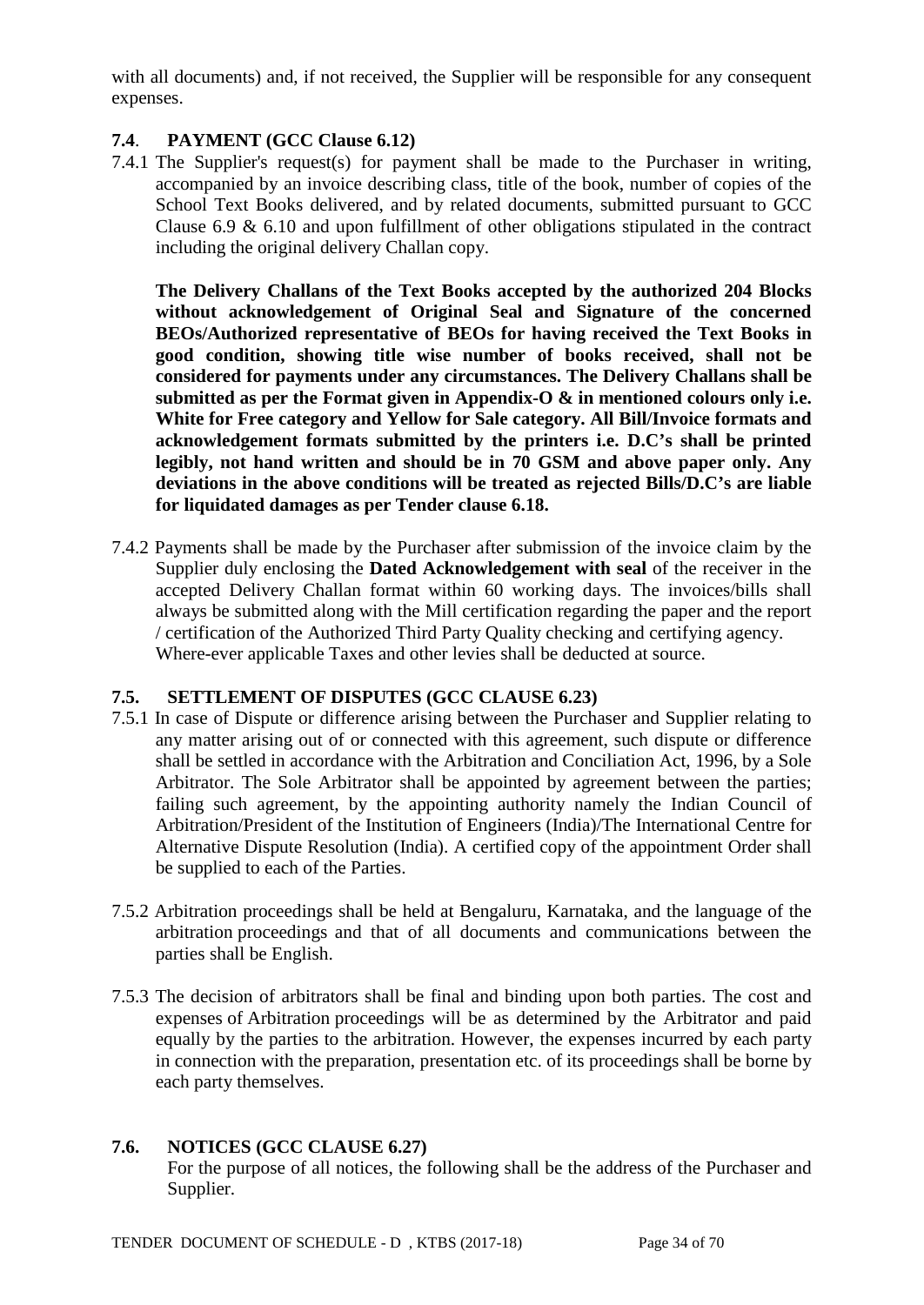Purchaser: The Managing Director, Karnataka Textbook Society®, No.4, DSERT Building,100 Ft ring Road, BSK III Stage, Bengaluru - 560 085 Karnataka, India Supplier: (To be filled in at the time of Contract signature)

## **7.7. PROGRESS OF SUPPLY**

Supplier shall regularly intimate progress of supply, in writing to the Purchaser on a weekly basis as under and also in the form and manner as may be stipulated by the Purchaser .

- Quantity offered for inspection and date
- Ouantity accepted/rejected by inspection agency and date
- Quantity dispatched/delivered to consignees and date
- Date of completion of entire contract if any, and
- Date of receipt of entire payment under the contract. \***Failure of the above may lead to the termination of the contract**.

### **7.8. SUPPLIER INTEGRITY**

The supplier is responsible for and obliged to conduct all contracted activities in accordance with the Contract using state-of-the-art methods and economic principles and exercising all means available to achieve the performance specified in the Contract.

### **7.9. SUPPLIER'S OBLIGATIONS**

- 7.9.1 The Supplier is obliged to work closely with the Purchaser's staff, act within its own authority and abide by directives issued by the Purchaser and implementation activities.
- 7.9.2 The Supplier will abide by the job safety measures prevalent in India and will free the Purchaser from all demands or responsibilities arising from accidents or loss of life the cause of which is the Supplier's negligence. The Supplier will pay all indemnities arising from such incidents and will not hold the Purchaser responsible or obligated.
- 7.9.3 The Supplier is responsible for managing the activities of its personnel or subcontracted personnel and will hold itself responsible for any misdemeanors.
- 7.9.4 The Supplier will treat as confidential, all data and information about the Purchaser, obtained in the execution of his responsibilities, in strict confidence and will not reveal such information to any other party without the prior written approval of the Purchaser.
- 7.9.5 The supplier should safely return all the Original pre-press materials in good condition to the purchaser or he will be penalized as per tender clauses.

Sd/-

Managing Director Karnataka Textbook Society®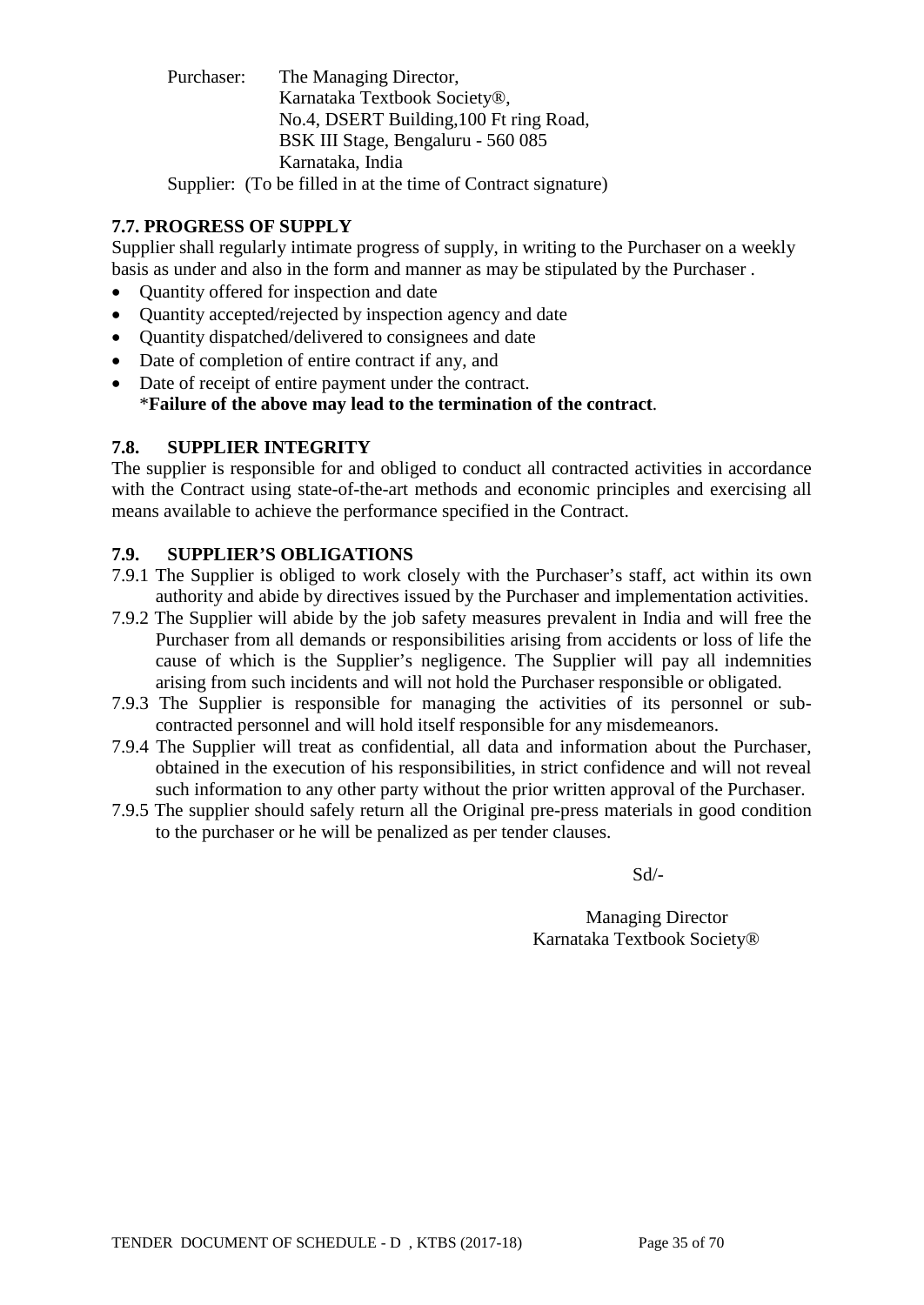#### **VOLUME 1 CONTRACT FORM (to be executed on Rs 500/- Stamp Paper)**

**THIS AGREEMENT** entered into on this the \_\_\_\_\_ day of \_\_\_\_\_\_\_\_\_\_\_\_ (Month), Two Thousand and \_\_\_\_\_ in Bengaluru,

#### **BETWEEN**

The Managing Director, The Karnataka Textbook Society®, Government of Karnataka, ("KTBS"), having its office at No.4, DSERT Building,100 Ft ring Road, BSK III Stage, Bengaluru - 560 085, Karnataka State, India (hereinafter referred to as "**PURCHASER**") which expression shall unless repugnant to the context include the successors and assigns), on the one part,

#### **AND**

\_\_\_\_\_\_\_\_\_\_\_\_\_\_\_\_\_\_(name and address), a Legal Entity having its registered office at \_\_\_\_\_\_\_\_\_\_\_\_\_\_\_\_\_\_\_(hereinafter referred to as "**SUPPLIER**") which expression shall unless repugnant to the context include its successors and permitted assigns, on the other part,

#### **WHEREAS,**

KTBS, floated a Tender to print and supply school textbooks to students of standard 1-10 of all Government Schools, all students of 1-10 of all aided schools as sponsored by the SSA/Government free textbooks scheme and all students of unaided schools in Karnataka on Sale basis and has accepted the Tender submitted by the Supplier for the printing and supply of those School Textbooks for a sum of Rs.\_\_\_(Rupees\_only) (hereinafter called "The Contract Price").

After evaluating the proposals, KTBS, has accepted the proposal submitted by M/s. \_\_\_\_\_\_\_\_\_\_ and issued to such **Successful Bidder** a Purchase Order No.  $\qquad \qquad \text{dated}$   $\qquad \qquad$ 

The Parties hereto are required to enter into an Agreement, being these presents, to record the terms & conditions and covenants set forth hereunder.

#### **NOW THIS AGREEMENT WITNESSETH AS FOLLOWS:**

- 1. In this Agreement words and expressions shall have the same meanings as are respectively assigned to them in Conditions of Contract referred to.
- 2. The following documents shall be deemed to form and be read and construed as part of this Agreement, viz.,
	- a) The Tender Form and the Price Schedule submitted by the Tenderer
	- b) The Schedule of requirements
	- c) The Technical Specifications
	- d) The General Conditions of Contract
	- e) The Special Conditions of Contract, and
	- f) The Purchase Order
- 3. In consideration of the payments to be made by the Purchaser to the Supplier as hereinafter mentioned, the Supplier hereby covenants with the Purchaser to print and supply school text books and to remedy defects therein in conformity in all respects with the provisions of contract.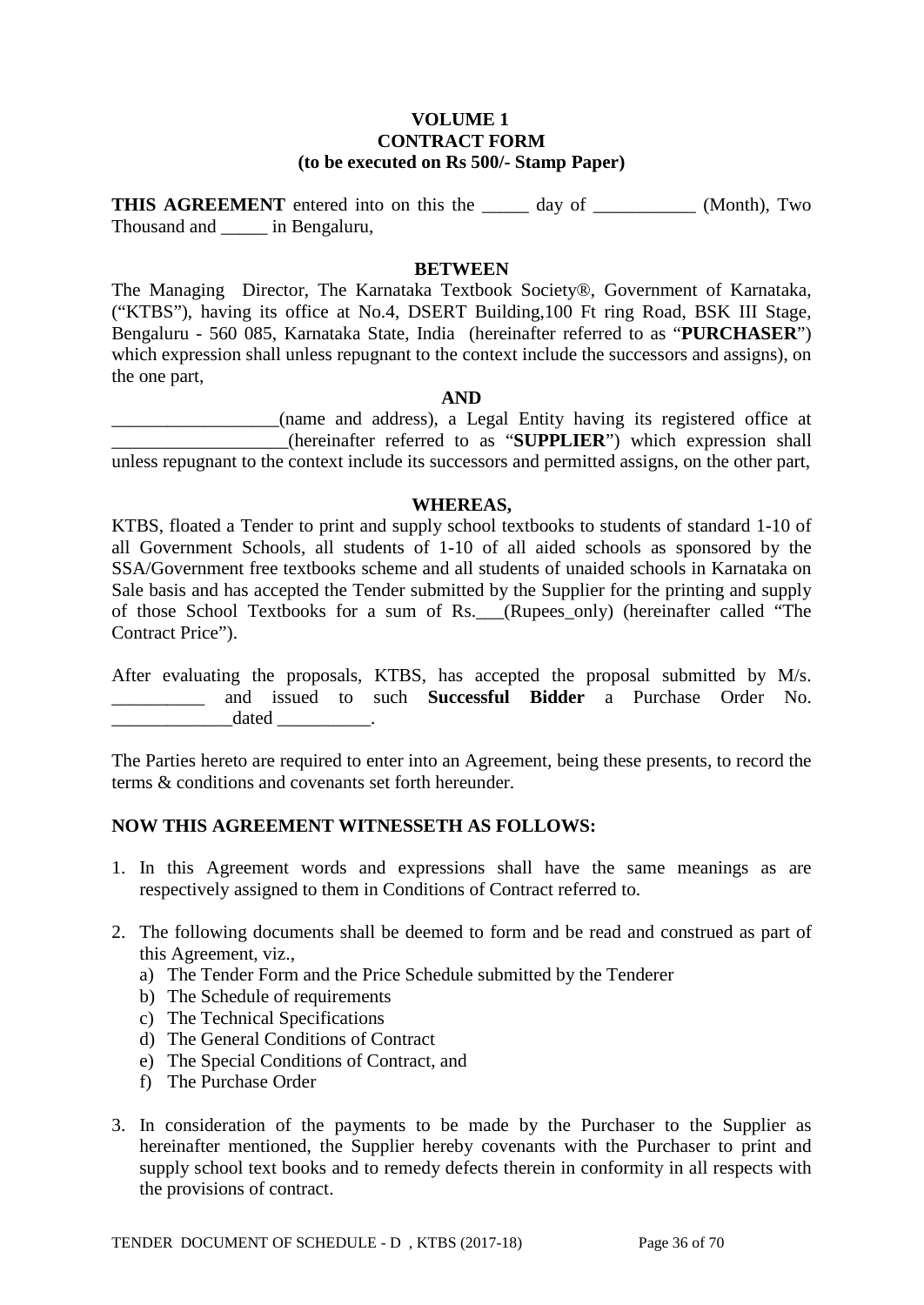4. The Purchaser hereby covenants to pay the Supplier in consideration of the printing & supply of school text books and the remedying of defects therein, the Contract Price or such other sum as may become payable under the provisions of the Contract at the times and in the manner prescribed by the Contract.

Brief particulars of the School Textbooks which shall be supplied by the Supplier are as follows:

| Package No | Title | Color/Size | Page Nos | No of Copies | Agreed<br>Price |
|------------|-------|------------|----------|--------------|-----------------|
|            |       |            |          |              |                 |

Total Value: Rs. \_\_\_\_\_\_(Rupees\_\_\_\_\_\_\_\_only)

DeliverySchedule:120days from the next date of the Purchase Order. Supply schedule should be enclosed along with the contract agreement. Performance Security (Bank Guarantee): Security Deposit(EMD):

### 5. **Assigning of Contract Agreement in whole or part**

The Supplier shall not assign or make over the contract, the benefit or burden thereof to any other person or persons or body corporate. No under letting or subletting to any persons or body corporate for the execution of the contract or any other part thereof is permitted, without the written consent of the Purchaser.

6. Supplier agrees to supply the entire quantity of textbooks printed, to the Karnataka Text Books Society ® and no textbook shall be sold or any portion reproduced in the open market. He further agrees that failing to adhere to this clause shall attract penal provisions and invite blacklisting of Supplier.

IN WITNESS whereof, the parties hereto have caused this Agreement to be executed in accordance with their respective laws the day and year first above written. Signed, Sealed and Delivered by the

Said\_\_\_\_\_\_\_\_\_\_\_\_\_\_\_\_\_\_\_\_\_\_(For the Purchaser) In the presence of :\_\_\_\_\_\_\_\_\_\_\_\_\_\_\_\_\_\_

Signed, Sealed and Delivered by the Said\_\_\_\_\_\_\_\_\_\_\_\_\_\_\_\_\_\_(For the Supplier)

In the presence of :\_\_\_\_\_\_\_\_\_\_\_\_\_\_\_\_\_\_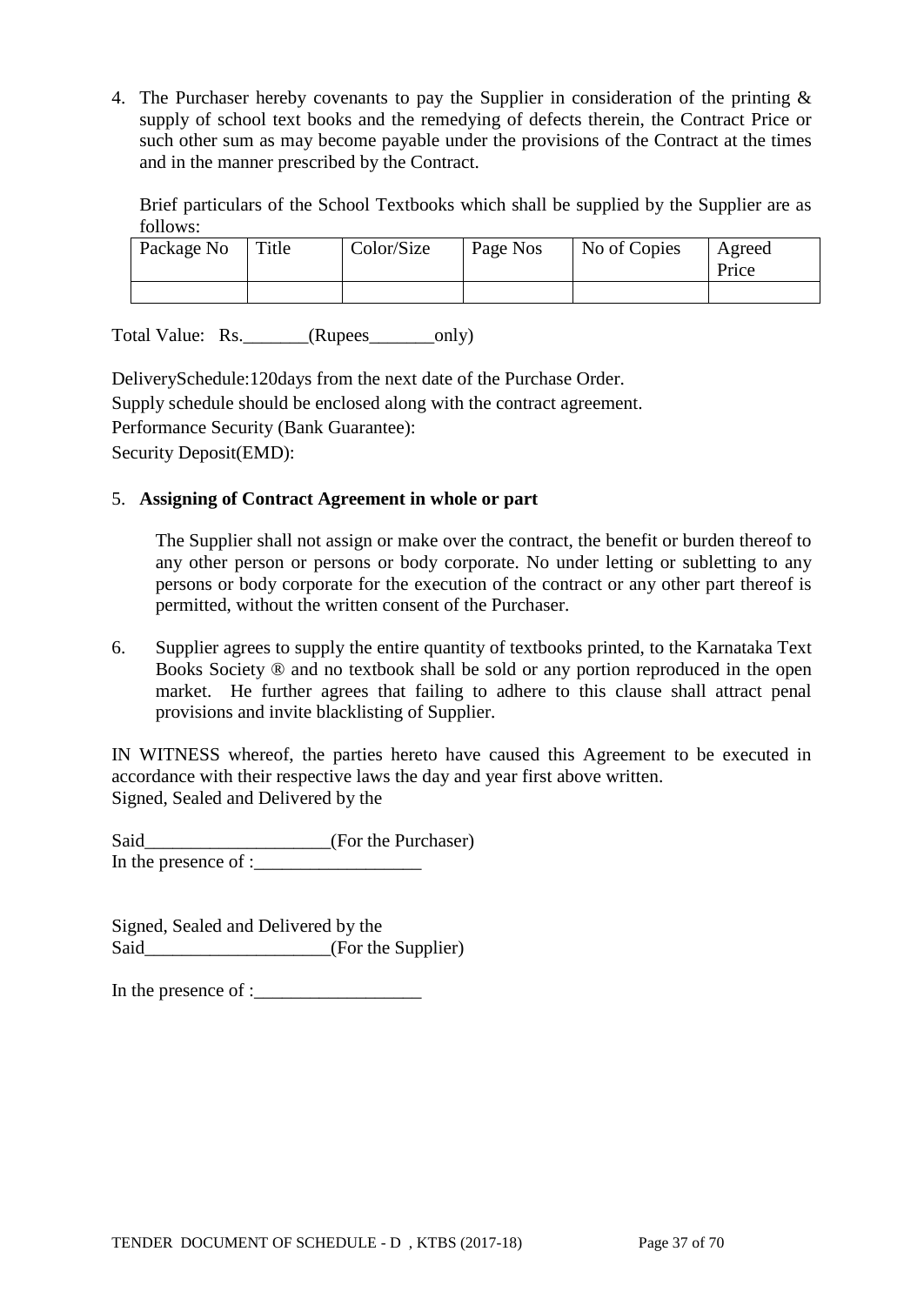### **VOLUME 2**

### **SCHEDULE OF PLACE OF DELIVERY**

The School Textbooks under free & sale categories will have to be supplied to all the Block Educational Offices Godowns in the state as shown below. The actual number of copies of text books to be supplied to the delivery points shall be provided as "**Distribution List**" along with the Purchase Order.

| <b>DISTRICT</b>                  | SL. NO         | <b>TALUKA</b>             | <b>BUFFER POINT IN</b><br><b>A DISTRICT</b> |
|----------------------------------|----------------|---------------------------|---------------------------------------------|
|                                  |                | <b>BENGALURU DIVISION</b> |                                             |
|                                  | $\mathbf{1}$   | NORTH1                    |                                             |
| <b>BENGALURU</b>                 | $\overline{2}$ | NORTH <sub>2</sub>        | NORTH <sub>2</sub>                          |
| <b>NORTH</b>                     | 3              | NORTH3                    |                                             |
|                                  | $\overline{4}$ | NORTH4                    |                                             |
|                                  | 5              | <b>DEVANAHALLI</b>        |                                             |
| <b>BENGALURU</b>                 | 6              | <b>DODDABALAPURA</b>      | <b>DEVANAHALLI</b>                          |
| <b>RURAL</b>                     | 7              | <b>HOSAKOTE</b>           |                                             |
|                                  | 8              | NELAMANGALA               |                                             |
|                                  | 9              | SOUTH-1                   |                                             |
|                                  | 10             | SOUTH-2                   |                                             |
| <b>BENGALURU</b><br><b>SOUTH</b> | 11             | SOUTH-3                   | SOUTH-3                                     |
|                                  | 12             | SOUTH-4                   |                                             |
|                                  | 13             | <b>ANEKAL</b>             |                                             |
|                                  | 14             | <b>BAGEPALLI</b>          |                                             |
|                                  | 15             | <b>CHIKKABALLAPUR</b>     |                                             |
| <b>CHIKKABALLAPUR</b>            | 16             | <b>CHINTAMANI</b>         | <b>CHIKKABALLAPUR</b>                       |
|                                  | 17             | <b>GOWRIBIDANUR</b>       |                                             |
|                                  | 18             | <b>GUDIBANDE</b>          |                                             |
|                                  | 19             | <b>SHIDLAGATTA</b>        |                                             |
|                                  | 20             | <b>HIRIYUR</b>            |                                             |
|                                  | 21             | <b>CHITRADURGA</b>        |                                             |
| <b>CHITRADURGA</b>               | 22             | <b>CHALLAKERE</b>         | <b>CHITRADURGA</b>                          |
|                                  | 23             | <b>HOLALKERE</b>          |                                             |
|                                  | 24             | <b>HOSADURGA</b>          |                                             |
|                                  | 25             | MOLAKALMURU               |                                             |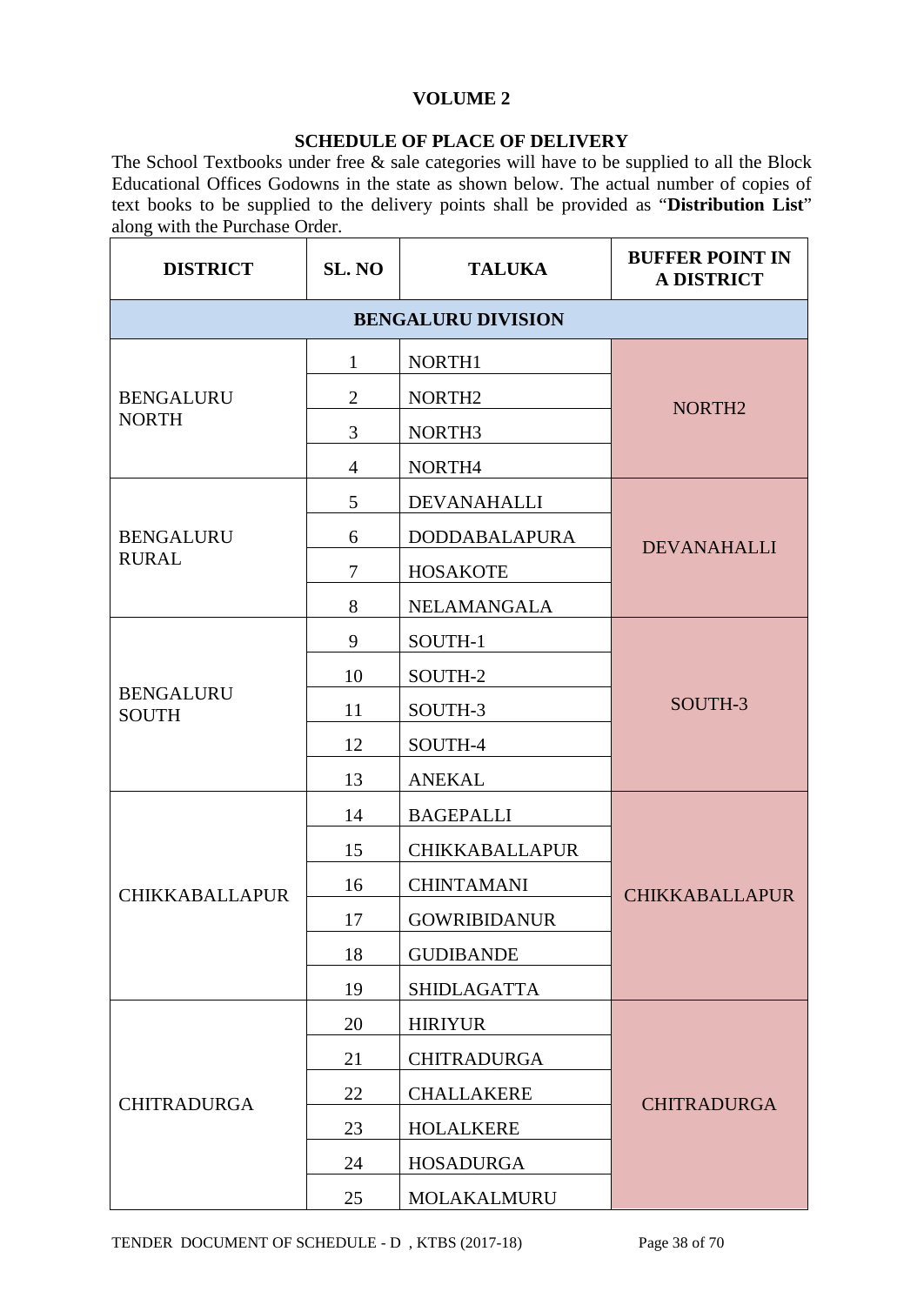|                   | 26 | <b>CHANNAGIRI</b>    |                                  |
|-------------------|----|----------------------|----------------------------------|
|                   | 27 | DAVANGERE NORTH      |                                  |
|                   | 28 | DAVANGERE SOUTH      |                                  |
| <b>DAVANAGERE</b> | 29 | <b>HARAPANAHALLI</b> | <b>DAVANGERE</b><br><b>SOUTH</b> |
|                   | 30 | <b>HARIHAR</b>       |                                  |
|                   | 31 | <b>HONNALI</b>       |                                  |
|                   | 32 | <b>JAGALUR</b>       |                                  |
|                   | 33 | <b>BANGARPET</b>     |                                  |
|                   | 34 | K.G.F                |                                  |
| <b>KOLAR</b>      | 35 | <b>KOLAR</b>         | <b>KOLAR</b>                     |
|                   | 36 | <b>MALUR</b>         |                                  |
|                   | 37 | <b>MULABAGAL</b>     |                                  |
|                   | 38 | <b>SRINIVASPUR</b>   |                                  |
|                   | 39 | <b>KORATAGERE</b>    |                                  |
| <b>MADHUGIRI</b>  | 40 | <b>MADHUGIRI</b>     | <b>MADHUGIRI</b>                 |
|                   | 41 | <b>PAVAGADA</b>      |                                  |
|                   | 42 | <b>SIRA</b>          |                                  |
|                   | 43 | <b>CHANNAPATNA</b>   |                                  |
| <b>RAMANAGAR</b>  | 44 | <b>KANAKAPURA</b>    | <b>RAMANAGAR</b>                 |
|                   | 45 | <b>MAGADI</b>        |                                  |
|                   | 46 | <b>RAMANAGAR</b>     |                                  |
|                   | 47 | <b>BHADRAVATHI</b>   |                                  |
|                   | 48 | HOSANAGARA           |                                  |
|                   | 49 | <b>SAGARA</b>        |                                  |
| <b>SHIVAMOGGA</b> | 50 | <b>SHIKARIPURA</b>   | <b>SHIVAMOGGA</b>                |
|                   | 51 | <b>SHIVAMOGGA</b>    |                                  |
|                   | 52 | <b>SORABA</b>        |                                  |
|                   | 53 | <b>TIRTHAHALLI</b>   |                                  |
|                   | 54 | <b>CN HALLY</b>      |                                  |
|                   | 55 | <b>GUBBI</b>         |                                  |
| <b>TUMAKURU</b>   | 56 | <b>KUNIGAL</b>       | <b>TUMAKURU</b>                  |
|                   | 57 | <b>TIPTUR</b>        |                                  |
|                   | 58 | TUMAKURU             |                                  |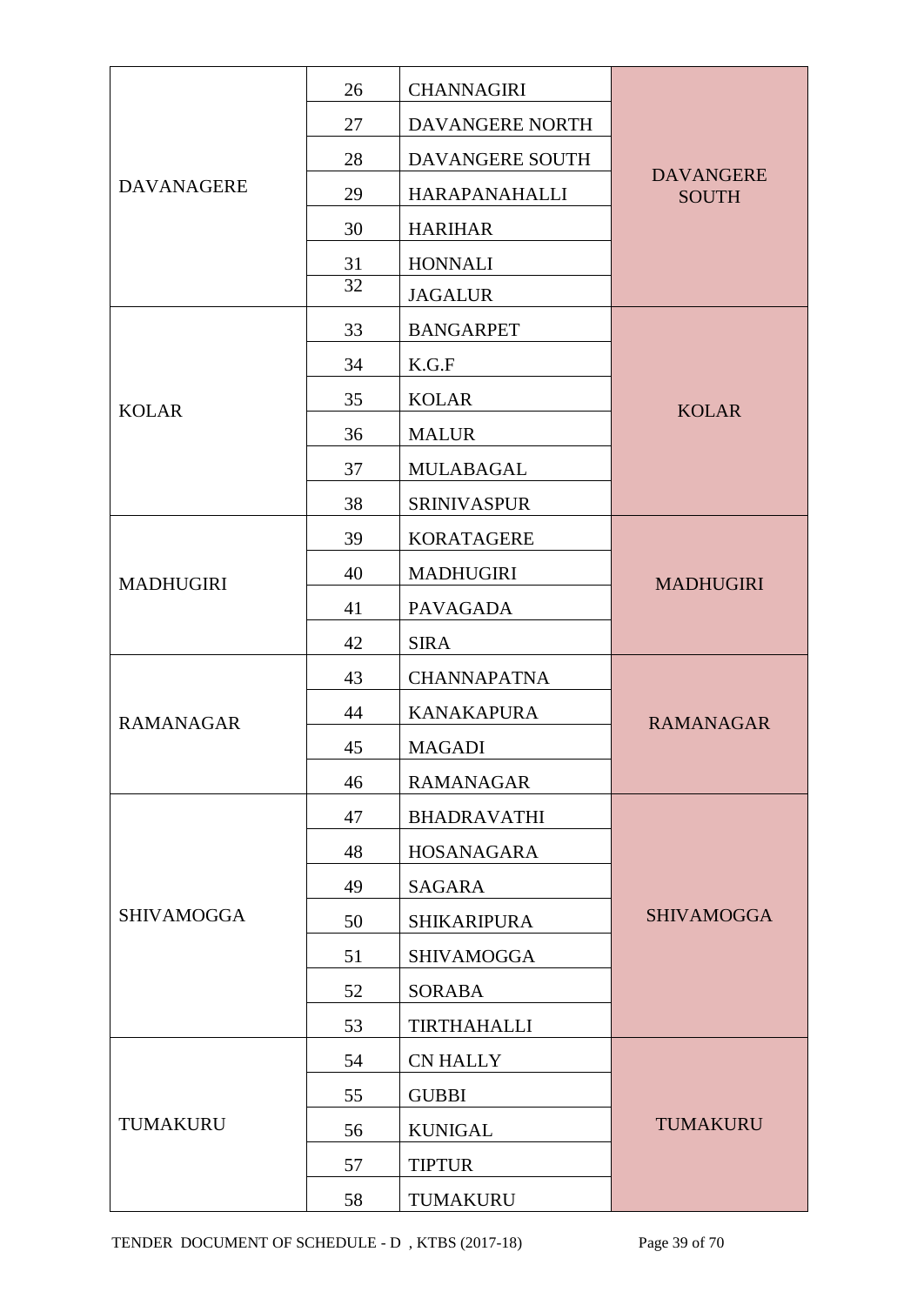|                                   | 59 | <b>TURVEKERE</b>       |                       |
|-----------------------------------|----|------------------------|-----------------------|
|                                   |    | <b>MYSURU DIVISION</b> |                       |
|                                   | 60 | <b>CHAMARAJ NAGAR</b>  |                       |
|                                   | 61 | <b>GUNDLUPET</b>       |                       |
| <b>CHAMRAJNAGAR</b>               | 62 | <b>KOLLEGALA</b>       | <b>CHAMARAJ NAGAR</b> |
|                                   | 63 | <b>HANURU</b>          |                       |
|                                   | 64 | YALANDURU              |                       |
|                                   | 65 | <b>BIRURU</b>          |                       |
|                                   | 66 | CHIKKAMAGALURU         |                       |
|                                   | 67 | <b>KADUR</b>           |                       |
| <b>CHIKKAMAGALURU</b>             | 68 | <b>KOPPA</b>           | CHIKKAMAGALURU        |
|                                   | 69 | <b>MUDIGERE</b>        |                       |
|                                   | 70 | N.R.PURA               |                       |
|                                   | 71 | <b>SRINGERI</b>        |                       |
|                                   | 72 | <b>TARIKERE</b>        |                       |
|                                   | 73 | <b>BANTWAL</b>         |                       |
|                                   | 74 | <b>BELTHANGADY</b>     |                       |
|                                   | 75 | <b>MANGALURU CITY</b>  |                       |
| <b>DAKSHINA</b><br><b>KANNADA</b> | 76 | <b>MANGALURU TALUK</b> | <b>MANGALURU CITY</b> |
|                                   | 77 | <b>MOODABIDRE</b>      |                       |
|                                   | 78 | <b>PUTTUR</b>          |                       |
|                                   | 79 | <b>SULLYA</b>          |                       |
|                                   | 80 | <b>ALUR</b>            |                       |
|                                   | 81 | ARAKALGUD              |                       |
|                                   | 82 | <b>ARSIKERE</b>        |                       |
| <b>HASSAN</b>                     | 83 | <b>BELUR</b>           | <b>HASSAN</b>         |
|                                   | 84 | <b>CHANNARAYAPATNA</b> |                       |
|                                   | 85 | <b>HASSAN</b>          |                       |
|                                   | 86 | HOLENARASIPURA         |                       |
|                                   | 87 | <b>SAKALESHPURA</b>    |                       |
|                                   | 88 | <b>MADIKERI</b>        |                       |
| <b>KODAGU</b>                     | 89 | <b>SOMAWARPET</b>      | <b>MADIKERI</b>       |
|                                   | 90 | <b>VIRAJPET</b>        |                       |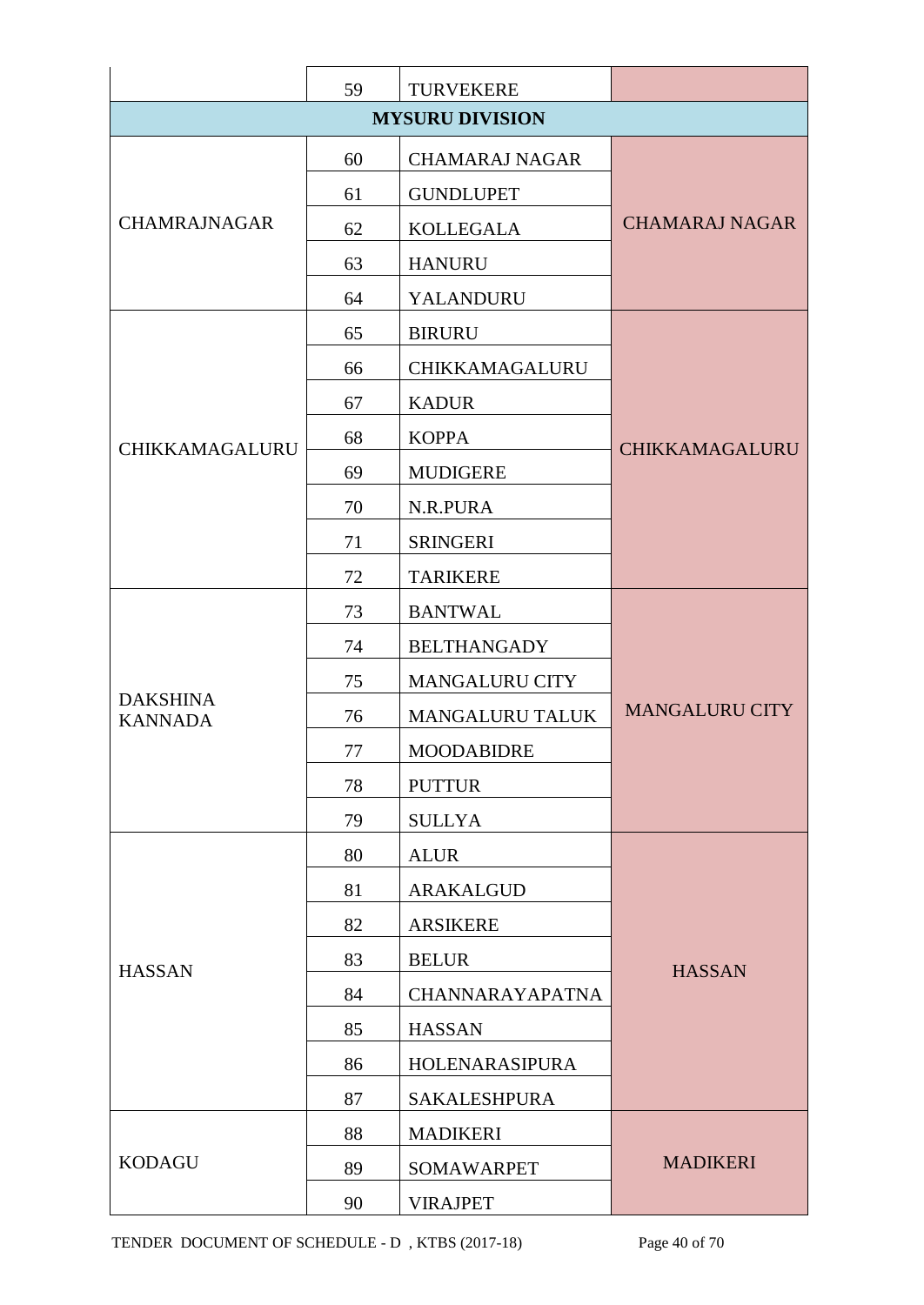|                 | 91  | <b>KRPET</b>             |                      |
|-----------------|-----|--------------------------|----------------------|
|                 | 92  | <b>MADDUR</b>            |                      |
|                 | 93  | <b>MALAVALLY</b>         |                      |
| <b>MANDYA</b>   | 94  | <b>MANDYA SOUTH</b>      | <b>MANDYA SOUTH</b>  |
|                 | 95  | <b>MANDYA NORTH</b>      |                      |
|                 | 96  | NAGAMANGALA              |                      |
|                 | 97  | <b>PANDAVAPURA</b>       |                      |
|                 | 98  | S.R.PATNA                |                      |
|                 | 99  | <b>HDKOTE</b>            |                      |
|                 | 100 | <b>HUNSUR</b>            |                      |
|                 | 101 | <b>K.R NAGAR</b>         |                      |
|                 | 102 | <b>MYSURU NORTH</b>      |                      |
| <b>MYSURU</b>   | 103 | <b>MYSURU TALUK</b>      | <b>MYSURU SOUTH</b>  |
|                 | 104 | <b>MYSURU SOUTH</b>      |                      |
|                 | 105 | <b>NANJANGUD</b>         |                      |
|                 | 106 | PERIAPATNA               |                      |
|                 | 107 | <b>T. NARASAPUR</b>      |                      |
|                 | 108 | <b>BYNDOOR</b>           |                      |
|                 | 109 | <b>KUNDAPURA</b>         |                      |
| <b>UDUPI</b>    | 110 | <b>BRAHMMAVARA</b>       | <b>UDUPI</b>         |
|                 | 111 | <b>UDUPI</b>             |                      |
|                 | 112 | <b>KARKALA</b>           |                      |
|                 |     | <b>BELAGAVI DIVISION</b> |                      |
|                 | 113 | <b>BADAMI</b>            |                      |
|                 | 114 | <b>BAGALAKOT</b>         |                      |
| <b>BAGALKOT</b> | 115 | <b>BILAGI</b>            | <b>BAGALAKOT</b>     |
|                 | 116 | <b>HUNAGUND</b>          |                      |
|                 | 117 | <b>JAMAKHANDI</b>        |                      |
|                 | 118 | <b>MUDHOL</b>            |                      |
|                 | 119 | <b>BELAGAVI TALUK</b>    |                      |
| <b>BELAGAVI</b> | 120 | <b>BELAGAVI CITY</b>     | <b>BELAGAVI CITY</b> |
|                 | 121 | <b>BAILHONGAL</b>        |                      |
|                 | 122 | <b>KITTURU</b>           |                      |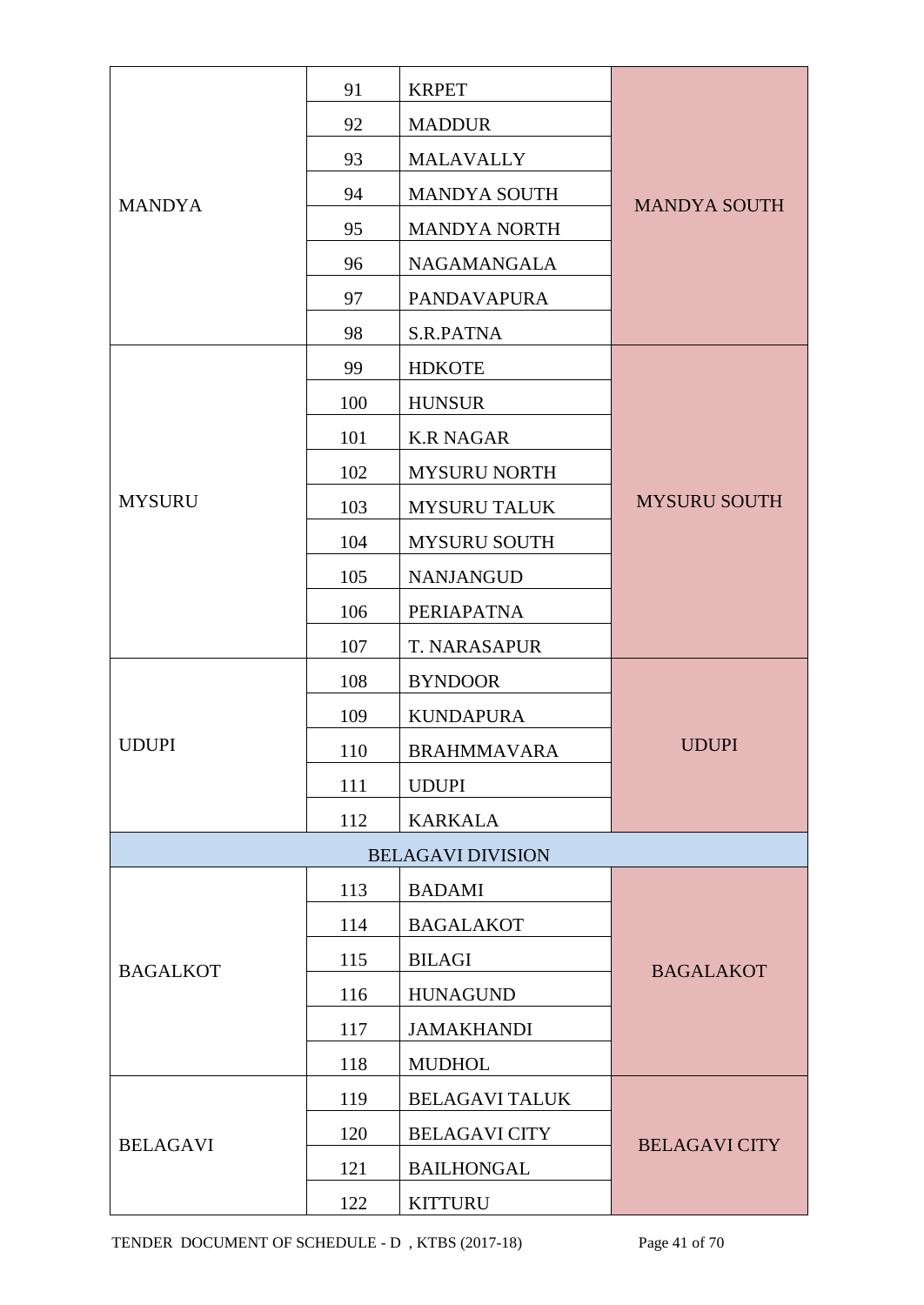|                   | 123 | <b>KHANAPUR</b>         |                        |
|-------------------|-----|-------------------------|------------------------|
|                   | 124 | <b>RAMADURGA</b>        |                        |
|                   | 125 | <b>SAVADATTI</b>        |                        |
|                   | 126 | <b>BAGEWADI</b>         |                        |
|                   | 127 | <b>VIJAYAPURA CITY</b>  |                        |
|                   | 128 | <b>VIJAYAPURA RURAL</b> |                        |
| <b>VIJAYAPURA</b> | 129 | <b>CHADACHAN</b>        | <b>VIJAYAPURA CITY</b> |
|                   | 130 | <b>INDI</b>             |                        |
|                   | 131 | MUDDEBIHAL              |                        |
|                   | 132 | <b>SINDAGI</b>          |                        |
|                   | 133 | <b>ATHANI</b>           |                        |
|                   | 134 | <b>KAGWAD</b>           |                        |
|                   | 135 | <b>CHIKKODI</b>         |                        |
| <b>CHIKKODI</b>   | 136 | <b>NIPPANI</b>          | <b>CHIKKODI</b>        |
|                   | 137 | <b>GOKAK</b>            |                        |
|                   | 138 | <b>MUDALAGI</b>         |                        |
|                   | 139 | <b>HUKKERI</b>          |                        |
|                   | 140 | <b>RAIBAG</b>           |                        |
|                   | 141 | DHARWAD RURAL           |                        |
|                   | 142 | DHARWAD CITY            |                        |
|                   | 143 | HUBBALLI RURAL          |                        |
| <b>DHARWAD</b>    | 144 | <b>HUBBALLI CITY</b>    | <b>DHARWAD CITY</b>    |
|                   | 145 | <b>KALAGATAGI</b>       |                        |
|                   | 146 | <b>KUNDGOLA</b>         |                        |
|                   | 147 | <b>NAVALGUNDA</b>       |                        |
|                   | 148 | <b>GADAG CITY</b>       |                        |
|                   | 149 | <b>GADAG RURAL</b>      |                        |
| <b>GADAG</b>      | 150 | <b>MUNDARGI</b>         | <b>GADAG CITY</b>      |
|                   | 151 | <b>NARGUND</b>          |                        |
|                   | 152 | <b>RON</b>              |                        |
|                   | 153 | <b>SHIRAHTTI</b>        |                        |
| <b>HAVERI</b>     | 154 | <b>BYADAGI</b>          | <b>HAVERI</b>          |
|                   | 155 | <b>HANGAL</b>           |                        |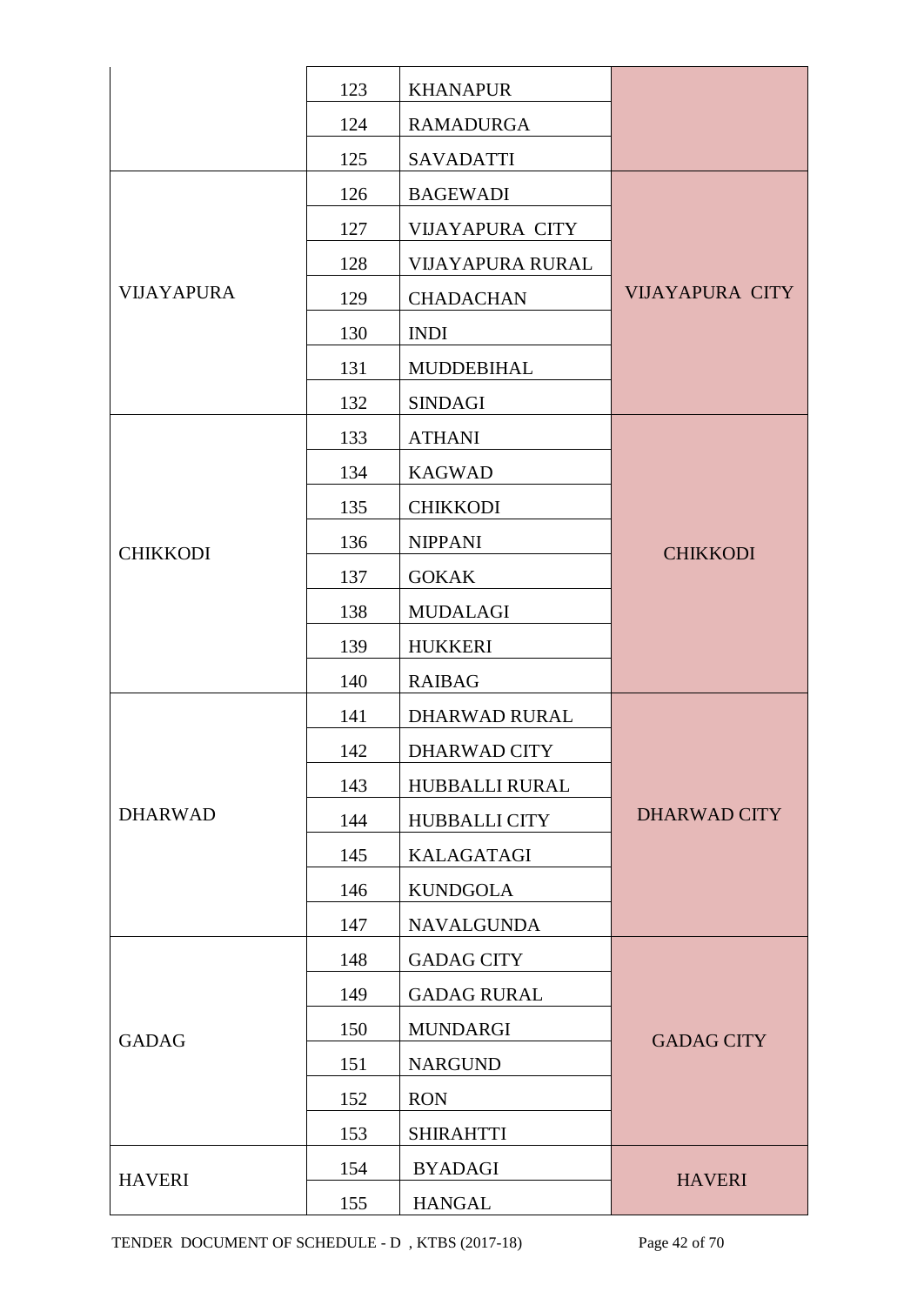|                      | 156 | <b>HAVERI</b>             |                                   |
|----------------------|-----|---------------------------|-----------------------------------|
|                      | 157 | <b>HIREKERUR</b>          |                                   |
|                      | 158 | <b>RANEBENNUR</b>         |                                   |
|                      | 159 | <b>SAVANUR</b>            |                                   |
|                      | 160 | <b>SHIGGAON</b>           |                                   |
|                      | 161 | <b>SIRSI</b>              |                                   |
|                      | 162 | <b>SIDDAPUR</b>           |                                   |
| <b>SIRSI</b>         | 163 | <b>YELLAPUR</b>           | <b>SIRSI</b>                      |
|                      | 164 | <b>MUNDAGOD</b>           |                                   |
|                      | 165 | <b>HALIYAL</b>            |                                   |
|                      | 166 | <b>JOIDA</b>              |                                   |
|                      | 167 | <b>KARWAR</b>             |                                   |
|                      | 168 | <b>ANKOLA</b>             |                                   |
| <b>UTTAR KANNADA</b> | 169 | <b>KUMATA</b>             | <b>KARWAR</b>                     |
|                      | 170 | <b>HONNAVAR</b>           |                                   |
|                      | 171 | <b>BHATKAL</b>            |                                   |
|                      |     | <b>KALABURGI DIVISION</b> |                                   |
|                      | 172 | <b>BALLARI EAST</b>       |                                   |
|                      | 173 | <b>KURUGODU</b>           |                                   |
|                      | 174 | <b>HADAGALI</b>           |                                   |
| <b>BALLARI</b>       | 175 | <b>HB HALLI</b>           | <b>BALLARI EAST</b>               |
|                      | 176 | <b>HOSPET</b>             |                                   |
|                      | 177 | <b>KUDLIGI</b>            |                                   |
|                      | 178 | <b>SANDUR</b>             |                                   |
|                      | 179 | <b>SIRUGUPPA</b>          |                                   |
|                      | 180 | <b>AURAD</b>              |                                   |
|                      | 181 | <b>BASAVAKALYAN</b>       |                                   |
| <b>BIDAR</b>         | 182 | <b>BHALKI</b>             | <b>BIDAR</b>                      |
|                      | 183 | <b>BIDAR</b>              |                                   |
|                      | 184 | <b>HUMNABAD</b>           |                                   |
|                      | 185 | <b>AFZALPUR</b>           |                                   |
| <b>KALABURAGI</b>    | 186 | <b>ALAND</b>              | <b>KALABURAGI</b><br><b>NORTH</b> |
|                      | 187 | <b>CHINCHOLI</b>          |                                   |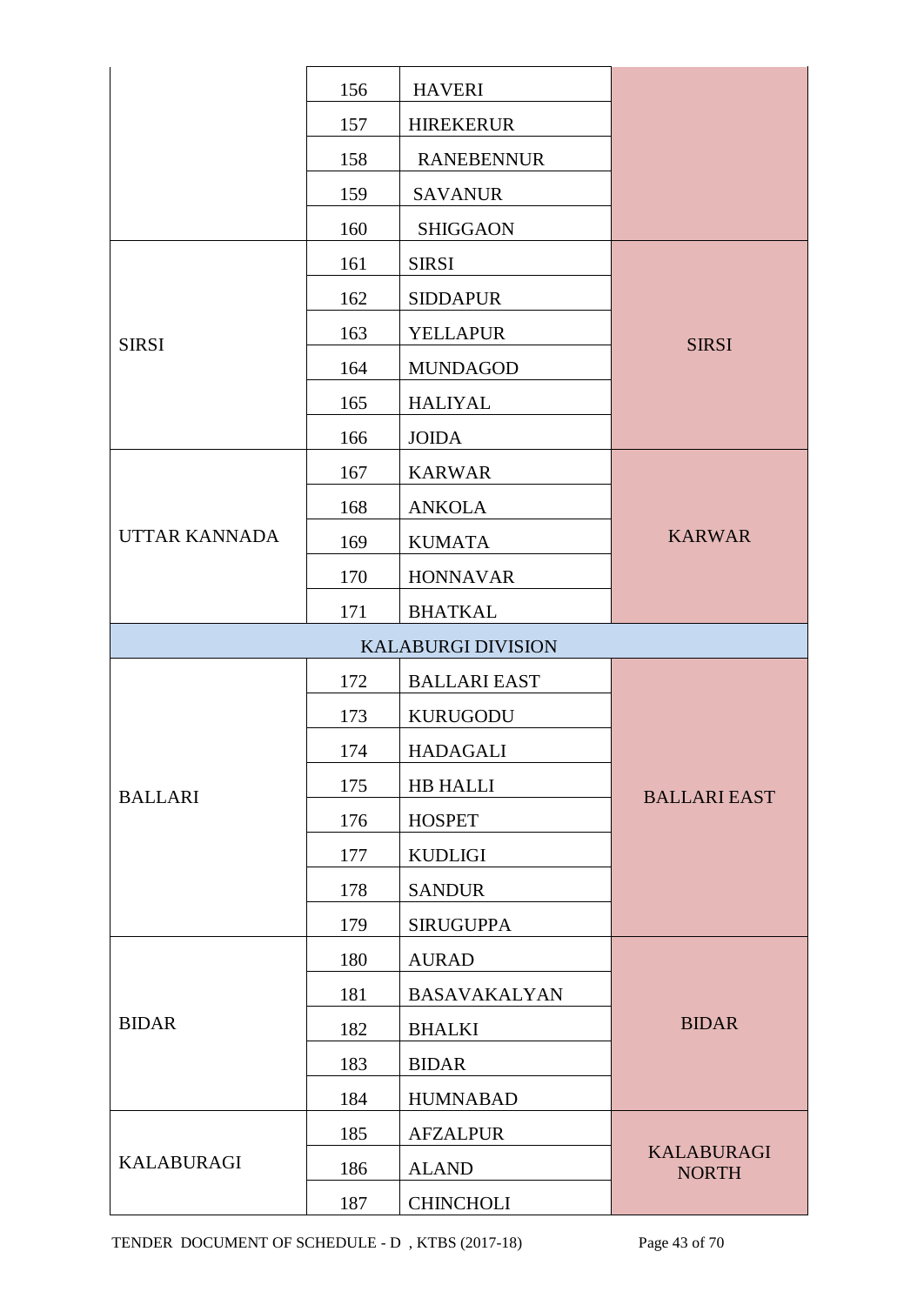|                     | 188 | <b>CHITTAPUR</b>                 |                |
|---------------------|-----|----------------------------------|----------------|
|                     | 189 | KALABURAGI NORTH                 |                |
|                     | 190 | KALABURAGI SOUTH                 |                |
|                     | 191 | <b>JEWARGI</b>                   |                |
|                     | 192 | <b>SEDAM</b>                     |                |
|                     | 193 | <b>KOPPAL</b>                    |                |
| <b>KOPPAL</b>       | 194 | <b>GANGAVTI</b>                  | <b>KOPPAL</b>  |
|                     | 195 | <b>KUSTAGI</b>                   |                |
|                     | 196 | YELBURGA                         |                |
|                     | 197 | <b>DEVDURGA</b>                  |                |
|                     | 198 | LINGASUGURU                      |                |
| <b>RACIHUR</b>      | 199 | <b>MANVI</b>                     | <b>RAICHUR</b> |
|                     | 200 | <b>RAICHUR</b>                   |                |
|                     | 201 | <b>SINDHANUR</b>                 |                |
|                     | 202 | <b>SHAHAPUR</b>                  |                |
| <b>YADGIR</b>       | 203 | <b>SURPUR</b>                    |                |
|                     | 204 | <b>YADGIR</b>                    | <b>YADGIR</b>  |
|                     |     |                                  |                |
| <b>STATE GODOWN</b> | 205 | <b>MADIWALA</b><br><b>GODOWN</b> |                |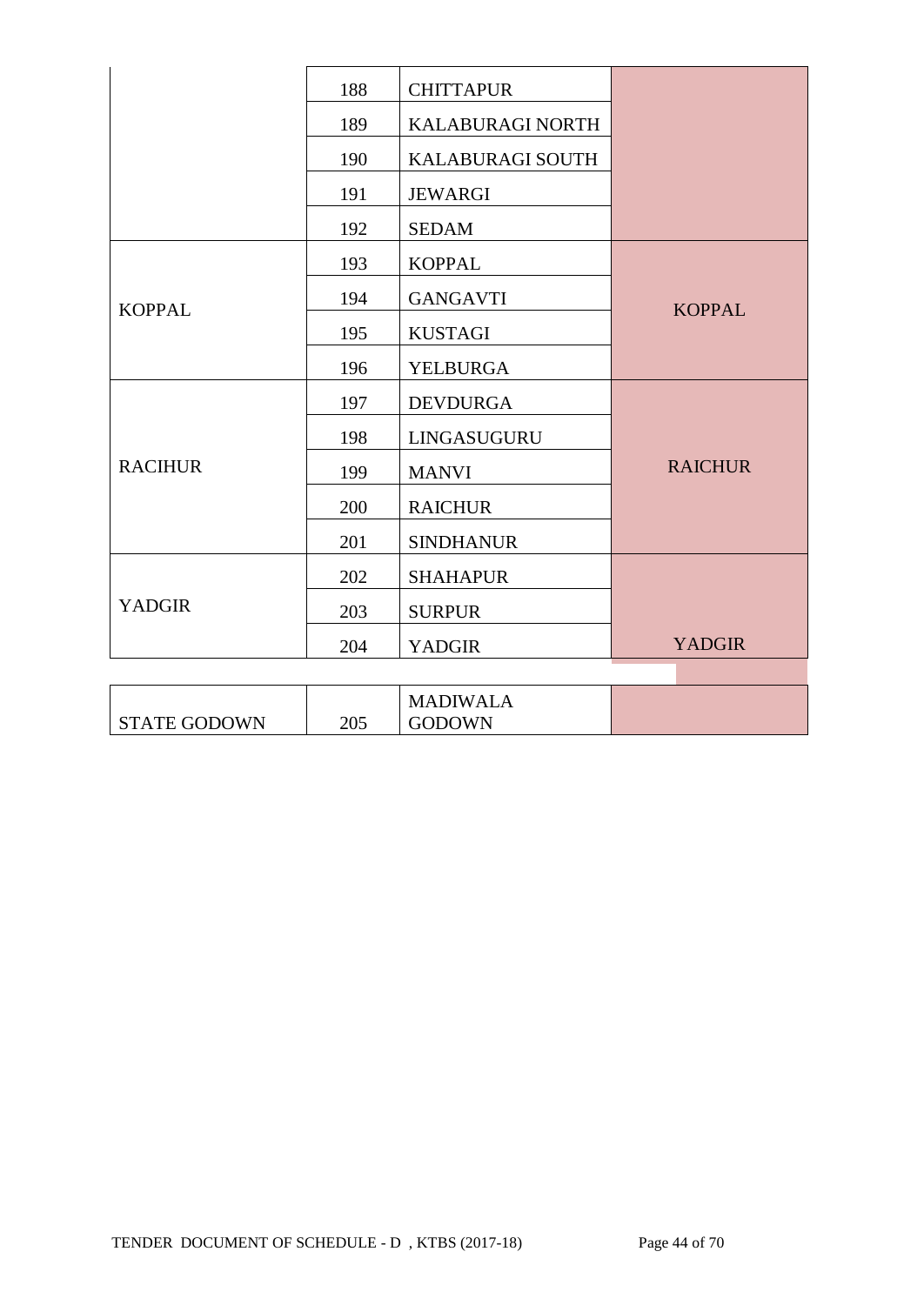### **VOLUME – 03 PACKAGE WISE TITLES 2017-18**

|       | <b>Schedule-D</b>                           |                |              |                                  |             |        |                                  |                                        |                              |
|-------|---------------------------------------------|----------------|--------------|----------------------------------|-------------|--------|----------------------------------|----------------------------------------|------------------------------|
| Sl No | <b>Title</b><br>Code                        | Pakage<br>No., | <b>Class</b> | <b>Titles</b>                    | <b>Size</b> | Colour | <b>Approx</b><br>No. of<br>Pages | Approxim<br>ate No. of<br><b>Books</b> | <b>Total No. of</b><br>pages |
| 399   | 553                                         | 74             | 6            | TAM_MED_MATHS PART 2             | 1/4th Crown | B/W    | 188                              | 633                                    | 119,004                      |
| 400   | 166                                         | 74             | 6            | Kon_(Dev)_TL                     | 1/4th Crown | B/W    | 128                              | 130                                    | 16,640                       |
| 401   | 167                                         | 74             | 6            | Kon_(Kan)_TL                     | 1/4th Crown | B/W    | 128                              | 18                                     | 2,304                        |
| 402   | 164                                         | 74             | 6            | TEL_MED_PHY_EDU                  | 1/4th Crown | B/W    | 127                              | 917                                    | 116,459                      |
| 403   | 165                                         | 74             | 6            | SAN_TL                           | 1/4th Crown | B/W    | 148                              | 1,195                                  | 176,860                      |
| 404   | 212                                         | 74             | 8            | KAN_MATHS PART 1                 | 1/4th Crown | B/W    | 196                              | 524,257                                | 102,754,372                  |
| 405   | 243                                         | 74             | 8            | TAMIL_MATHS PART 1               | 1/4th Crown | B/W    | 205                              | 107                                    | 21,935                       |
| 406   | 246                                         | 74             | 8            | TAM MED PHY EDU                  | 1/4th Crown | B/W    | 132                              | 102                                    | 13,464                       |
|       |                                             |                |              | Package-74- Total                |             |        |                                  | 527,359                                | 103,221,038                  |
| 407   | 554                                         | 75             | 8            | <b>KAN_MATHS PART 2</b>          | 1/4th Crown | B/W    | 198                              | 524,257                                | 103,802,886                  |
| 408   | 555                                         | 75             | 8            | TAMIL_MATHS PART 2               | 1/4th Crown | B/W    | 205                              | 107                                    | 21,935                       |
| 409   | 255                                         | 75             | 8            | Konkani TL - Deva                | 1/4th Crown | B/W    | 120                              | 60                                     | 7,200                        |
| 410   | 551                                         | 75             | 6            | TAM_MED_SOCIAL SCIENCE PART<br>2 | 1/4th Crown | B/W    | 172                              | 633                                    | 108,876                      |
| 411   | 552                                         | 75             | 6            | TAM_MED_MATHS PART 1             | 1/4th Crown | B/W    | 198                              | 633                                    | 125,334                      |
| 412   | 256                                         | 75             | 8            | Tulu_TL                          | 1/4th Crown | B/W    | 146                              | 15                                     | 2,190                        |
| 413   | 251                                         | 75             | 8            | TEL_MED_PHY_EDU                  | 1/4th Crown | B/W    | 132                              | 553                                    | 72,996                       |
| 414   | 247                                         | 75             | 8            | TELUGU MANJARI _ (FL)            | 1/4th Crown | B/W    | 144                              | 460                                    | 66,240                       |
| 415   | 252                                         | 75             | 8            | SANSKRIT_FL                      | 1/4th Crown | B/W    | 176                              | 13,970                                 | 2,458,720                    |
|       |                                             |                |              | Package-75-Total                 |             |        |                                  | 540,688                                | 106,666,377                  |
| 416   | 253                                         | 76             | 8            | SANSKRIT_TL                      | 1/4th Crown | B/W    | 130                              | 6,053                                  | 786,890                      |
| 417   | 254                                         | 76             | 8            | Konkani TL - Kan                 | 1/4th Crown | B/W    | 120                              | 15                                     | 1,800                        |
| 418   | 214                                         | 76             | 8            | KAN_SOCIAL SCIENCE PART 1        | 1/4th Crown | B/W    | 138                              | 543,134                                | 74,952,492                   |
| 419   | 219                                         | 76             | 8            | <b>ENGLISH_MATHS PART 1</b>      | 1/4th Crown | B/W    | 185                              | 234,685                                | 43,416,725                   |
| 420   | 232                                         | 76             | $8\,$        | <b>MARTHI_MATHS PART 1</b>       | 1/4th Crown | B/W    | 187                              | 12,779                                 | 2,389,673                    |
|       |                                             |                |              | Package-76-Total                 |             |        |                                  | 796,666                                | 121,547,580                  |
| 421   | 556                                         | 77             | 8            | KAN_SOCIAL SCIENCE PART 2        | 1/4th Crown | B/W    | 130                              | 543,134                                | 70,607,420                   |
| 422   | 557                                         | 77             | 8            | <b>MARTHI_MATHS PART 2</b>       | 1/4th Crown | B/W    | 187                              | 12,779                                 | 2,389,673                    |
| 423   | 226                                         | 77             | 8            | <b>URDU_MATHS PART 1</b>         | 1/4th Crown | B/W    | 203                              | 28,994                                 | 5,885,782                    |
| 424   | 231                                         | 77             | 8            | MAYA MARTI _ (FL)                | 1/4th Crown | B/W    | 152                              | 13,109                                 | 1,992,568                    |
| 425   | 234                                         | 77             | 8            | MARTHI_SOCIAL SCIENCE            | 1/4th Crown |        |                                  | 12,969                                 | 3,371,940                    |
| 426   | 558                                         | 77             | 8            | <b>ENGLISH_MATHS PART 2</b>      | 1/4th Crown | B/W    | 185                              | 234,685                                | 43,416,725                   |
|       | Package-77- Total<br>845,670<br>127,664,108 |                |              |                                  |             |        |                                  |                                        |                              |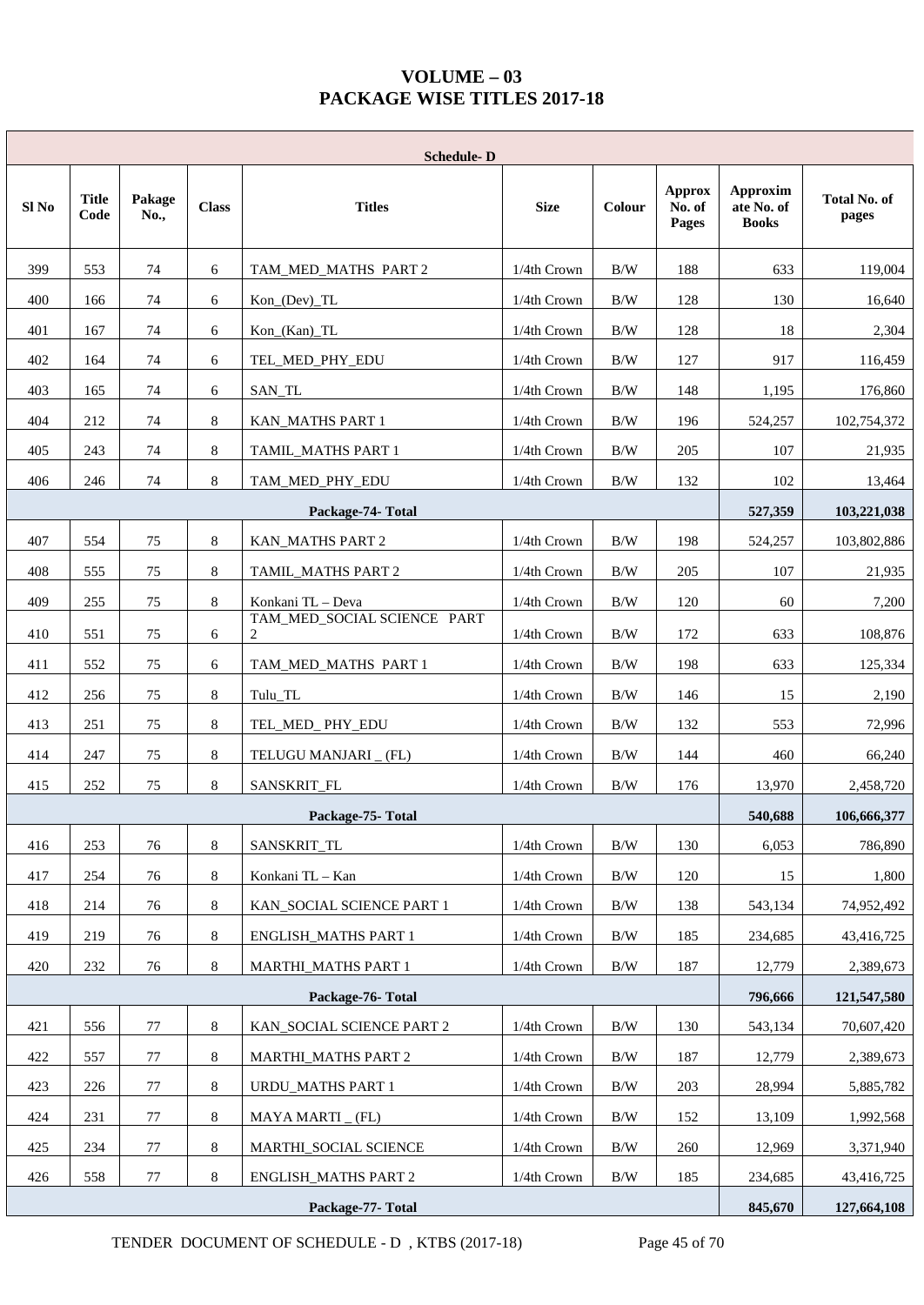| 427               | 306 | 78     | 9 | Konkani TL - Deva               | 1/4th Crown          | B/W        | 118 | 62      | 7,316         |
|-------------------|-----|--------|---|---------------------------------|----------------------|------------|-----|---------|---------------|
| 428               | 216 | 78     | 8 | KAN_SL                          | 1/4th Crown          | $\rm\,B/W$ | 112 | 119,208 | 13,351,296    |
| 429               | 217 | 78     | 8 | Kan_TL                          | 1/4th Crown          | B/W        | 100 | 33,819  | 3,381,900     |
| 430               | 559 | 78     | 8 | TELUGU_SOCIAL SCIENCE_PART 2    | 1/4th Crown          | $\rm\,B/W$ | 160 | 551     | 88,160        |
| 431               | 221 | 78     | 8 | ENGLISH_SOCIALSCIENCE           | 1/4th Crown          | B/W        | 260 | 238,074 | 61,899,240    |
| 432               | 225 | 78     | 8 | URDU_FL                         | 1/4th Crown          | B/W        | 108 | 36,399  | 3,931,092     |
| 433               | 248 | 78     | 8 | TELUGU_MATHS PART 1             | 1/4th Crown          | $\rm\,B/W$ | 203 | 551     | 111,853       |
| 434               | 249 | 78     | 8 | TELUGU_SCIENCE PART 1           | 1/4th Crown          | B/W        | 178 | 551     | 98,078        |
|                   |     |        |   | Package-78-Total                |                      |            |     | 429215  | 82868935      |
| 435               | 560 | 79     | 8 | TELUGU_SCIENCE PART 2           | 1/4th Crown          | B/W        | 168 | 551     | 92,568        |
| 436               | 561 | 79     | 8 | URDU_MATHS PART 2               | 1/4th Crown          | B/W        | 203 | 28,994  | 5,885,782     |
| 437               | 267 | 79     | 9 | KAN_SL                          | 1/4th Crown          | B/W        | 120 | 102,226 | 12,267,120    |
| 438               | 223 | 79     | 8 | ENG_SL                          | 1/4th Crown          | B/W        | 152 | 683,402 | 103,877,104   |
|                   |     |        |   | Package-79-Total                |                      |            |     | 815,173 | 122, 122, 574 |
| 439               | 563 | 80     | 8 | TAMIL_SOCIAL SCIENCE PART 2     | 1/4th Crown          | B/W        | 176 | 404     | 71,104        |
| 440               | 564 | 80     | 8 | TAMIL_SCIENCE PART 2            | 1/4th Crown          | B/W        | 204 | 395     | 80,580        |
| 441               | 250 | 80     | 8 | TELUGU_SOCIAL SCIENCE _PART 1   | 1/4th Crown          | B/W        | 168 | 551     | 92,568        |
| 442               | 245 | 80     | 8 | TAMIL_SOCIAL SCIENCE PART 1     | 1/4th Crown          | B/W        | 200 | 404     | 80,800        |
| 443               | 262 | 80     | 9 | <b>KAN_FL</b>                   | 1/4th Crown          | B/W        | 180 | 619,483 | 111,506,940   |
| 444               | 544 | 80     | 6 | TEL_MED_SOCIAL SCIENCE PART 2   | 1/4th Crown          | B/W        | 164 | 1,037   | 170,068       |
| 445               | 545 | 80     | 6 | TEL MED MATHS PART 1            | 1/4th Crown          | B/W        | 198 | 1,037   | 205,326       |
|                   |     |        |   | Package-80-Total                |                      |            |     | 623,311 | 112,207,386   |
| 446               | 281 | $81\,$ | 9 | URDU_TL                         | 1/4th Crown          | $\rm\,B/W$ | 112 | 241     | 26,992        |
| 447               | 302 | 81     | 9 | TEL MED PHY EDU                 | 1/4th Crown          | $\rm B/W$  | 140 | 558     | 78,120        |
| 448               | 291 | 81     | 9 | HIN_MED_PHY_EDU                 | 1/4th Crown          | B/W        | 148 | 307     | 45,436        |
| 449               | 309 | 81     | 9 | Persian_TL                      | 1/4th Crown          | B/W        | 78  | 76      | 5,928         |
| 450               | 269 | 81     | 9 | ENGLISH_FL                      | 1/4th Crown          | B/W        | 220 | 76,869  | 16,911,180    |
| 451               | 274 | 81     | 9 | ENG_SL                          | 1/4th Crown          | B/W        | 196 | 630,861 | 123,648,756   |
|                   |     |        |   | Package-81-Total                |                      |            |     | 708,912 | 140,716,412   |
| 452               | 303 | 82     | 9 | SANSKRIT_FL                     | 1/4th Crown          | B/W        | 180 | 12,431  | 2,237,580     |
| 453               | 293 | 82     | 9 | TAMIL_FL                        | 1/4th Crown          | $\rm\,B/W$ | 200 | 769     | 153,800       |
| 454               | 298 | 82     | 9 | TELUGU MANJARI _ FL             | $1/4\mbox{th}$ Crown | B/W        | 176 | 666     | 117,216       |
| 455               | 169 | $82\,$ | 6 | Arabic_TL                       | 1/4th Crown          | B/W        | 72  | 400     | 28,800        |
| 456               | 170 | 82     | 6 | Persian_TL                      | 1/4th Crown          | B/W        | 68  | 1633    | 111,044       |
| 457               | 575 | 82     | 6 | TEL_MED_SCIENCE PART 1 & PART 2 | 1/4th Crown          | B/W        | 260 | 1,037   | 269,620       |
| 458               | 292 | 82     | 9 | HINDI_TL                        | 1/4th Crown          | B/W        | 148 | 654,138 | 96,812,424    |
| 459               | 307 | $82\,$ | 9 | Tulu_TL                         | 1/4th Crown          | B/W        | 120 | 62      | 7,440         |
| Package-82- Total |     |        |   |                                 |                      |            |     | 671,136 | 99,737,924    |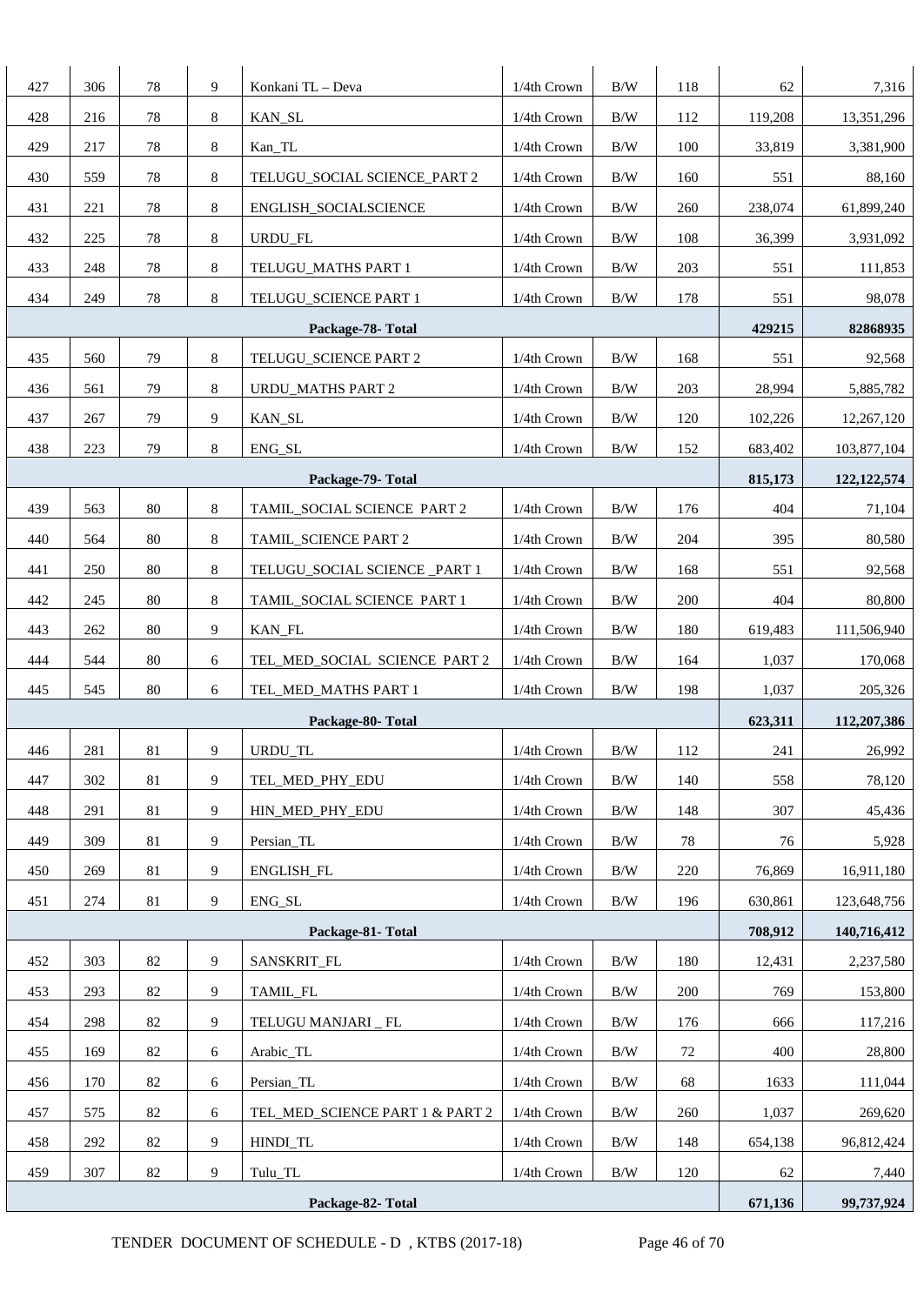| 460                        | 562 | 83     | 9      | KAN_MATHS PART 2                    | 1/4th Crown | B/W        | 205     | 486228    | 99676740      |
|----------------------------|-----|--------|--------|-------------------------------------|-------------|------------|---------|-----------|---------------|
| 461                        | 279 | 83     | 9      | URDU_SOCIAL SCIENCE PART 1          | 1/4th Crown | B/W        | 150     | 24255     | 3638250       |
| 462                        | 505 | 83     | 9      | URDU_SOCIAL SCIENCE_PART 2          | 1/4th Crown | B/W        | 150     | 24255     | 3638250       |
|                            |     |        | 534738 | 106953240                           |             |            |         |           |               |
| 463                        | 565 | 84     | 9      | ENGISH_SOCIAL SCIENCE PART 1        | 1/4th Crown | B/W        | 156     | 220310    | 34368360      |
| 464                        | 270 | 84     | 9      | <b>ENGISH_MATHS PART 1</b>          | 1/4th Crown | B/W        | 189     | 220132    | 41604948      |
| 465                        | 294 | 84     | 9      | TAMIL_MATHS PART 1                  | 1/4th Crown | B/W        | 225     | 270       | 60750         |
| 466                        | 295 | 84     | 9      | TAMIL_SCIENCE PART 1                | 1/4th Crown | B/W        | 242     | 277       | 67034         |
| 467                        | 502 | 84     | 9      | MAR_SOCIAL_PART 2                   | 1/4th Crown | B/W        | 146     | 13127     | 1916542       |
|                            |     |        |        | Package-84- Total                   |             |            |         | 454116    | 78017634      |
| 468                        | 263 | 85     | 9      | KAN_MATHS PART 1                    | 1/4th Crown | B/W        | 205     | 486228    | 99676740      |
| 469                        | 569 | 85     | 9      | HINDI_MATHS PART 2                  | 1/4th Crown | B/W        | 203     | 302       | 61306         |
| 470                        | 570 | 85     | 9      | HINDI_SCIENCE PART 2                | 1/4th Crown | B/W        | 196     | 300       | 58800         |
| 471                        | 571 | 85     | 9      | TAMIL_SOCIAL SCIENCE PART 2         | 1/4th Crown | B/W        | 186     | 266       | 49476         |
| 472                        | 285 | 85     | 9      | MAR SOCIAL SCIENCE PART 1           | 1/4th Crown | B/W        | 146     | 13127     | 1916542       |
| 473                        | 506 | 213    | 24027  | 5117751                             |             |            |         |           |               |
|                            |     |        |        | Package-85-Total                    |             |            |         | 524250    | 106880615     |
| 474                        | 566 | 86     | 9      | <b>MAR_MATHS PART 2</b>             | 1/4th Crown | B/W        | 213     | 12934     | 2754942       |
| 475                        | 567 | 86     | 9      | <b>ENGISH MATHS PART 2</b>          | 1/4th Crown | B/W        | 189     | 220132    | 41604948      |
| 476                        | 265 | 86     | 9      | KAN_SOCIAL SCIENCE PART 1           | 1/4th Crown | $\rm\,B/W$ | 146     | 494778    | 72237588      |
| 477                        | 296 | 86     | 9      | TAMIL_SOCIAL SCIENCE PART 1         | 1/4th Crown | B/W        | 186     | 266       | 49476         |
| 478                        | 289 | 86     | 9      | HINDI_SCIENCE PART 1                | 1/4th Crown | B/W        | 180     | 300       | 54000         |
| 479                        | 290 | 86     | 9      | HINDI_SOCIAL SCIENCE_PART 1         | 1/4th Crown | $\rm\,B/W$ | 146     | 300       | 43800         |
|                            |     |        |        | Package-86-Total                    |             |            |         | 728710    | 116744754     |
| 480                        | 572 | 87     | 9      | TAMIL_MATHS PART 2                  | 1/4th Crown | B/W        | $225\,$ | 270       | 60750         |
| 481                        | 573 | 87     | 9      | TAMIL_SCIENCE PART 2                | 1/4th Crown | B/W        | 188     | 277       | 52076         |
| 482                        | 574 | 87     | 9      | KAN_SOCIAL SCIENCE PART 2           | 1/4th Crown | $\rm\,B/W$ | 146     | 494778    | 72237588      |
| 483                        | 277 | 87     | 9      | <b>URDU_MATHS PART 1</b>            | 1/4th Crown | B/W        | 213     | 24027     | 5117751       |
| 484                        | 272 | 87     | 9      | <b>ENGISH_SOCIAL SCIENCE PART 2</b> | 1/4th Crown | $\rm\,B/W$ | 160     | 220310    | 35249600      |
| 485                        | 501 | 87     | 9      | HINDI_SOCIAL SCIENCE_PART 2         | 1/4th Crown | B/W        | 146     | 300       | 43800         |
| 486                        | 283 | $87\,$ | 9      | <b>MAR_MATHS PART 1</b>             | 1/4th Crown | B/W        | 213     | 12934     | 2754942       |
|                            |     |        |        | Package-87-Total                    |             |            |         | 752896    | 115516507     |
| <b>Schedule – D- Total</b> |     |        |        |                                     |             |            |         | 8,952,840 | 1,540,865,084 |

**Note :** 

 1. A bidder is entitled to bid for all the packages but as per his capacity he shall not be awarded more than 2 packages in the order of his preference.

1. Packages under **74 to 87** available for quoting .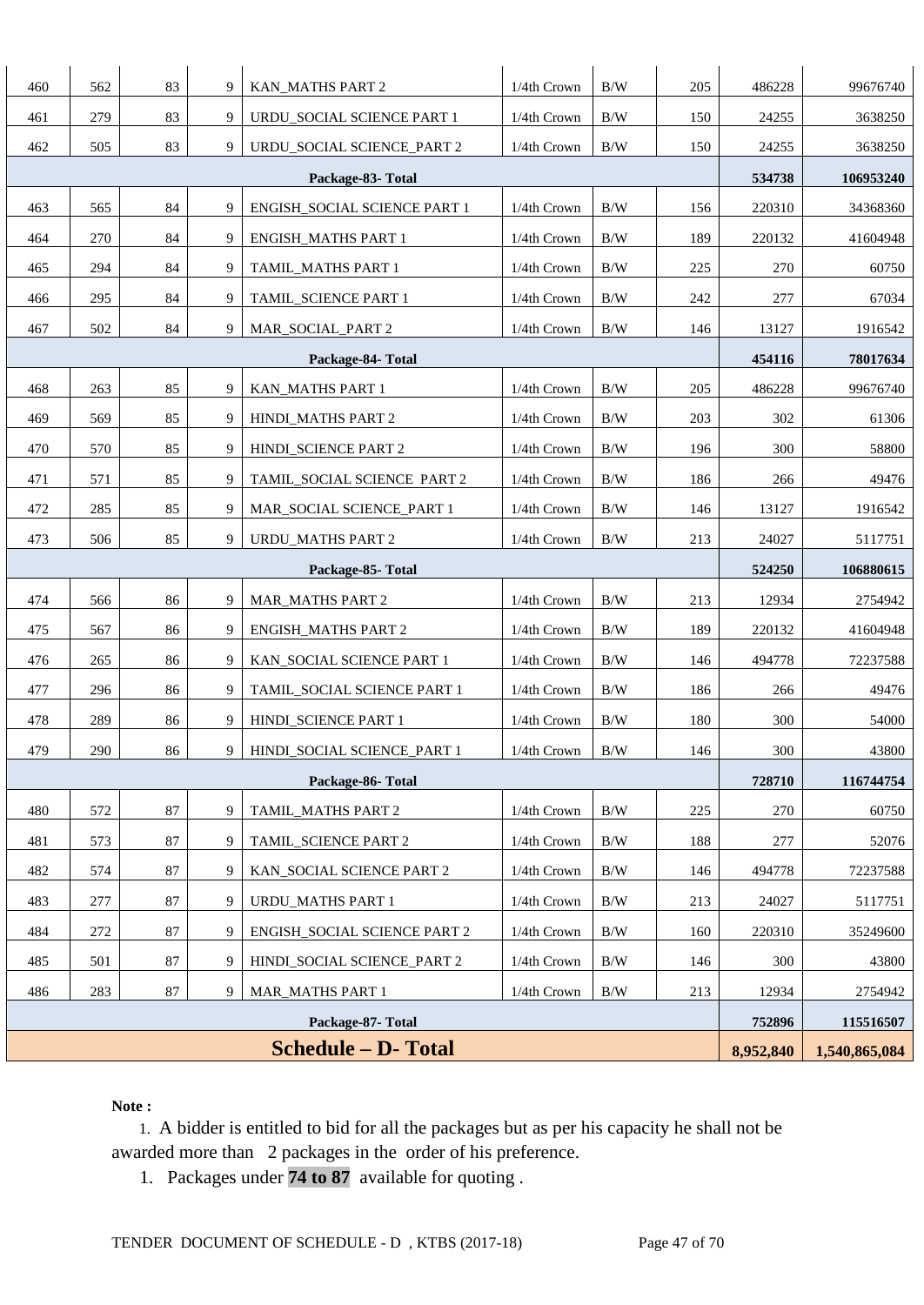- 2. Number of copies allotted for Printing shall be categorized as Free & Sale and they are to be bundled separately and supplied using separate coloured Delivery Challans as per the Purchase order. Distribution list shall be provided with the Purchase order .
- 3. Numbers are all indicative in nature and final numbers which may be allotted under various packages may vary up/down to 25% to the extent provided in the Purchase order .
- 4. Titles which are classified as ( B/W) have single colour inner pages. However all books are bound by 04 colour cover page.

 Sd/- Managing Director Karnataka Textbook Society®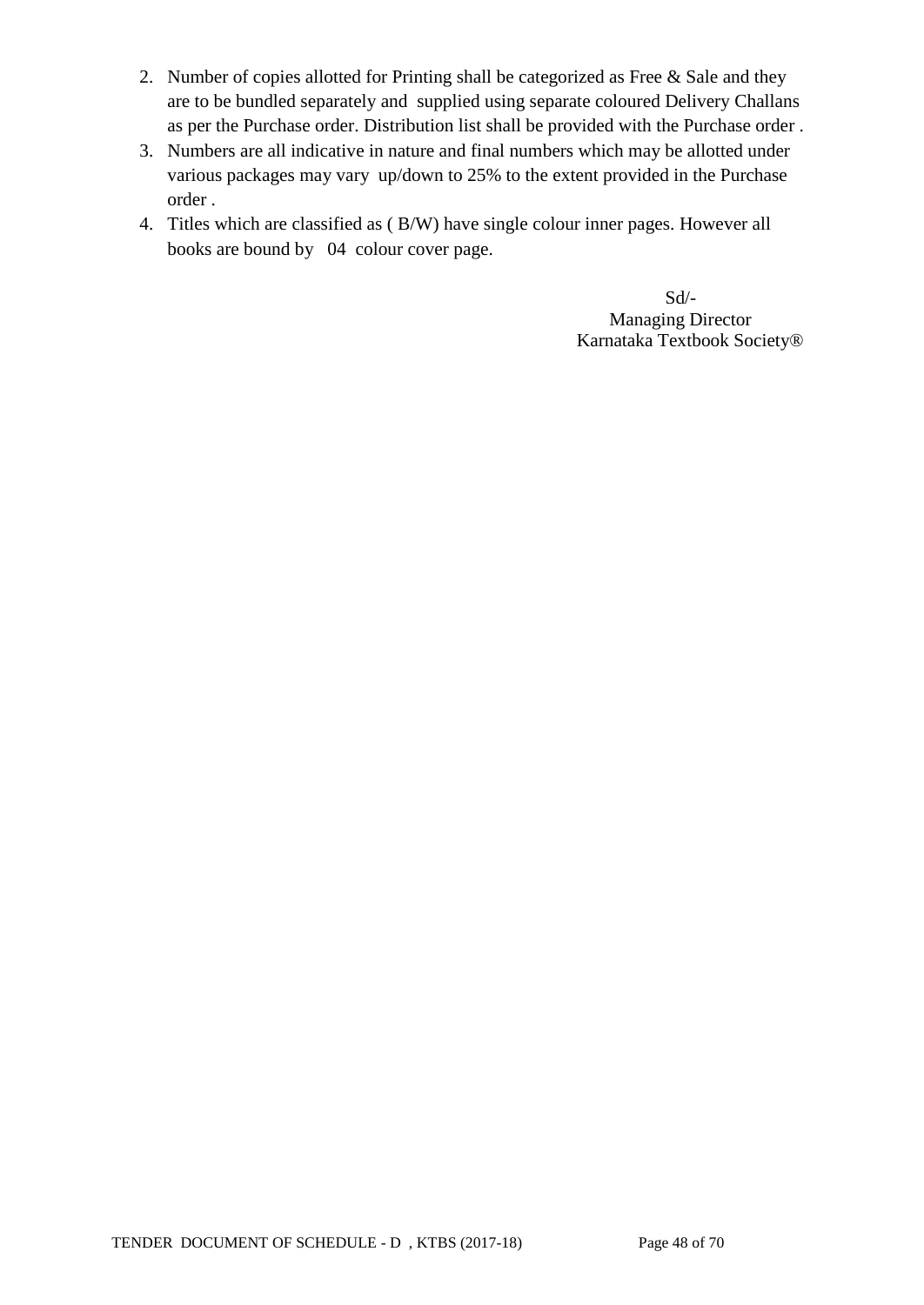### **TABLE-I**

#### **BID FORM**

To

The Managing Director, Karnataka Textbook Society®, No.4, DSERT Building, 100 Ft ring Road, BSK III Stage, Bengaluru - 560 085.

Sir/Madam,

Having examined the Bidding Documents including Addenda No.\_\_\_\_\_\_\_\_\_the receipt of which is hereby duly acknowledged, we, the undersigned, offer to print and supply School textbooks to all the Block Educational Offices in State for which necessary Bid security ( EMD) amounting to Rs. …………………. is remitted via e-payment mode.

Terms & conditions:-

- 1. We undertake, if our Bid is accepted, to supply of School Books to all the Block Educational Offices in the State in accordance with the terms and conditions in the Bidding document.
- 2. If our bid is accepted we will furnish the bank guarantee for the due performance of the Contract, in the form prescribed by the purchaser.
- 3. We agree to abide by this bid for a period of 90 days after the date fixed for bid opening of Second Envelope under Clause 2.16 of the Instruction to Bidders and shall remain binding upon us and may be accepted at any time before the expiry of that period.
- 4. We understand that in competing for (and if the award is made to us, in executing the above contract,) we will strictly observe the laws against fraud and corruption in force in India namely "Prevention of Corruption Act 1988 ".
- 5. We understand that you are not bound to accept the lowest or any bid you may receive.

6. We understand that contract conditions and the time stipulated for execution of tender is 120 days.

Dated this day of 2016

 $\frac{1}{\text{min the Capacity of}}$ :

Duly Authorized to sign bid for and on behalf of

Signature:

Place : \_\_\_\_\_\_\_\_\_\_\_\_\_\_\_\_\_\_\_\_\_\_\_\_\_\_\_\_\_\_\_\_\_\_\_\_\_\_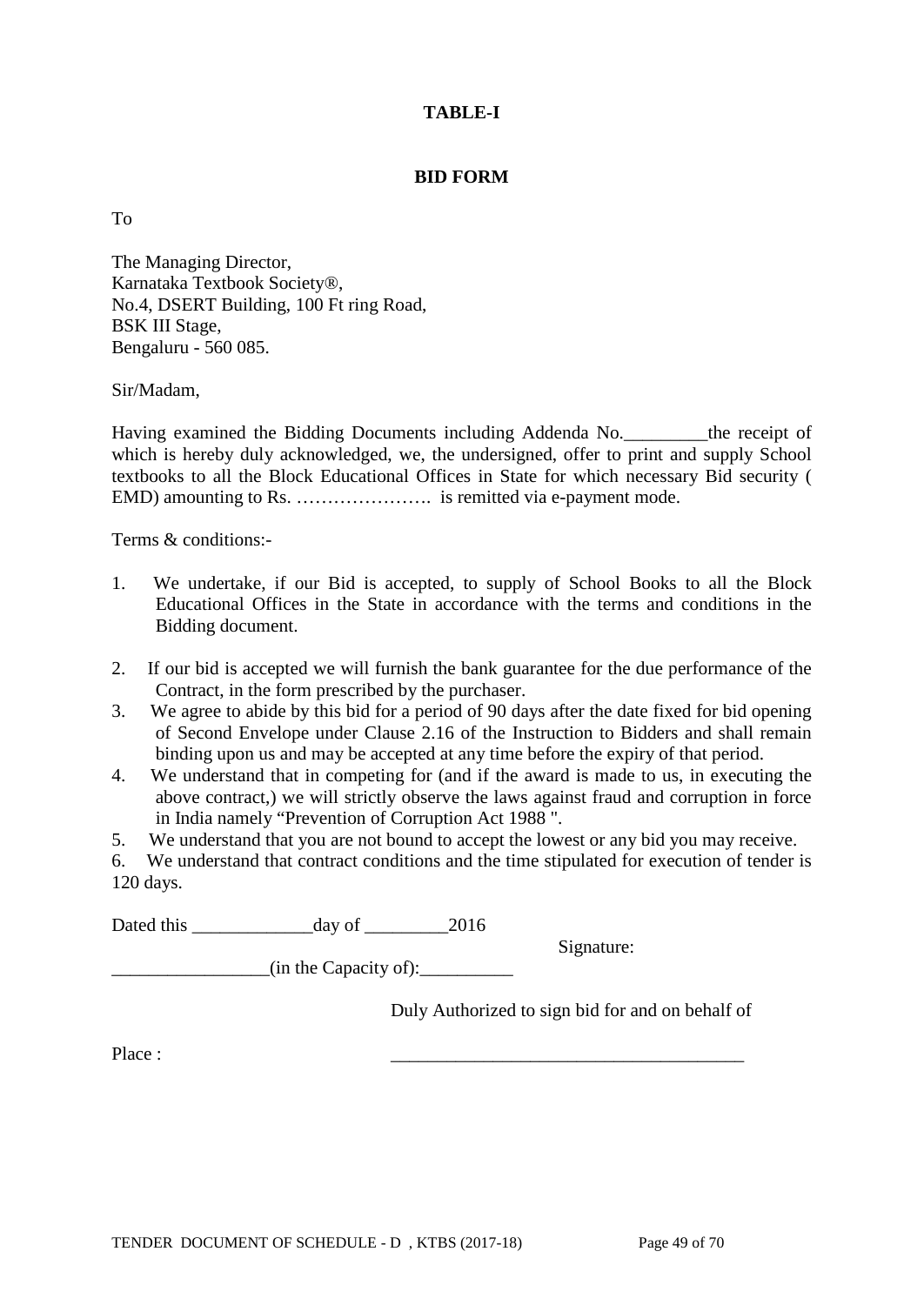#### **APPENDIX - A**

### **Format for Letter of Proposal**

### **(On the Letter head of the Bidder)**

### **Date**

**To,**

The Managing Director, Karnataka Textbook Society®, No.4, DSERT Building,100 Ft ring Road, BSK III Stage, Bengaluru - 560 085.

Sir,

### **Re : Implementation of printing and supply of Government School textbooks in Karnataka**

Being duly authorized to represent and act on behalf of ......................................... (here in after referred to as "the Bidder"), and having reviewed and fully understood all of the Proposal requirements and information provided, the undersigned hereby submits the Proposal for the project referred above.

We confirm that our Proposal is valid for a period of 90 days from ........................... (Proposal Due Date)

Yours faithfully,

(Signature of the Authorized Signatory of Bidder) (Name and designation of the Authorized Signatory of Bidder.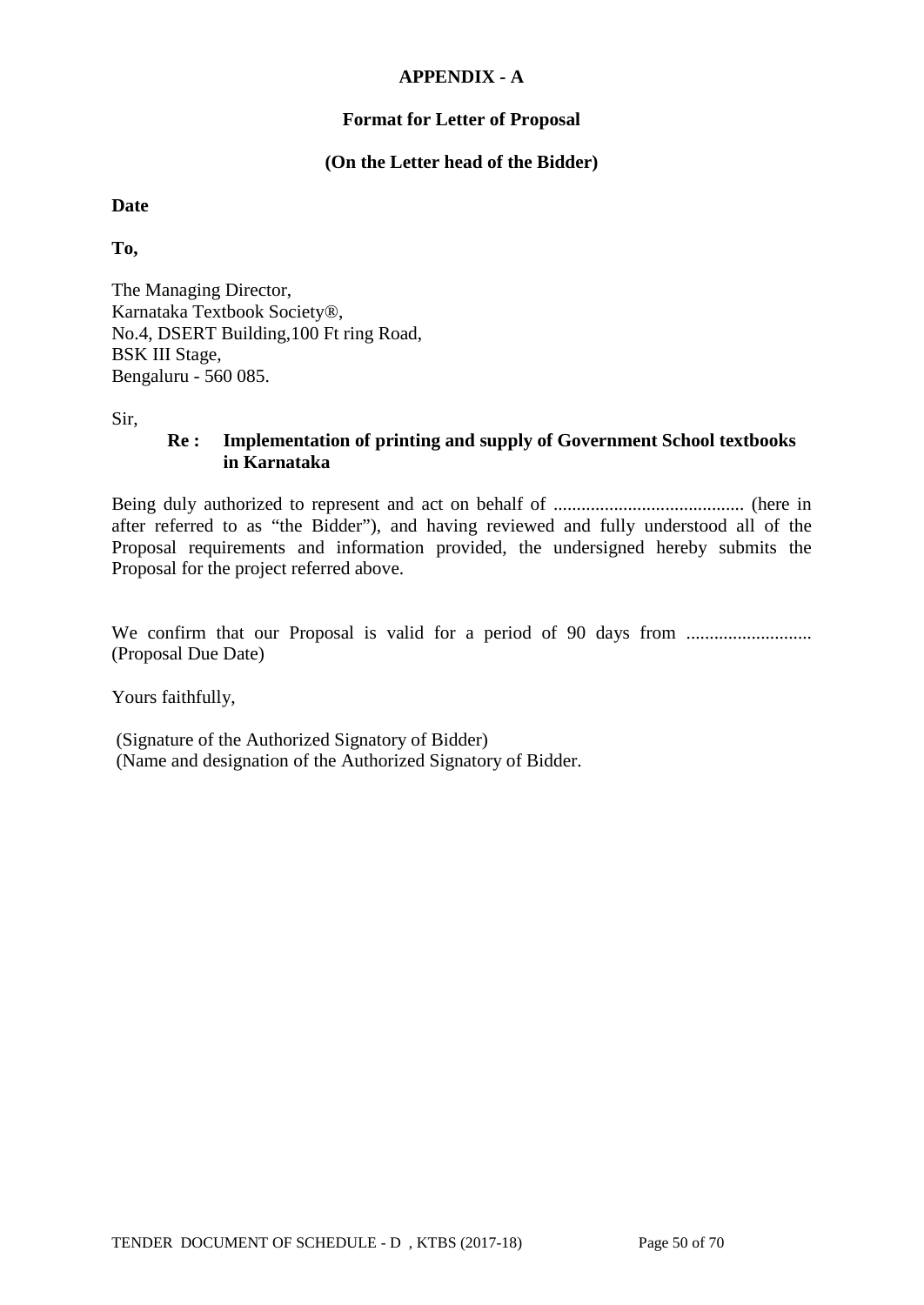#### **APPENDIX B**

#### **Format for Power of Attorney for Signing of Proposal (On stamp paper of appropriate value)**

#### **POWER OF ATTORNEY**

Know all men by these presents, we .................................................... (name and address of the registered office) do hereby constitute, appoint and authorize Mr. / Ms. ............................................................................. (name and residential address) who is presently employed with us and holding the position of .................................................... as our attorney, to do in our name and on our behalf, all such acts, deeds and things necessary in connection with or incidental to our bid for the project envisaging Implementation of printing and supply of textbooks in Government / aided Schools under Karnataka Textbook society(R) in Karnataka, including signing and submission of all documents and providing information / responses to KTBS, representing us in all matters before KTBS, and generally dealing with KTBS in all matters in connection with our bid for the said Project.

We hereby agree to ratify all acts, deeds and things lawfully done by our said attorney pursuant to this Power of Attorney and that all acts, deeds and things done by our aforesaid attorney shall and shall be deemed to have been done by us.

> For ............................................. ............................................. (Signature) .............................................

(Name, Title and Address)

Accepted

............................................. (Signature)

............................................. (Name, Title and Address of the Attorney)

Note:

- 1. The mode of execution of the Power of Attorney should be in accordance with the procedure, if any, laid down by the applicable law and the charter documents of the executants(s) and when it is so required the same be affixed under common seal in accordance with the required procedure. The Power of Attorney should be on a stamp paper of appropriate value.
- 2. Also, wherever required, the Bidder should submit for verification the extract of the charter documents such as a resolution/power of attorney in favor of the Person executing this Power of Attorney for the delegation of power hereunder on behalf of the Bidder.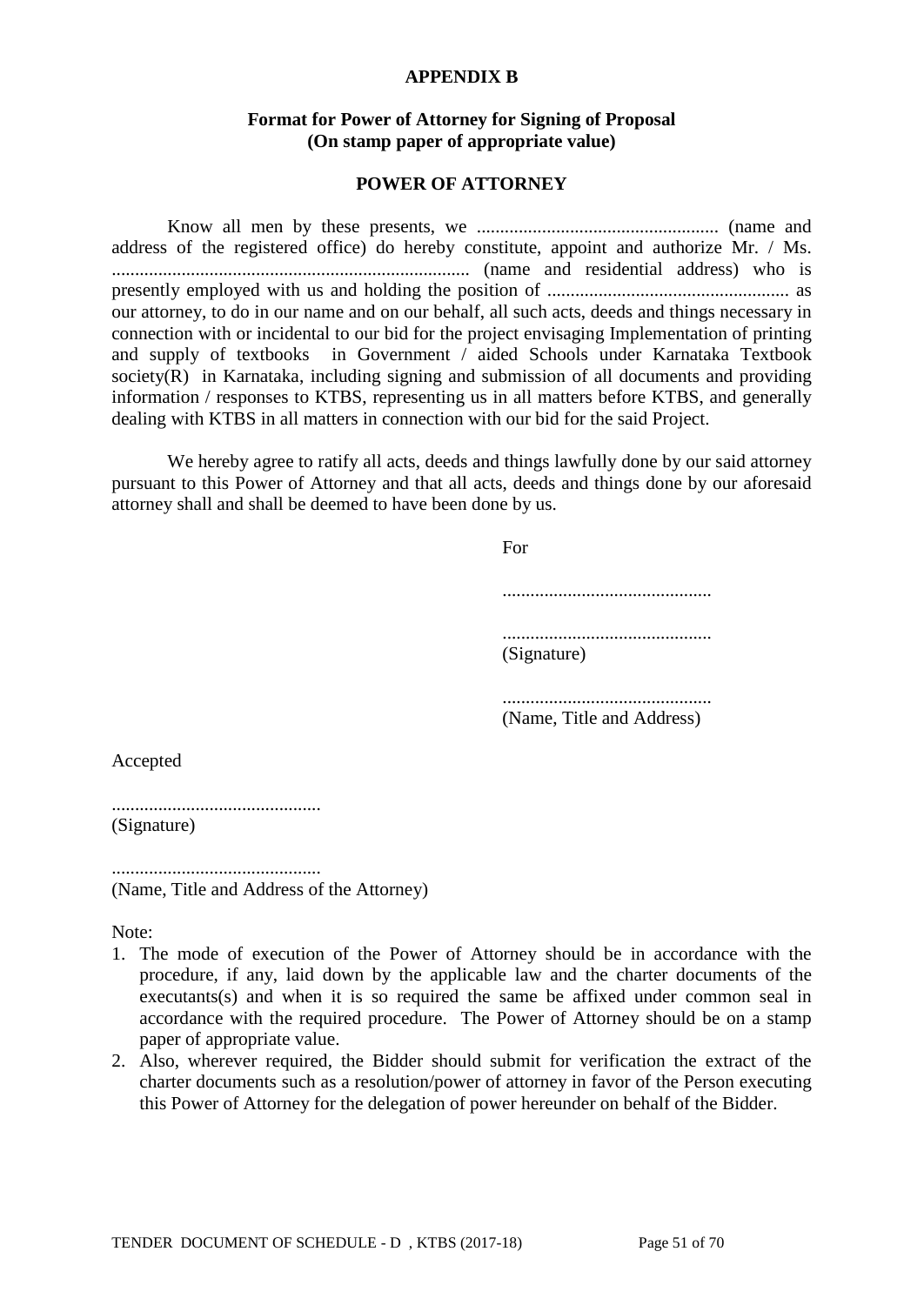#### **APPENDIX C**

#### **Details of Bidder**

- 1. Name
- 2. Address of the office(s)
- 3. Printing press Address (Place of production):
- 4. Date of incorporation and/or commencement of business
- 5. Sales Tax/VAT Registration No
- 6. Service Tax Registration No
- 7. Brief description of the Legal Entity including details of its main lines of business.
- 8. Name, Designation, Address and Phone Numbers of Authorized Signatory of the Bidder:
	- a. Name :
	- b. Designation :
	- c. Legal Entity :
	- d. Address :
	- e. Telephone Number :
	- f. Fax Number :
	- g. Mobile Number :
	- h. E-Mail Address :
- 9. Details of individual (s) who will serve as the point of contact / communication with The Karnataka Textbook Society® :
	- a. Name :
	- b. Designation :
	- c. Legal Entity :
	- d. Address :
	- e. Telephone Number:
	- f. Fax Number :
	- g. Mobile Number :
	- h. E-Mail Address :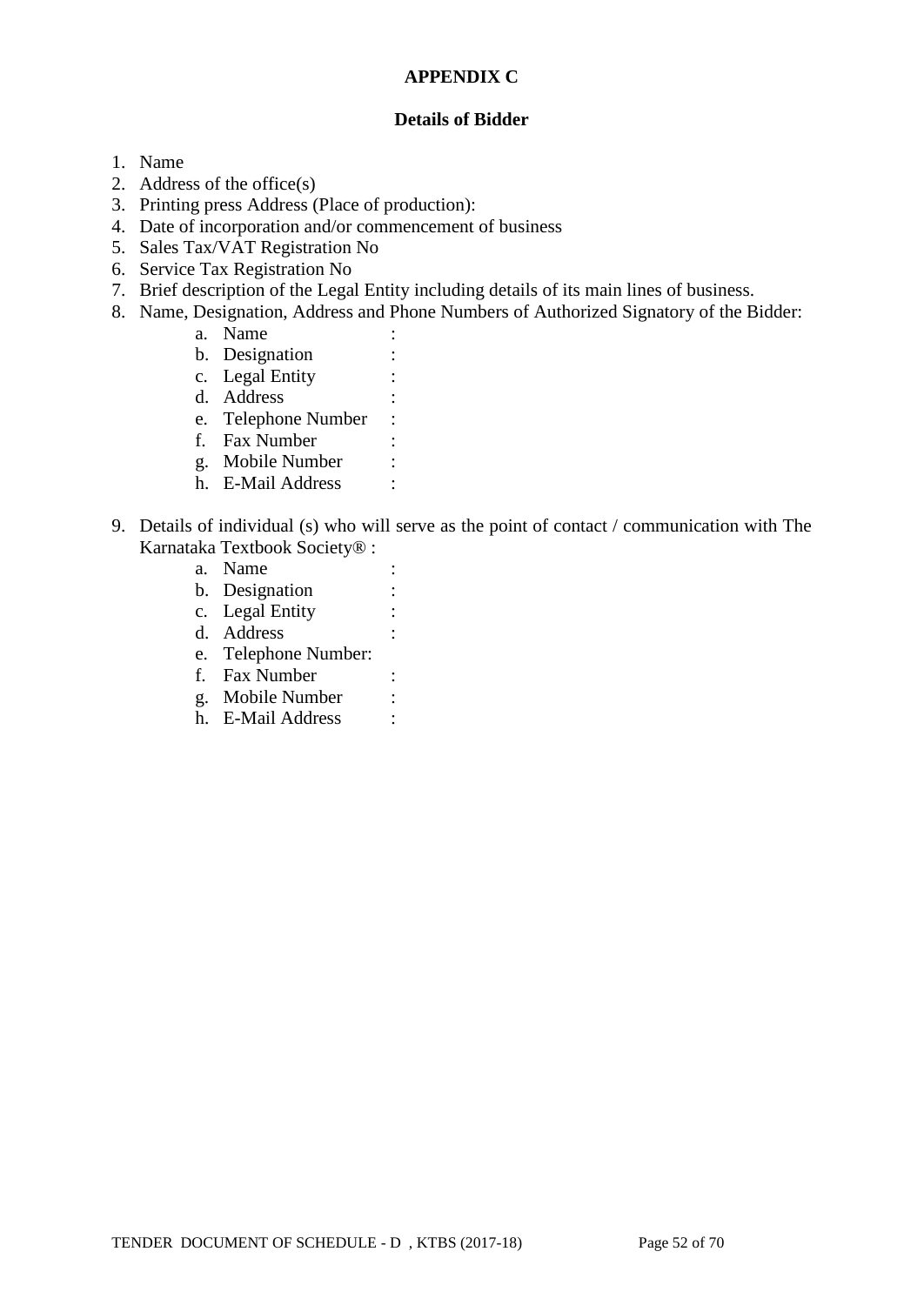#### APPENDIX D

#### **Format for Anti-Collusion & Eligibility Certificate (On the Letterhead of the Bidder)**

We hereby certify and confirm that in the preparation and submission of our Proposal for the Implementation of printing and supply of textbooks in Government Schools in Karnataka, we have not acted in concert or in collusion with any other Bidder or other person(s) and also not done any act, deed or thing which is or could be regarded as anticompetitive.

We further confirm that we have not offered nor will offer any illegal gratification in cash or kind to any person or agency in connection with the instant Proposal.

We further confirm that we have not been barred by Education Department, Government of Karnataka/any other State Governments in India/any agencies of GOK, and thereby have not been proven ineligible to bid.

Dated this ..................................... Day of .............................., 2016

........................................ (Name of the Bidder)

----------------------------------

(Signature of the Authorized Person)

(Name and designation of the Authorized Person)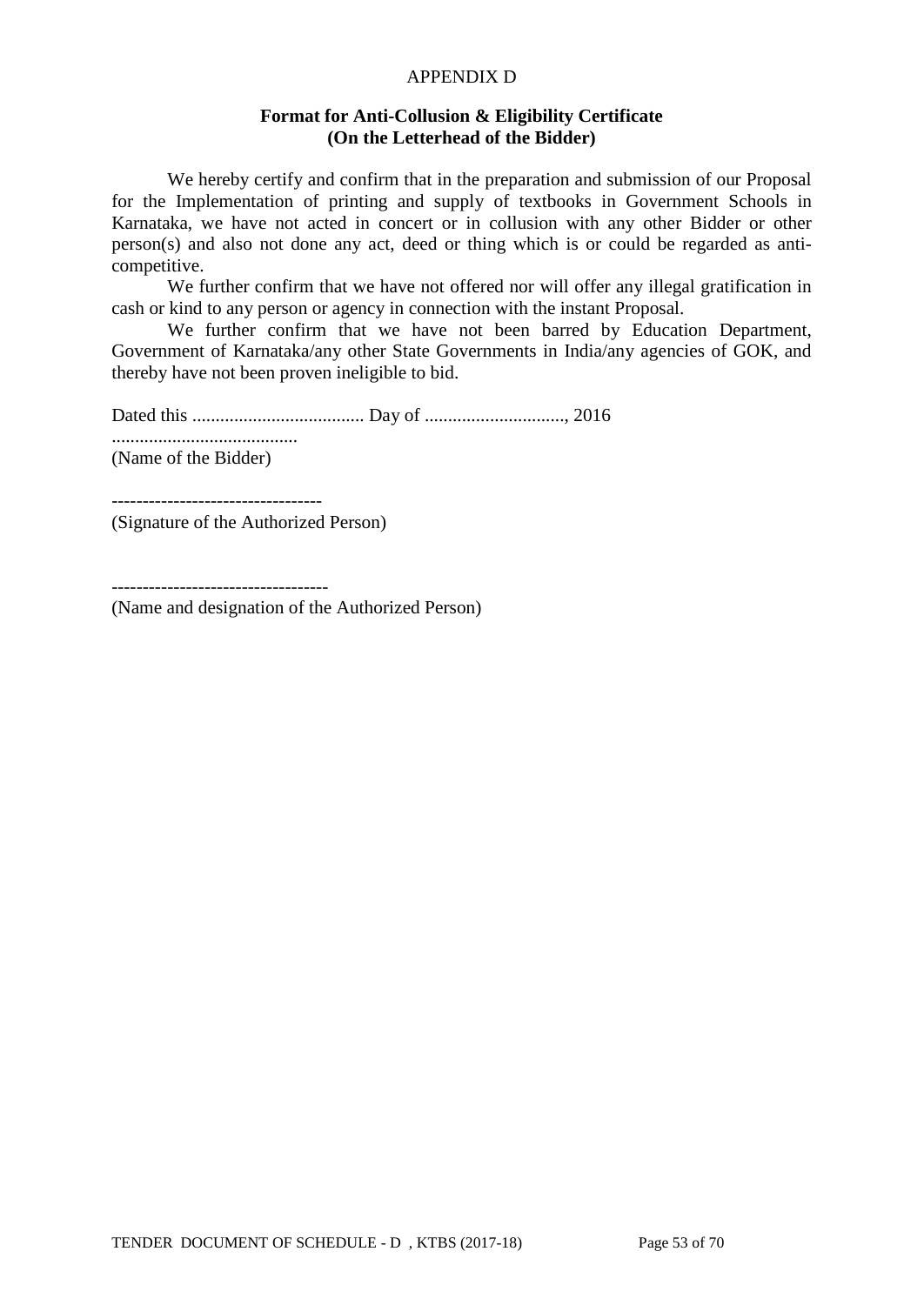#### **APPENDIX E**

### **Format for Performance Bank Guarantee (To be issued by a Nationalized / Scheduled Bank in India)**

B.G. No. .................................................... dated ......................This Deed of Guarantee executed at ...................... by ........................ (Name of Bank) having its Head/Registered office at ............................. .................. (herein after referred to as "the Guarantor") which expression shall unless it be repugnant to the subject or context thereof include its, successors and assigns;

In favor of, The Managing Director, The Karnataka Textbook Society(R), (hereinafter referred to as "The Karnataka Textbook Society(R)") having its office at No.4, DSERT Building,100 Ft Ring Road, Hosakerehalli cross, BSK III Stage, Bengaluru - 560 085, Karnataka State, India, which expression shall unless it be repugnant to the subject or context thereof include its successors and assigns;

### **WHEREAS**

A. M/s. ........................................... a Legal Entity having its registered office at ............... (hereinafter called "the Bidder") which expression shall unless it be repugnant to the subject or context thereof include its / their executors administrators, successors and assigns, intends to bid implementation of printing and supply of text books to schools across Karnataka.

B. In terms of **Clause 2.28** of the Tender Document dated ....................issued in respect of the Project, the Bidder is required to furnish to The Karnataka Text book Society(R) an unconditional and irrevocable Bank Guarantee for an amount of Rs. .................. (Rupees ............... only) as Performance Security for the Package Number……………………...

The Guarantor has at the request of the Bidder and for valid consideration agreed to provide such Bank Guarantee being these presents:

### NOW THEREFORE THIS DEED WITNESSETH AS FOLLOWS:

- A. The Guarantor, as primary obligor shall, without demur, pay to The Karnataka Text book Society(R) Bengaluru an amount not exceeding Rs.................(Rupees.................only), within 5 days of receipt of a written demand from The Karnataka Text book Society(R) calling upon the Guarantor to pay the said amount.
- B. Any such demand made on the Guarantor by The Karnataka Text book Society(R) Bengaluru shall be conclusive and absolute as regards the forfeiture of Bid security and the amount due and payable by the Guarantor under this Guarantee.
- C. The above payment shall be made without any reference to the Bidder or any other person and irrespective of whether the claim of The Karnataka Text book Society(R) Bengaluru is disputed by the Bidder or not.
- D. This Guarantee shall be irrevocable and remain in full force upto **31st March 2018** or for such extended period as may be mutually agreed between The Karnataka Text book Society(R), Bengaluru and the bidder and shall continue to be enforceable till all amounts under this Guarantee are paid.
- E. The Guarantee shall not be affected by any change in the constitution or winding up of the Bidder/the Guarantor or any absorption, merger or amalgamation of the Bidder/the Guarantor with any other person.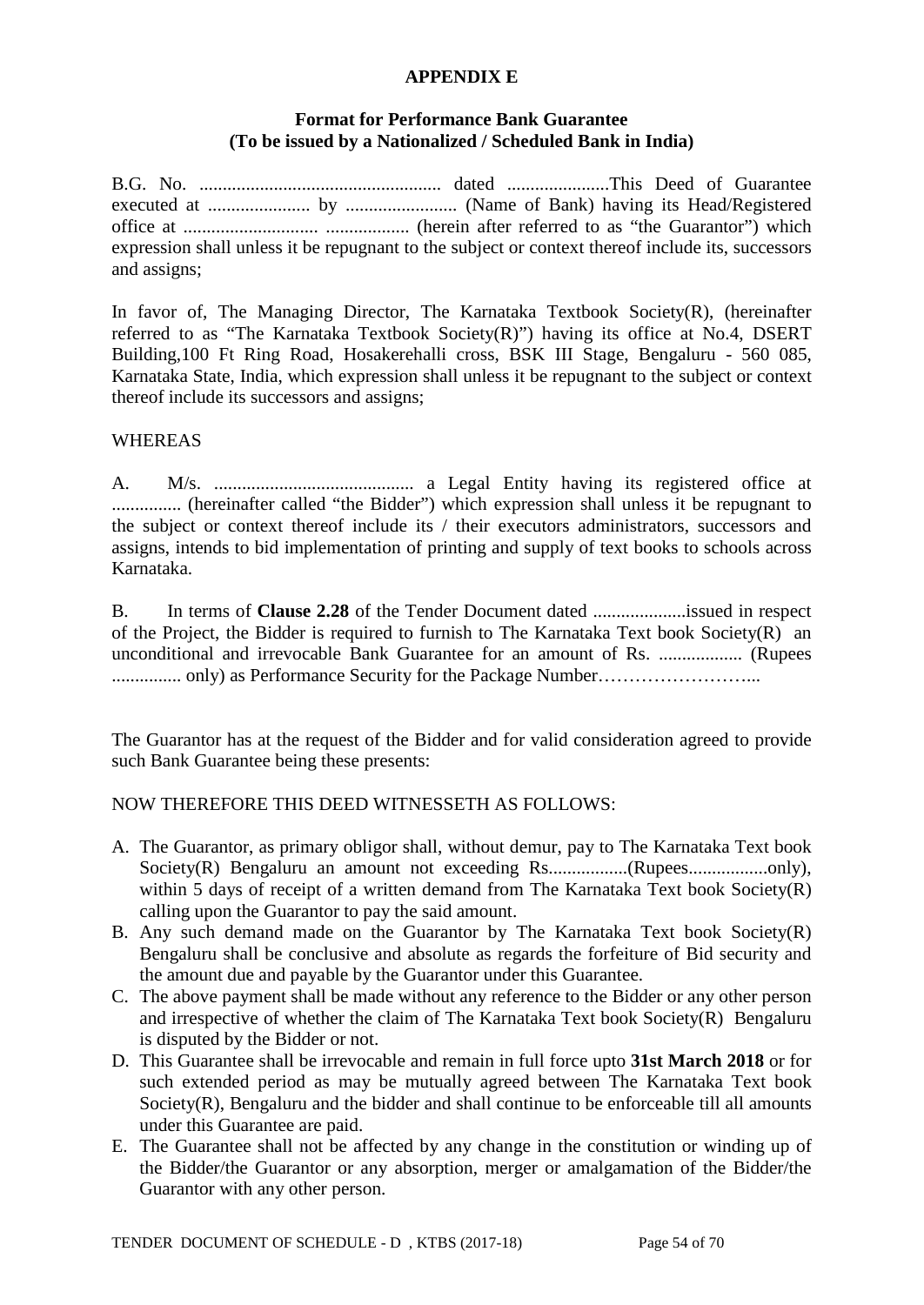- F. In order to give full effect to this Guarantee, The Karnataka Text book Society(R), Bengaluru, shall be entitled to treat the Guarantor as Principal debtor. The obligations of the Guarantor shall not be affected by any variations in the terms and conditions of the Tender document or other documents or by extension of time of performance of any obligations granted to the Bidder or postponement /non exercise/delayed exercise of any of its rights by The Karnataka Text book Society(R), Bengaluru to the Bidder and the Guarantor shall not be relieved from the its obligation under this Bank Guarantee on account of any such variation, extension, postponement, non exercise, delayed exercise or omission on the part of The Karnataka Text book Society(R) to the bidder to give such matter or thing whatsoever which under the law relating to sureties would but for this provision have effect of so relieving the Guarantor.
- G. The Guarantor has power to issue this Guarantee and discharge the obligations contemplated herein, the undersigned is duly authorized to execute this Guarantee pursuant to the power granted under…………………………

In witness thereof the Guarantor has set its hands hereunto on the day, month and year first herein above written.

Signed and delivered by…………………………………… bank By the hand of Mr/Mrs………………….. Its ……………………….. and authorized official.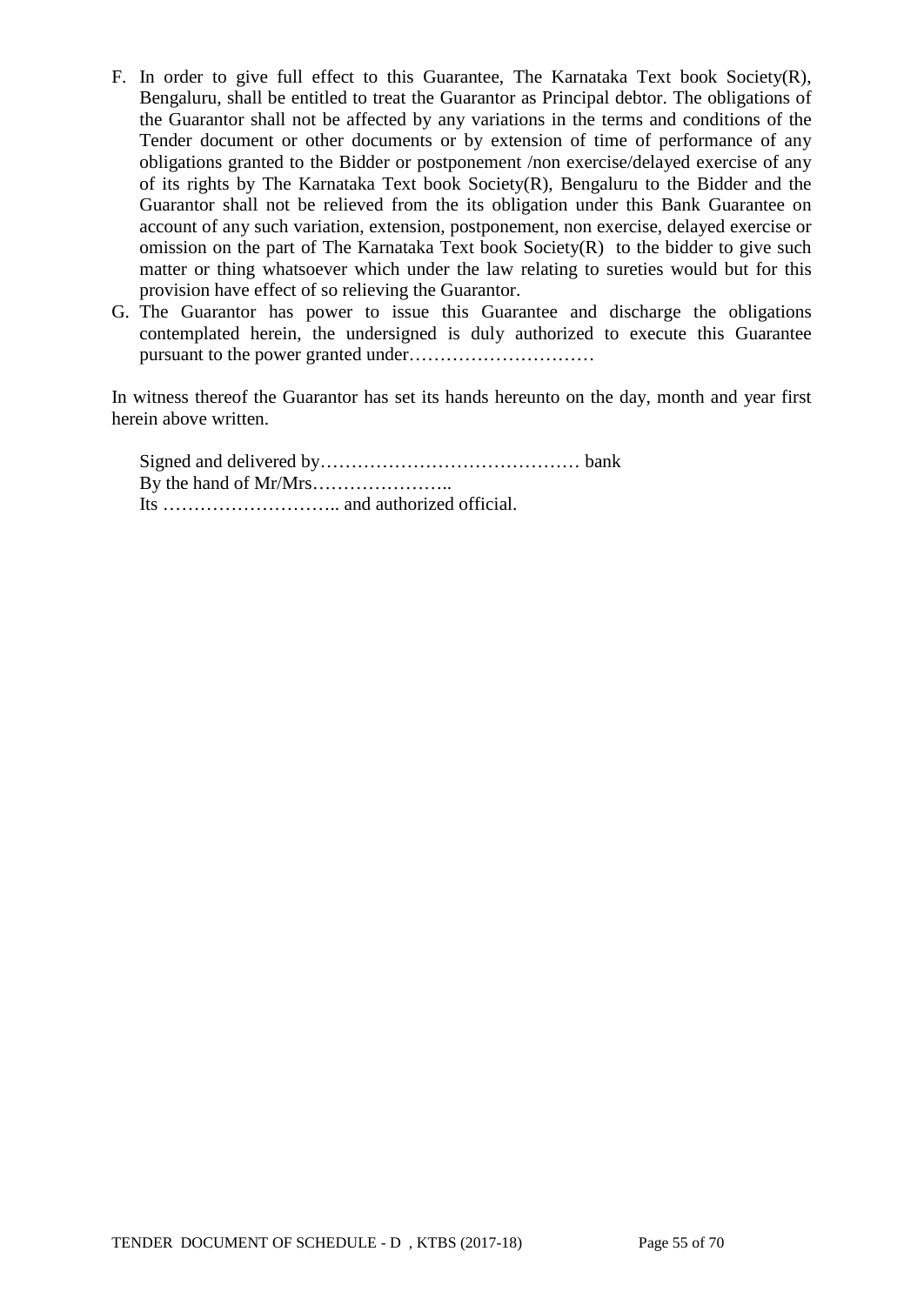### **Appendix F**

### **(Format for undertaking of being a Printer)**

Date

**To,** The Managing Director, Karnataka Textbook Society®, No.4, DSERT Building,100 Ft ring Road, BSK III Stage, Bengaluru - 560 085.

Sir,

We confirm that we have been in the business of printing and supply of books / text books since past \_\_\_\_\_\_\_\_\_years.

Yours faithfully,

(Authorized Signatory)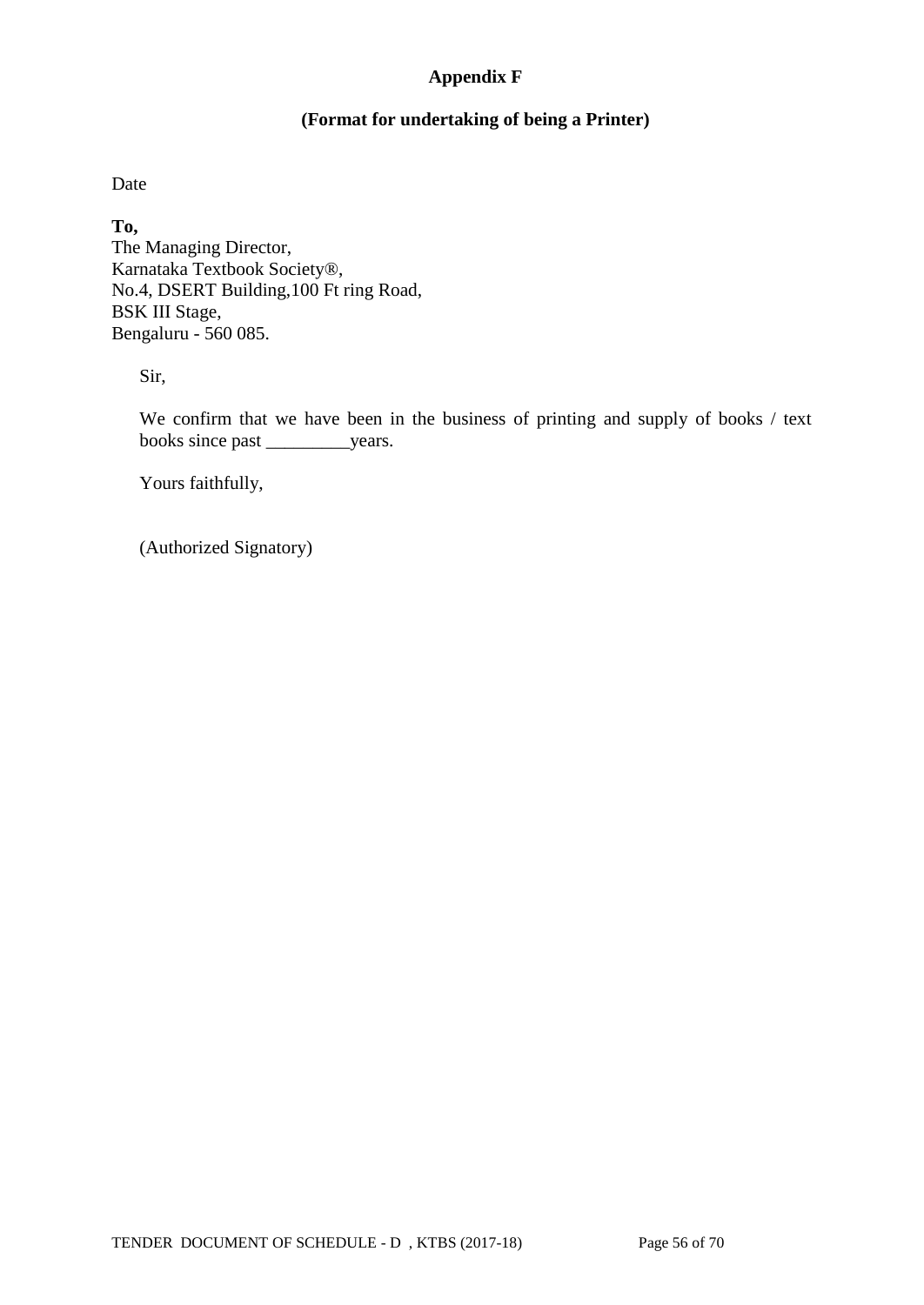### **Appendix G-1**

### *FORMAT FOR STATEMENT OF EXPERIENCE*

### **Name of the Firm………………………………**

**Financial Year from 2013-14,2014-15,& 2015-16**

|                      |          |                                                         |                       |                                                  |                      | Date of Completion |        |                                                                    |                                                                                                             |
|----------------------|----------|---------------------------------------------------------|-----------------------|--------------------------------------------------|----------------------|--------------------|--------|--------------------------------------------------------------------|-------------------------------------------------------------------------------------------------------------|
|                      |          |                                                         |                       |                                                  |                      | of delivery        |        |                                                                    |                                                                                                             |
| SI.N<br>$\mathsf{o}$ | Yea<br>r | Order<br>placed by<br>(Full<br>address of<br>Purchaser) | Order<br>No &<br>Date | Description<br>& quantity<br>of ordered<br>books | Value<br>of<br>order | As per<br>Contract | Actual | Remarks<br>Indicating<br>reasons<br>for late<br>delivery if<br>any | Has the<br>supply been<br>satisfactory?(<br>Attach a<br>certificate<br>from the<br>Purchaser/C<br>onsignee) |
|                      |          |                                                         |                       |                                                  |                      |                    |        |                                                                    |                                                                                                             |
|                      |          |                                                         |                       |                                                  |                      |                    |        |                                                                    |                                                                                                             |
|                      |          |                                                         |                       |                                                  |                      |                    |        |                                                                    |                                                                                                             |
|                      |          |                                                         |                       |                                                  |                      |                    |        |                                                                    |                                                                                                             |
|                      |          |                                                         |                       |                                                  |                      |                    |        |                                                                    |                                                                                                             |
|                      |          |                                                         |                       |                                                  |                      |                    |        |                                                                    |                                                                                                             |
|                      |          |                                                         |                       |                                                  |                      |                    |        |                                                                    |                                                                                                             |
|                      |          |                                                         |                       |                                                  |                      |                    |        |                                                                    |                                                                                                             |

Signature & Seal of the bidder

The above statement shall be supported by

- 1. A certificate issued by the Client clearly stating the scope of the project, cost of the project and date of successful completion.
- 2. Certificate from statutory auditor certifying date of successful completion of bidder's scope of work in the project and total billings till such date.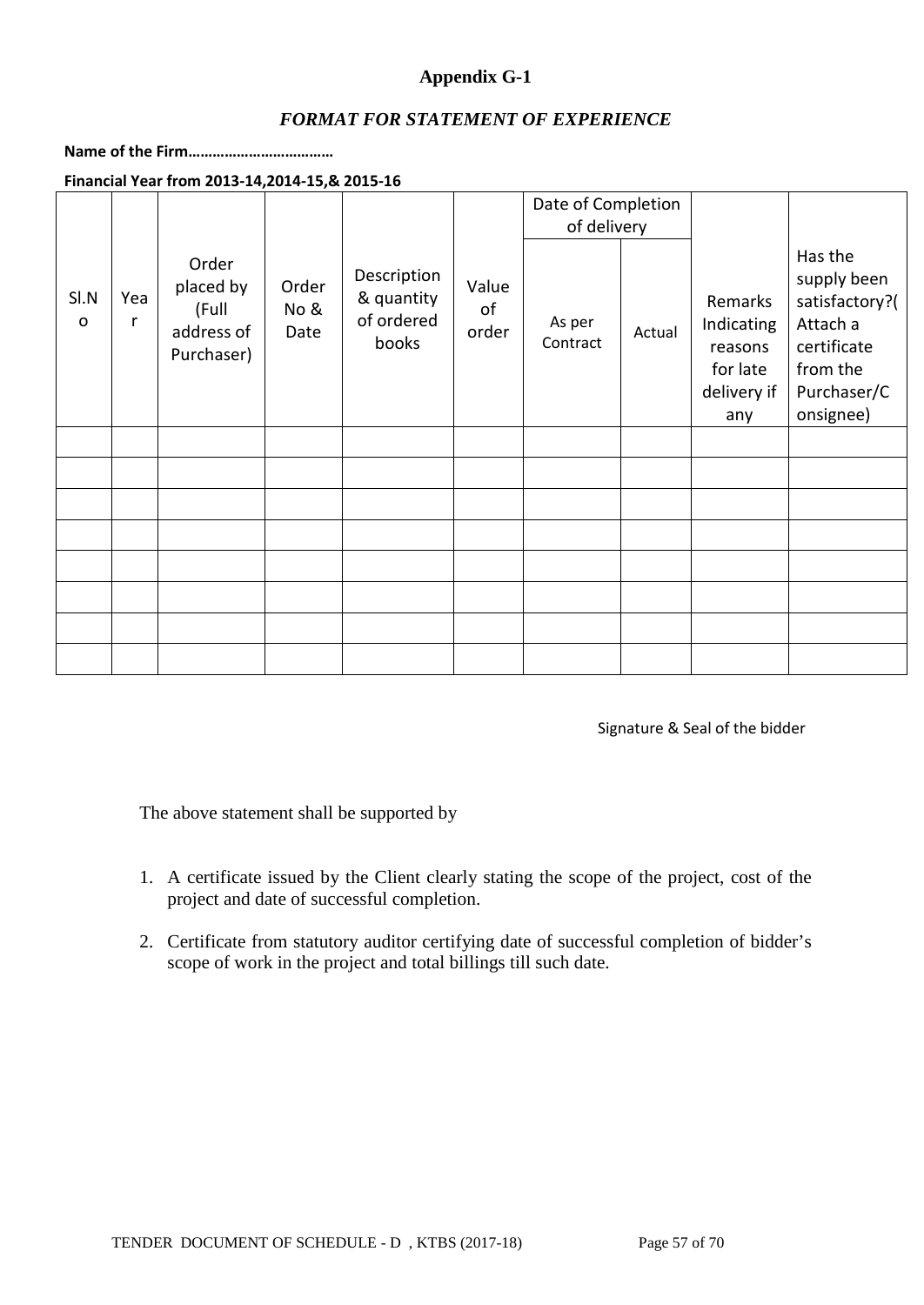### **Appendix G-2**

### **Format for Statutory Auditor's Certificate for Financial Capability of the bidder**

Date

We have verified the Annual Accounts and other relevant records of M/s ……………………………… (Name of the bidder) and certify the following

Rs. In lakhs

| <sub>S1</sub><br>No | Particulars            | 2013-14 |  | 2014-15   2015-16   Avg. for 3 yrs |
|---------------------|------------------------|---------|--|------------------------------------|
|                     | <b>Annual Turnover</b> |         |  |                                    |
|                     | Net Worth              |         |  |                                    |
|                     |                        |         |  |                                    |

Signature and seal of Statutory Auditor

Name Membership No Address

Instructions:

For the purpose of this Certification:

- 1. The financial year would be the same as one normally followed by the bidder for its Annual Report.
- 2. The bidder shall provide the audited annual financial statements as required for this Tender document. Failure to do so would result in the Proposal being considered as non responsive.
- 3. A certificate from the Statutory Auditor should be provided as supporting document certifying the Qualification Statement submitted by the Bidder.
- 4. For the purpose of this Tender document, Net Worth shall mean:

Net Worth = (subscribed and paid up Equity + reserves) - (Revaluation reserves + miscellaneous expenditure not written off)

- 5. Experience (Financial Capability and Experience) of only the Bidder shall be considered. Experience of associate company/parent company/subsidiary company shall not be considered for qualification purposes.
- 6. Turnover and net worth of the bidder shall be certified by his statutory auditor who should mention his name, address and membership number. Turnover certificate shall be based on the audited accounts of the bidders, or based on the returns filed with the tax authority.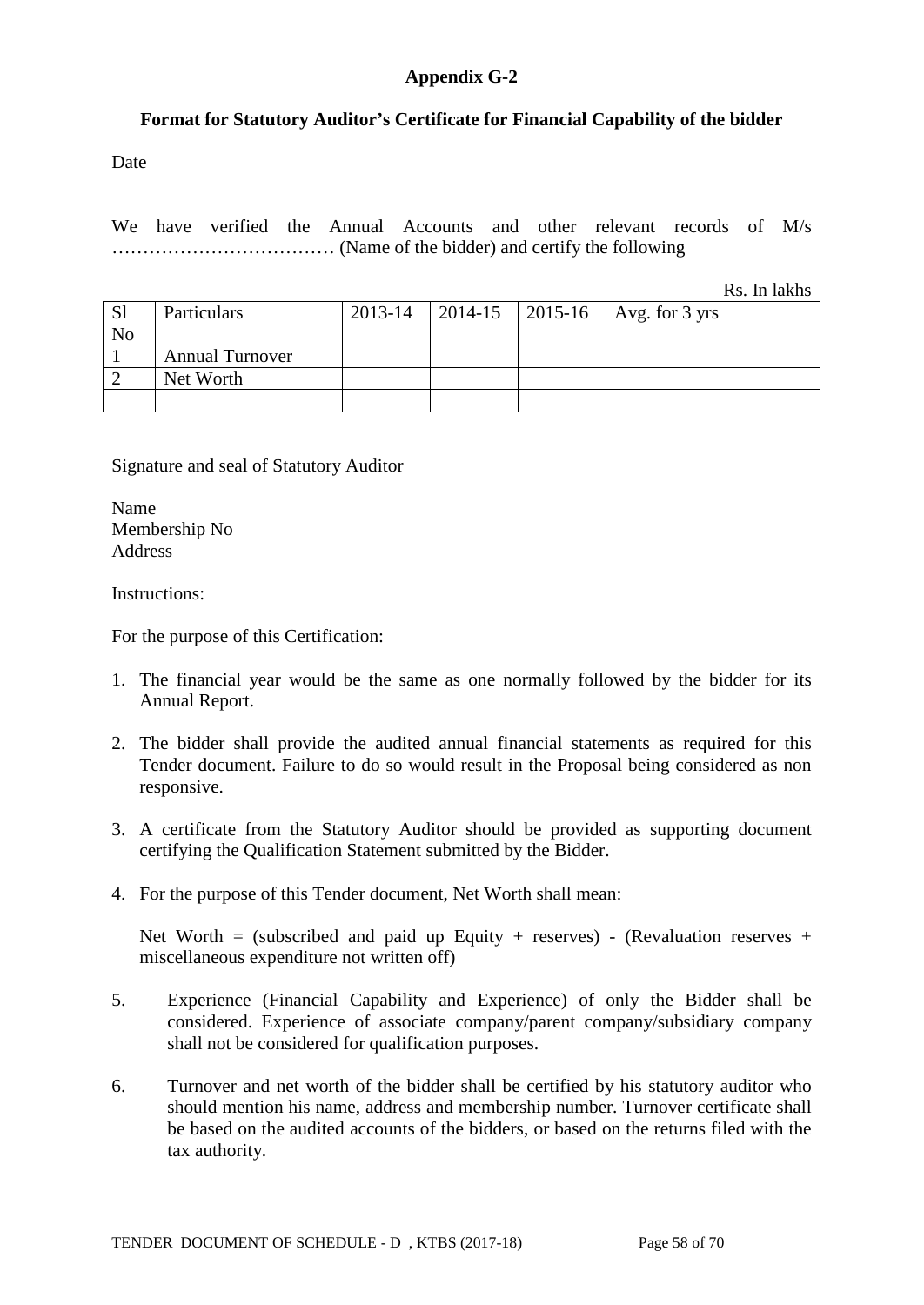#### **APPENDIX G-3**

### **Format for Statutory Auditor Certificate for Project Experience of Printing and Supply of Books / Textbooks**

Date

We have verified the annual accounts and other relevant records of M/s………………………..(Name of the Bidder) and certify that M/s………………………(Name of the Bidder) had been appointed for the purpose of ……………………………….. ( Name of the project)

We have also scrutinized the documents made available to us for the said project and certify the following years(2013-14,2014-15,2015-16)

| Date of commencement of Date of completion of the |         | Billings for the bidder |
|---------------------------------------------------|---------|-------------------------|
| the project                                       | project | from the project $(Rs)$ |
|                                                   |         |                         |

Signature and seal of Statutory Auditor

Name Membership No Address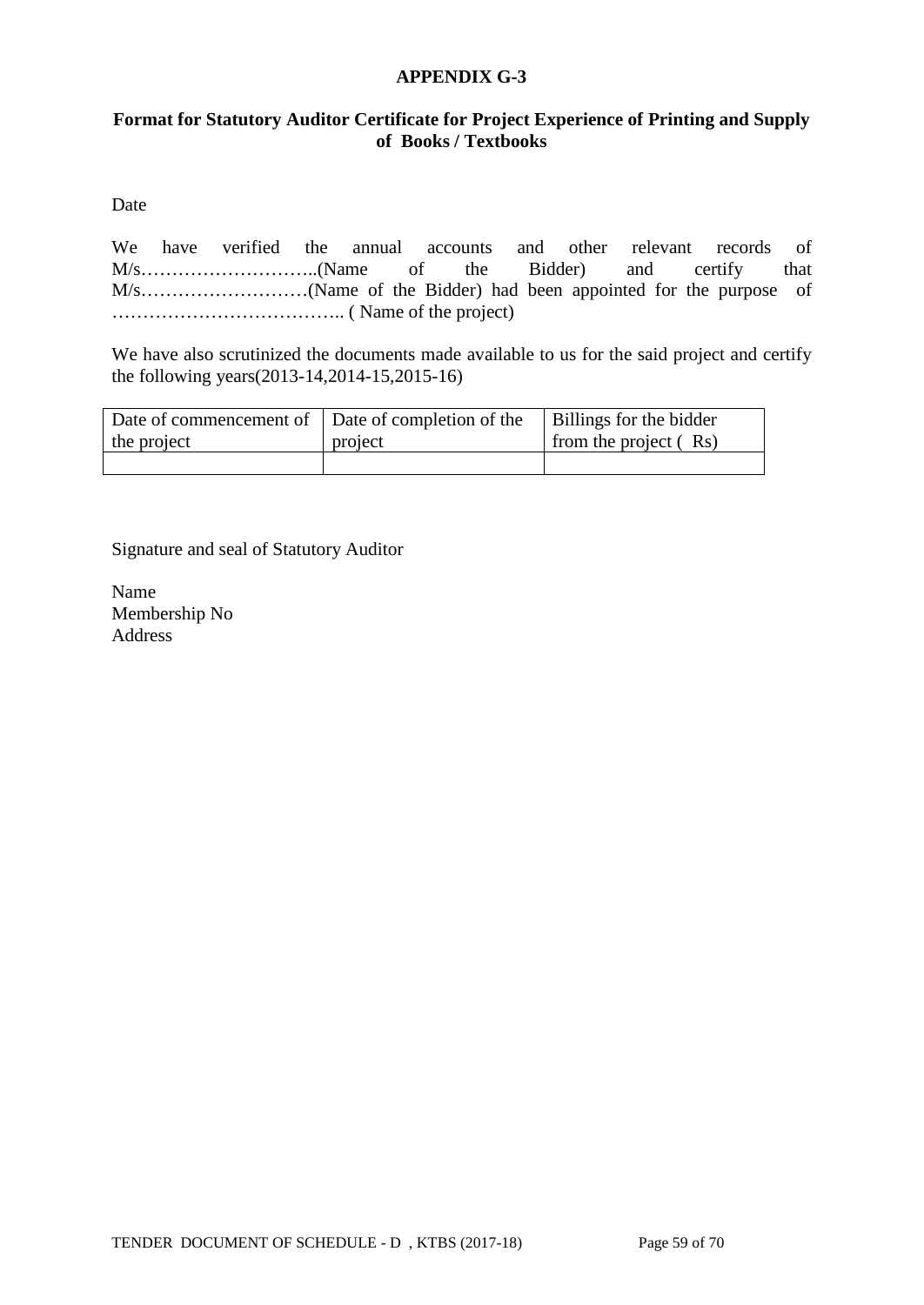## **Appendix H**

# **Format for Infrastructural Capabilities**

| S1<br>n<br>$\mathbf{O}$ | Machinery/Other requirements<br>prescribed by the purchaser                                                                                                                                                                                                                                                                                                                                                                                     | Quant<br>ity<br>Presc<br>ribed | Machiner<br>y/Other<br>requirem<br>ents<br>offered<br>by the<br>printer | Quantity<br>offered | <b>Production</b><br>capacity per<br>hour.(no.of<br>pages/no.of<br>books) |
|-------------------------|-------------------------------------------------------------------------------------------------------------------------------------------------------------------------------------------------------------------------------------------------------------------------------------------------------------------------------------------------------------------------------------------------------------------------------------------------|--------------------------------|-------------------------------------------------------------------------|---------------------|---------------------------------------------------------------------------|
| $\mathbf{1}$            | <b>Pre-Printing machinery</b><br>Computer to Plate making plant with<br>processor capable of making plates<br>Double Crown, A-1 and such<br>similar sizes<br><b>or</b><br>exposing<br>Plate<br>system<br>with<br>processor capable of making plates<br>Double Crown,<br>A-1 and such<br>similar sizes<br>(Note: Since it is single colour books)<br>the plates can be made by taking<br>tracing sheet output are<br>also<br><i>acceptable</i> ) | one<br>unit                    |                                                                         |                     |                                                                           |
|                         | <b>Printing machinery</b>                                                                                                                                                                                                                                                                                                                                                                                                                       |                                |                                                                         |                     |                                                                           |
| $\mathbf{1}$            | Single or multi printing unit web<br>offset machine with a minimum cut<br>off 508 mm, reel width 760 mm or<br>more, with one quarter folder. The<br>rated speed of the machine with<br>quarter folding shall not be less than<br>10,000 cycles per hour.                                                                                                                                                                                        | one<br>unit                    |                                                                         |                     |                                                                           |
|                         | <b>Or</b><br>Single Colour sheet fed printing<br>machines with a production speed of<br>about 5000 SPH, with a printing<br>format of atleast 20X30 inches.<br>(Note: if for any reason like bigger<br>format or both sides printing etc.,<br>the requirement of number of units<br>will be proportionately less.)                                                                                                                               | Two<br>units                   |                                                                         |                     |                                                                           |
| 2                       | Four colour sheet fed CPC offset<br>printing machine with a Sheet size<br>of 485mm X 660mm $(19"x26")$ or<br>above , capable of printing on Boards<br>of at least 220 GSM.<br>(Note: Optional since the only cover<br>pages are to be printed this service                                                                                                                                                                                      | one<br>unit                    |                                                                         |                     |                                                                           |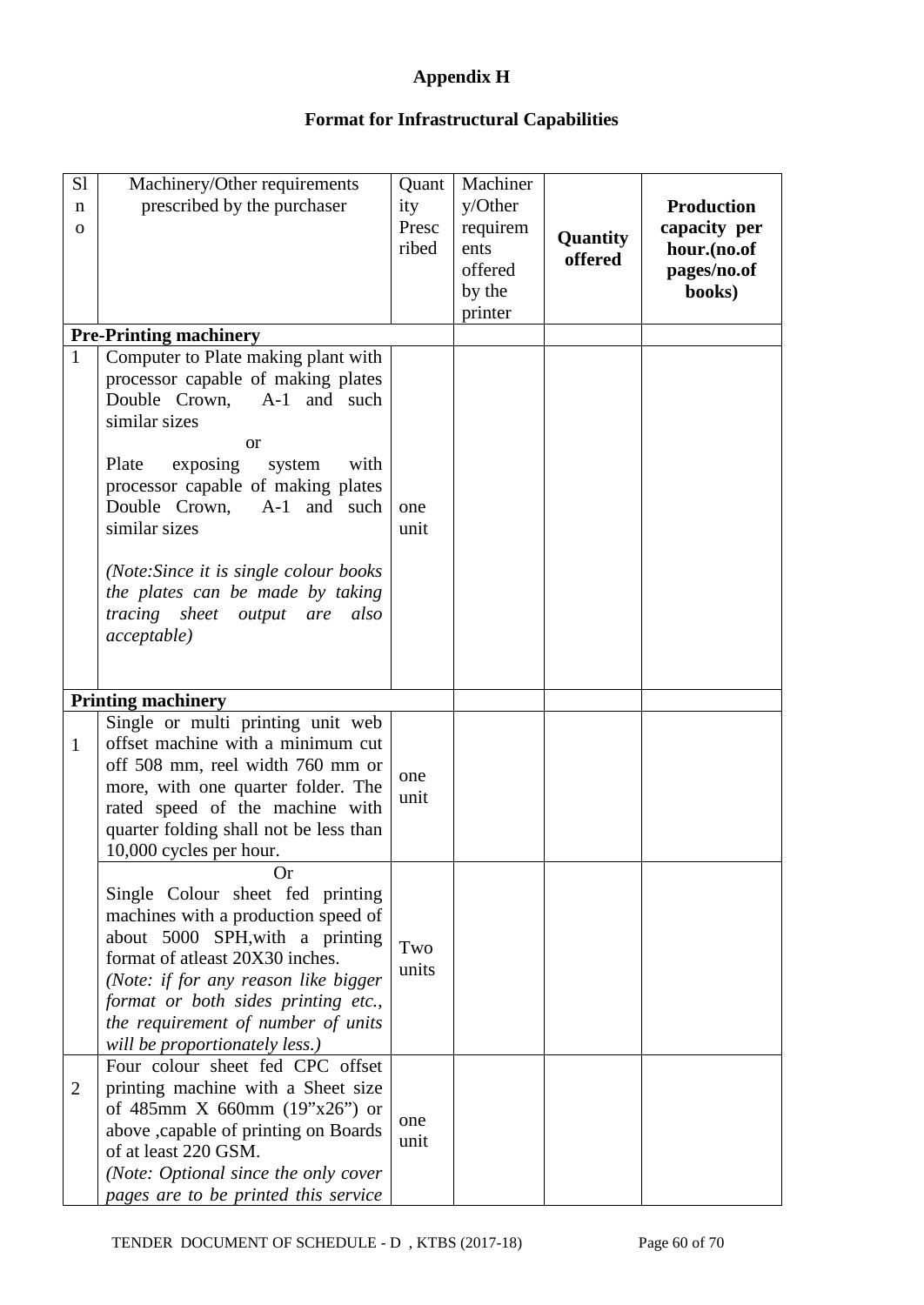|                | may be outsourced. If so on MOU                     |       |  |  |
|----------------|-----------------------------------------------------|-------|--|--|
|                | with the firm possessing the 4 colour               |       |  |  |
|                | printing machine shall be provided)                 |       |  |  |
|                | <b>Binding and Finishing Machinery</b>              |       |  |  |
|                | Wire stitching machine capable of                   |       |  |  |
| $\mathbf{1}$   | pinning at least 12.5 mm at the                     | one   |  |  |
|                | speed of about 40 cycles per minute.                | unit  |  |  |
|                |                                                     |       |  |  |
|                | Fully automatic stand alone perfect                 |       |  |  |
| $\overline{2}$ | binding machine of minimum 6                        |       |  |  |
|                | clamps with 2000 cycles per hour                    | One   |  |  |
|                | OR equivalent productivity or more.                 | unit  |  |  |
|                | (Note: required to achieve at least a               |       |  |  |
|                | production of at least 15,000 books                 |       |  |  |
|                | per shift.)                                         |       |  |  |
|                | Fully automatic 3 side cutting                      |       |  |  |
|                | machine capable trimming books of                   |       |  |  |
|                | crown $1/4^{\text{th}}$ size on 3 sides at a time.  |       |  |  |
|                | (Note: It is essential to trim the                  | one   |  |  |
| 3              | books in a three side trimmer to                    | unit  |  |  |
|                | achieve the speed and correct right                 |       |  |  |
|                | angles at the corners.)                             |       |  |  |
|                |                                                     |       |  |  |
|                | Fully automatic programmatic                        |       |  |  |
|                | cutting machine 92 cm (32 inches)                   | one   |  |  |
|                | size (min)                                          | unit  |  |  |
|                | (Note: Required to cut the Cover                    |       |  |  |
|                | Boards etc.)                                        |       |  |  |
|                | Offline or inline UV varnishing                     |       |  |  |
|                | machine                                             |       |  |  |
|                | <b>or</b>                                           | one   |  |  |
|                | Wet / thermal lamination machine of                 | unit  |  |  |
|                | Minimum feed width of 18"                           |       |  |  |
|                |                                                     |       |  |  |
|                | Fully automatic folding machine                     |       |  |  |
|                | capable folding sheets in the size of               |       |  |  |
|                | Double Crown to crown $1/4^{\text{th}}$ size        | Two   |  |  |
|                | (Note: Required only for the sheet                  | units |  |  |
|                | fed printers)                                       |       |  |  |
|                |                                                     |       |  |  |
|                | <b>Manpower, Factory and Storage Space</b>          |       |  |  |
|                | The plant shall be operated by qualified and        |       |  |  |
|                | trained manpower with qualified supervisors for     |       |  |  |
|                | quality checking in the production line.            |       |  |  |
|                | The plant shall be well planned and is required to  |       |  |  |
|                | be in easily accessible location. It is expected to |       |  |  |
|                | be laid out in an area of about $5,000$ sq feet to  |       |  |  |
|                | have easy and safe movement of the materials.       |       |  |  |
|                | The storage space shall be at least another 5,000   |       |  |  |
|                | sq feet covered area for the safe storage of        |       |  |  |
|                | finished goods as well as to stock the paper.       |       |  |  |

Signature

(Name and designation of signatory)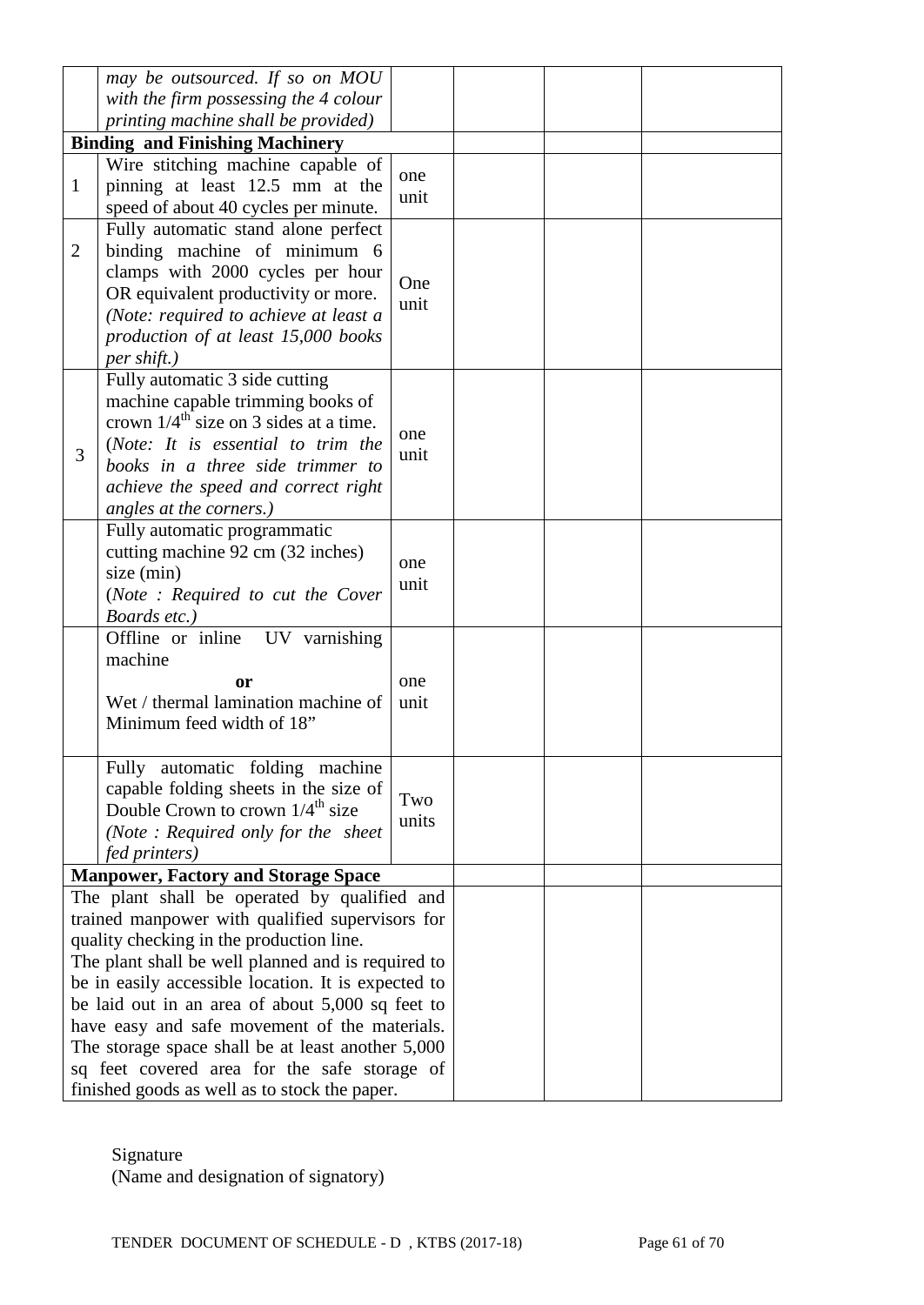**Note** :

- 1) The bidder shall submit APPENDIX-H in affidavit.
- 2) The Specifications mentioned above are at minimum configurations expected, but Superior Machinery in the similar class are also acceptable. However, decision of the Purchaser in this regard shall be final and binding.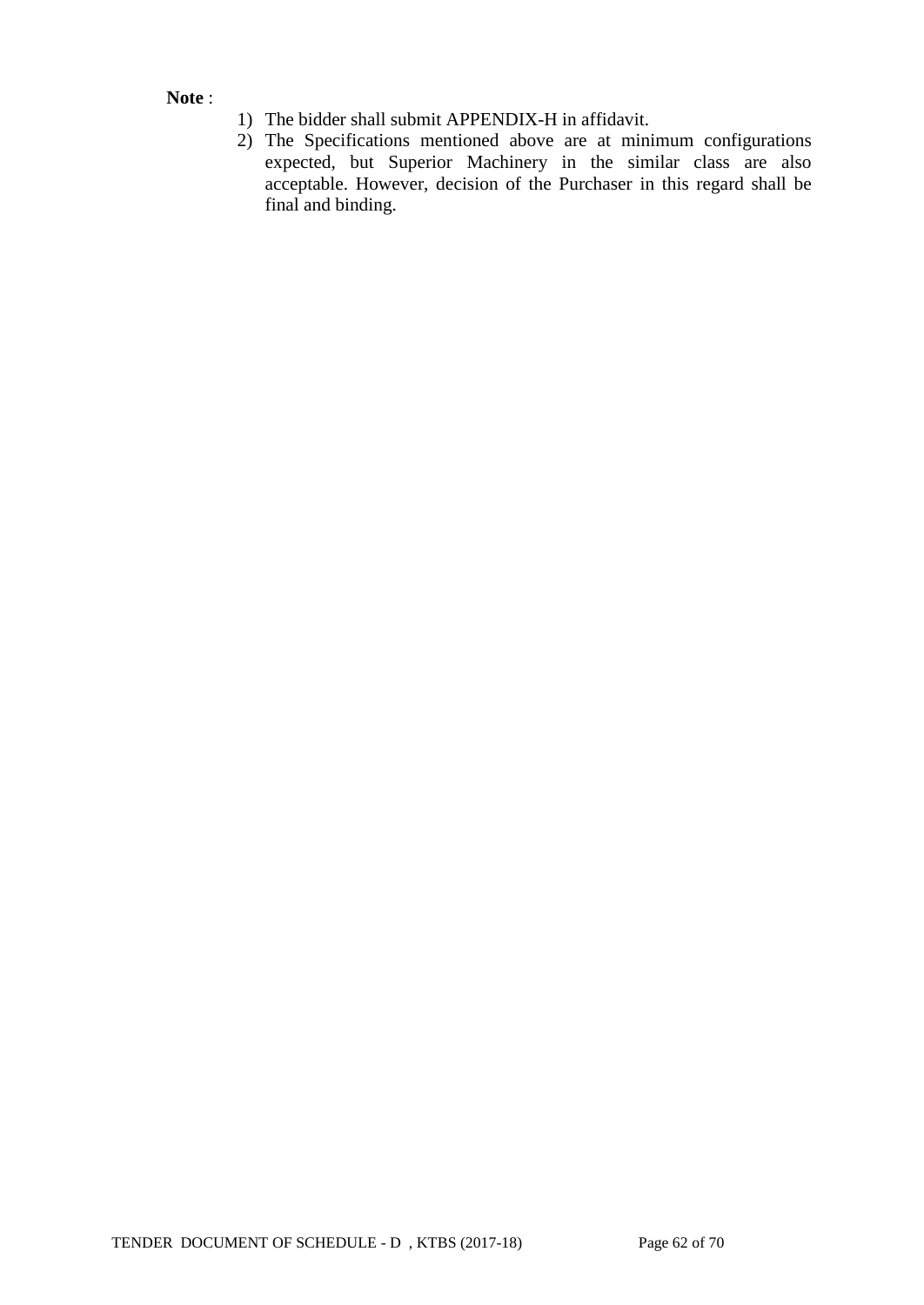### **APPENDIX - I ( Cover 1 )**

Bidder Declaration regarding his capacity ( On the Letter Head )

I …………………. (firm name)Here by declare that

- 1. I have the infrastructure as submitted in Appendix H
- 2. I can print ……………….pages/hour in Sheet fed offset I can print ……………….pages/hour in Web Offset
- 3. I can bind………………..copies/hour
- 4. I can supply a total of \_\_\_\_\_\_\_\_\_\_\_lakh textbooks , belonging to \_\_\_\_\_\_\_\_\_\_\_\_\_ number of packages and supply to 204 Blocks within 120 days from the next date of purchase order.
- 5. The supplier shall submit dummy as per the time schedule mentioned in the tender document.

\*Specifications & Time Schedule as mentioned in the tender document\*

Bidder Authorized Signatory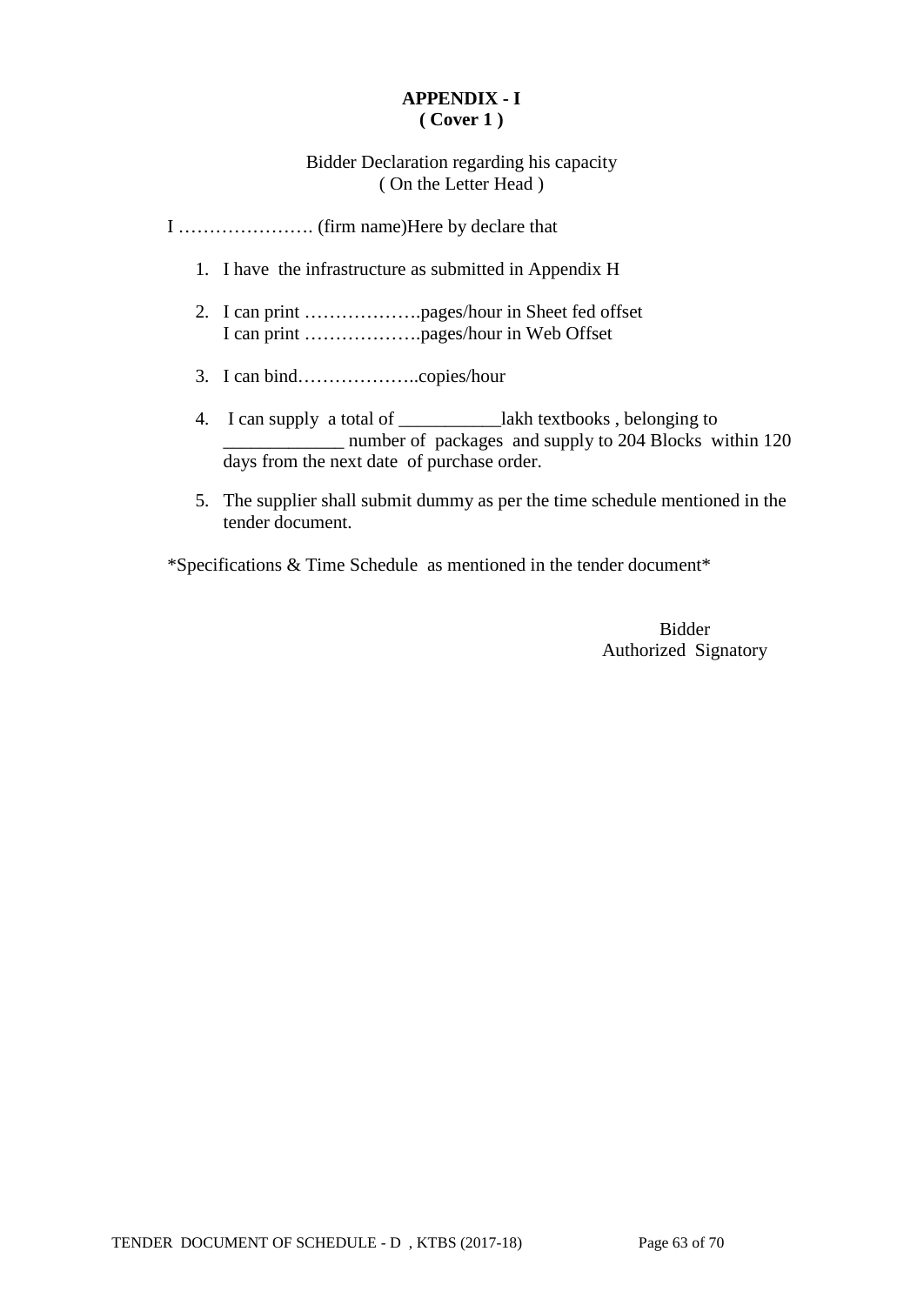### **APPENDIX J**

### **(Cover 2)**

#### **TENDER FORM & PRICE SCHEDULE (Format only)**

#### PARTICULARS TO BE SUBMITTED IN THE COMMERCIAL BID/ **SECOND COVER**

To The Managing Director, Karnataka Textbook Society ® No.4, 100Ft Ring Road, Hosakerehalli, BSK  $3^{rd}$  Stage, Bengaluru – 560085.

Sir,

Having examined the bid Documents including Addenda No: the receipt of which is hereby duly acknowledged, we, the undersigned, offer to quote the rates per page towards printing and supply of School Text Books. Price quoted is all inclusive.

Price shall be indicated to a maximum of 04 decimals.

( Signature of the Printer) ( Authorized Signatory )

#### **Preference 1**

A. Name of the Printer :

B. Package No. quoted :

Paper Quality: 60GSM and Book Size:  $1/4^{th}$  Crown

| Sl.No | <b>Class</b> | <b>Title</b><br>Code | <b>Title</b><br><b>Name</b> | <b>Colour/Other</b><br>specifications | Rate per page in Rupees in<br>digits shall be inclusive of<br>all. shall be indicated to a<br>maximum of 04 decimals |
|-------|--------------|----------------------|-----------------------------|---------------------------------------|----------------------------------------------------------------------------------------------------------------------|
|       |              |                      |                             |                                       |                                                                                                                      |
|       |              |                      |                             |                                       |                                                                                                                      |
|       |              |                      |                             |                                       |                                                                                                                      |
|       |              |                      |                             |                                       |                                                                                                                      |
|       |              |                      |                             |                                       |                                                                                                                      |
|       |              |                      |                             |                                       |                                                                                                                      |

Total No of Titles under this package:-…………………..

Place : Signature of Printer Date : with address and Seal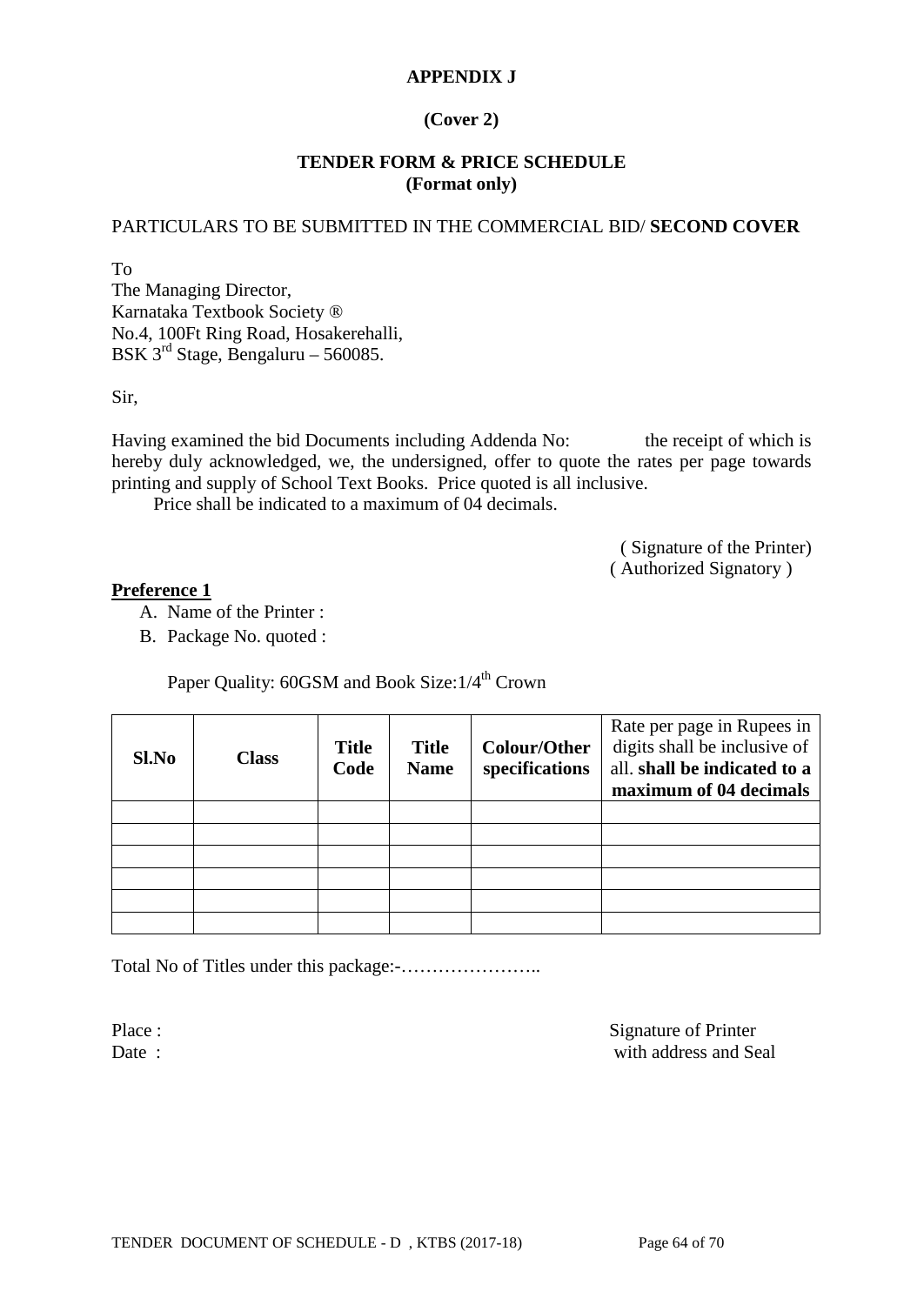### **Preference 2**

- A. Name of the Printer :
- B. Package No. quoted :

Paper Quality: 60GSM and Book Size: 1/4<sup>th</sup> Crown

| Sl.No | <b>Class</b> | <b>Title</b><br>Code | <b>Title</b><br><b>Name</b> | Colour/Other<br>specifications | Rate per page in Rupees in<br>digits shall be inclusive of<br>all. shall be indicated to a<br>maximum of 04 decimals |
|-------|--------------|----------------------|-----------------------------|--------------------------------|----------------------------------------------------------------------------------------------------------------------|
|       |              |                      |                             |                                |                                                                                                                      |
|       |              |                      |                             |                                |                                                                                                                      |
|       |              |                      |                             |                                |                                                                                                                      |
|       |              |                      |                             |                                |                                                                                                                      |
|       |              |                      |                             |                                |                                                                                                                      |
|       |              |                      |                             |                                |                                                                                                                      |

Total No of Titles under the package

Place : Signature of Printer Date : with address and Seal

### **CONDITIONS:**

- 1. If our bid is accepted, we will have to abide as per the stipulated Terms & Conditions to supply of school books to all the Block Educational Offices in the State.
- 2. If our bid is accepted we will furnish Performance Bank Guarantee separately for each package as per terms.
- 3. We agree to abide by this tender for bid validity of 90 days after the date fixed for opening of Second Envelope.
- 4. We understand that in competing for and if the award is made to us, in executing the above contract we will strictly observe the laws against fraud and corruption in force in India namely "Prevention of corruption act 1988".
- 5. We understand that you are not bound to accept a lowest offer that you may receive.

Dated this day of 2016

Signature

(Name and address of the Tenderer with seal)

(In the capacity of duly authorized to sign the Tender for and on behalf of)

#### **Tender / Bid Validity:**

The Tender is valid for a period of 90 days from the date of opening of Tender.

Dated this day of 2016

Signature: (Name and Address of the Tenderer with Seal)

(In the Capacity of :………………………. Duly authorized to sign the Tender for and on behalf of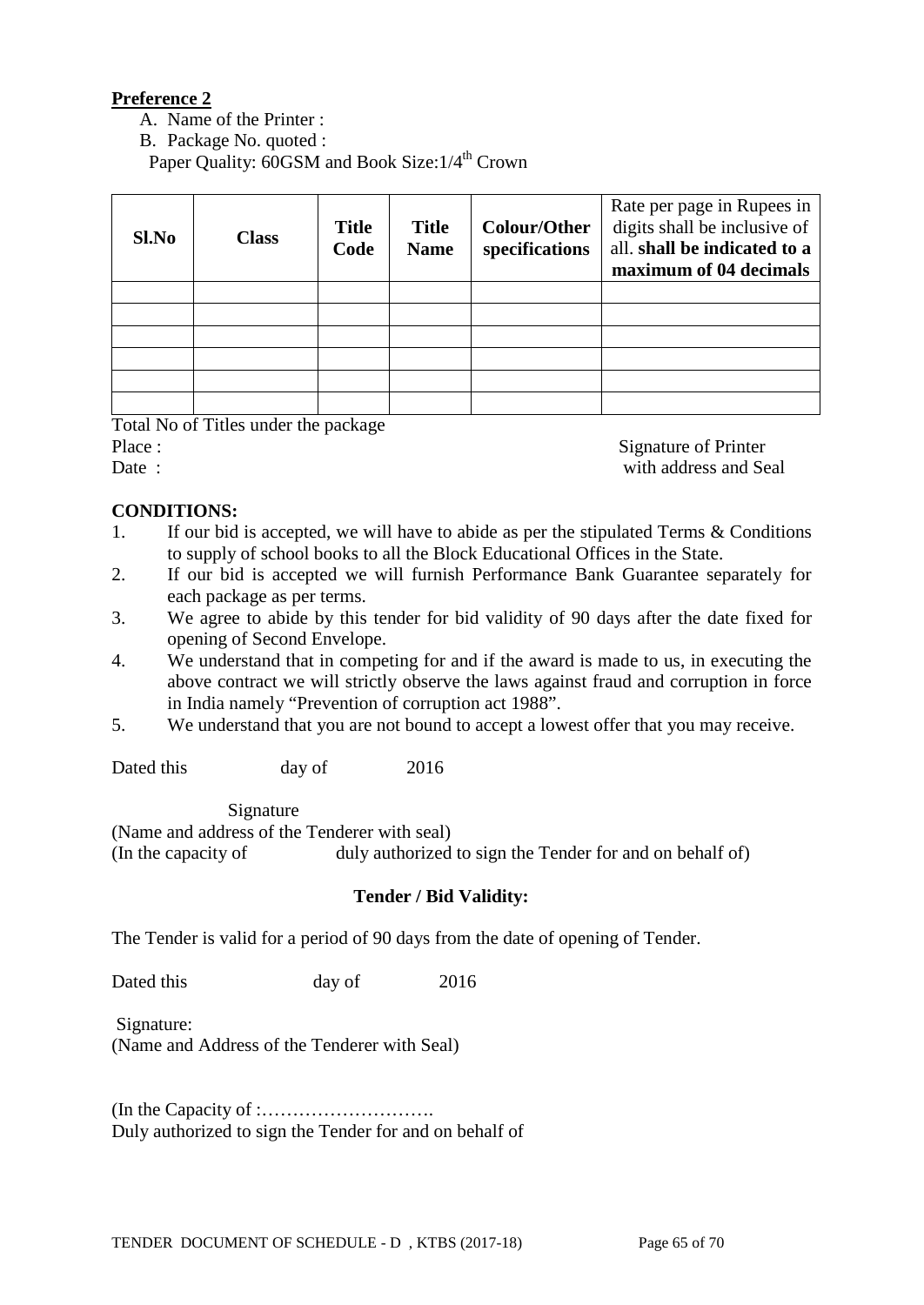### **Appendix K**

#### **(Format for undertaking of work completion)**

Date:

**To,** The Managing Director, Karnataka Textbook Society®, No.4, DSERT Building,100 Ft ring Road, BSK III Stage, Bengaluru - 560 085.

Sir,

 We hereby confirm that the printing and supply of textbooks will be completed within the scheduled time given in the tender document of Karnataka Text Book Society 2017-18.

 In case if I/We fail in execution of the contract , I/We shall pay the penalty/liquidated damages according to the terms and conditions of the tender and we are bound by the same in all respects.

Yours faithfully,

(Authorized Signatory)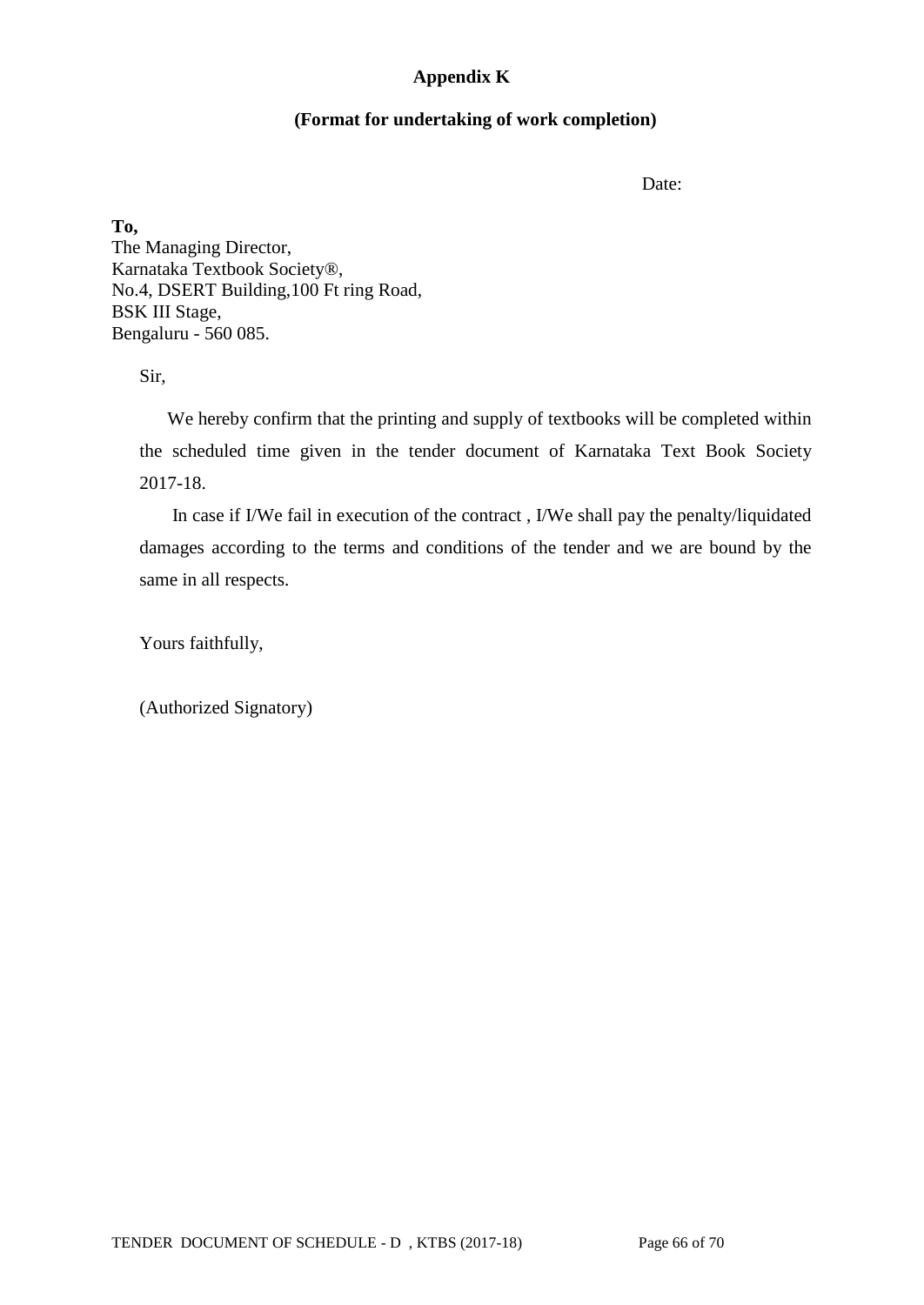## Appendix L

## **(Declaration by Bidder)**

Date

**To,** The Managing Director, Karnataka Textbook Society®, No.4, DSERT Building,100 Ft ring Road, BSK III Stage, Bengaluru - 560 085.

Sir,

I/We……………………….here by declare that I/We have fully read the tender document dated………………and have understood the contents and the meaning of all the terms and conditions.

Accordingly I here by signing the above declaration and abide by the same.

Yours faithfully,

(Authorized Signatory)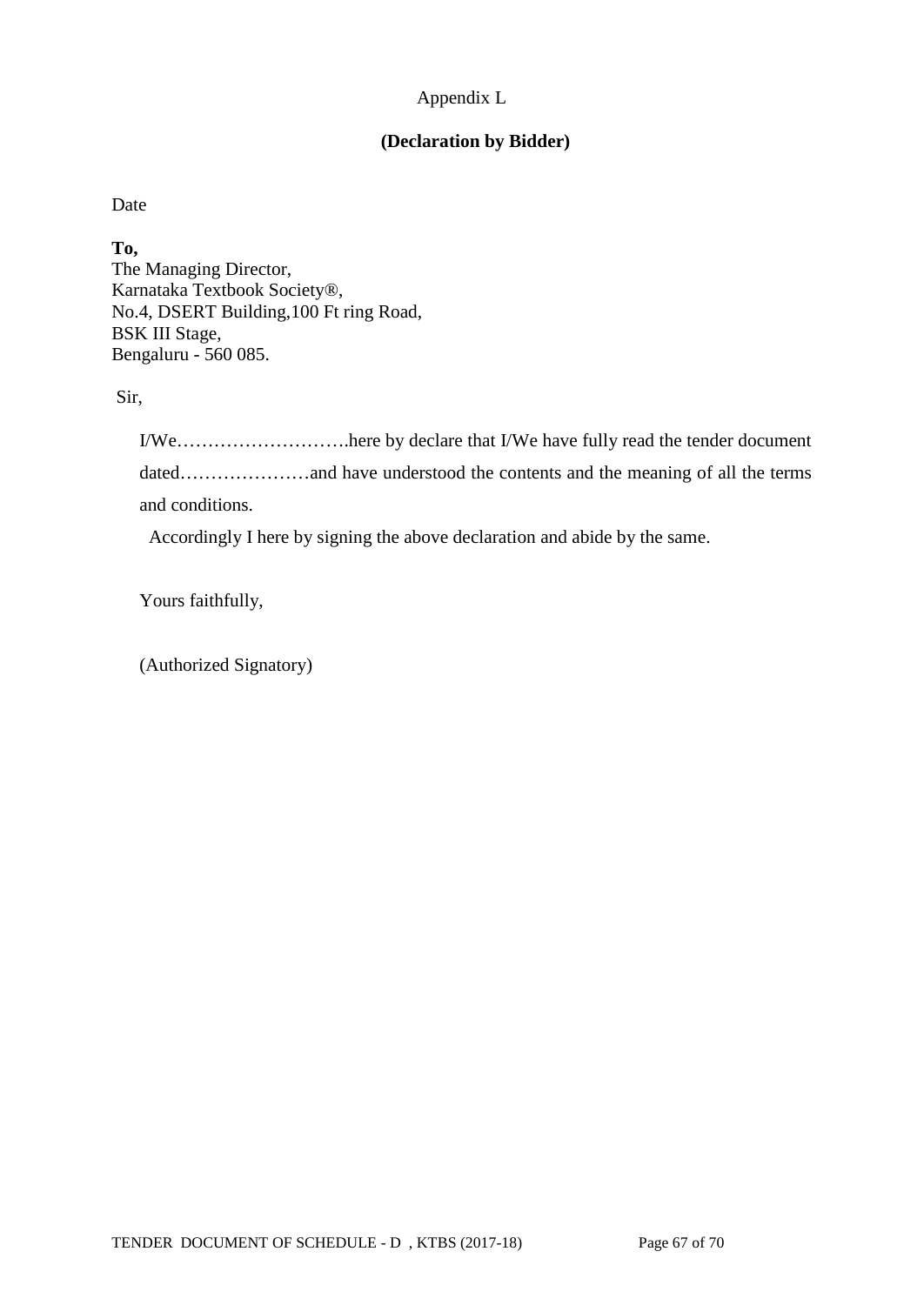| Appendix-M                                    |  |
|-----------------------------------------------|--|
| Penalty for deviation in the quality Of Paper |  |

| Sl.No          | <b>Property</b>   | <b>Specification</b> | Penalty percentage on total order value   |
|----------------|-------------------|----------------------|-------------------------------------------|
|                | Substance         | 60 GSM $+/- 1\%$     | For every 1% deviation a penalty of 2% of |
|                |                   |                      | the value of the lot.                     |
| 3              | <b>Brightness</b> | 80 Minimum           | Each unit deviation 0.5 % of the value of |
|                |                   |                      | the lot.                                  |
| $\overline{4}$ | Opacity           | 85 Minimum           | Each unit deviation 0.5 % of the value of |
|                |                   |                      | the lot.                                  |
| $\overline{5}$ | <b>Smoothness</b> | 200 on Top Side and  | For each 10 units deviation 0.5 % of the  |
|                |                   | 250 on wire side     | value of the lot.                         |

## **220 GSM Ard Board of Industry Standards**.

| Sl.No                  | <b>Property</b> | Specification                 | Penalty percentage on total           |  |
|------------------------|-----------------|-------------------------------|---------------------------------------|--|
|                        |                 |                               | order value                           |  |
|                        | <b>Gloss</b>    | 75% Minimum                   | Each 5 unit deviation 0.5 %           |  |
| $\mathcal{D}_{\alpha}$ | Bulk            | $1.0 \text{ cc/gm}$ , Minimum | For Each 0.05 units                   |  |
|                        |                 |                               | Deviation $0.5\%$ of the value of the |  |
|                        |                 |                               | Lot.                                  |  |
| $\mathcal{R}$          | Textile index   | CD: 20 minimum                | Each unit deviation 0.05              |  |
|                        |                 | MD: 30 minute                 |                                       |  |
| $\overline{A}$         | Substance       | $220$ GSM $+/- 4\%$           | For every 1% deviation a penalty      |  |
|                        |                 |                               | of 2% of the value of the lot.        |  |

### **Printing Quality**

| Sl.No | <b>Defect</b>                                      | <b>Penalty</b>             |
|-------|----------------------------------------------------|----------------------------|
|       | Misregistration with readability and               | 5% of the value of the lot |
|       | understandable pictures                            |                            |
|       | Inking, Legibility, Offsetting, smudging, tilting, | 3% of the value of the lot |
|       | scumming, slur, ragged printing, non uniformity    |                            |
|       | in ink                                             |                            |

## **Size of the book:**

| S1.No         | <b>Defect</b>                                               | <b>Penalty</b>             |
|---------------|-------------------------------------------------------------|----------------------------|
|               | The required book size is 18.3X24.5 cms. Any change         | Two times the value of     |
|               | in the size will be quantified in to the reduction in total | the cost of the reduction  |
|               | weight of the paper and the penalty will be charged         | in weight of the paper     |
|               | accordingly                                                 |                            |
| $\mathcal{D}$ | Cross cutting                                               | 3% of the value of the lot |
|               | Rough cutting                                               | 1% of the vlaue of the lot |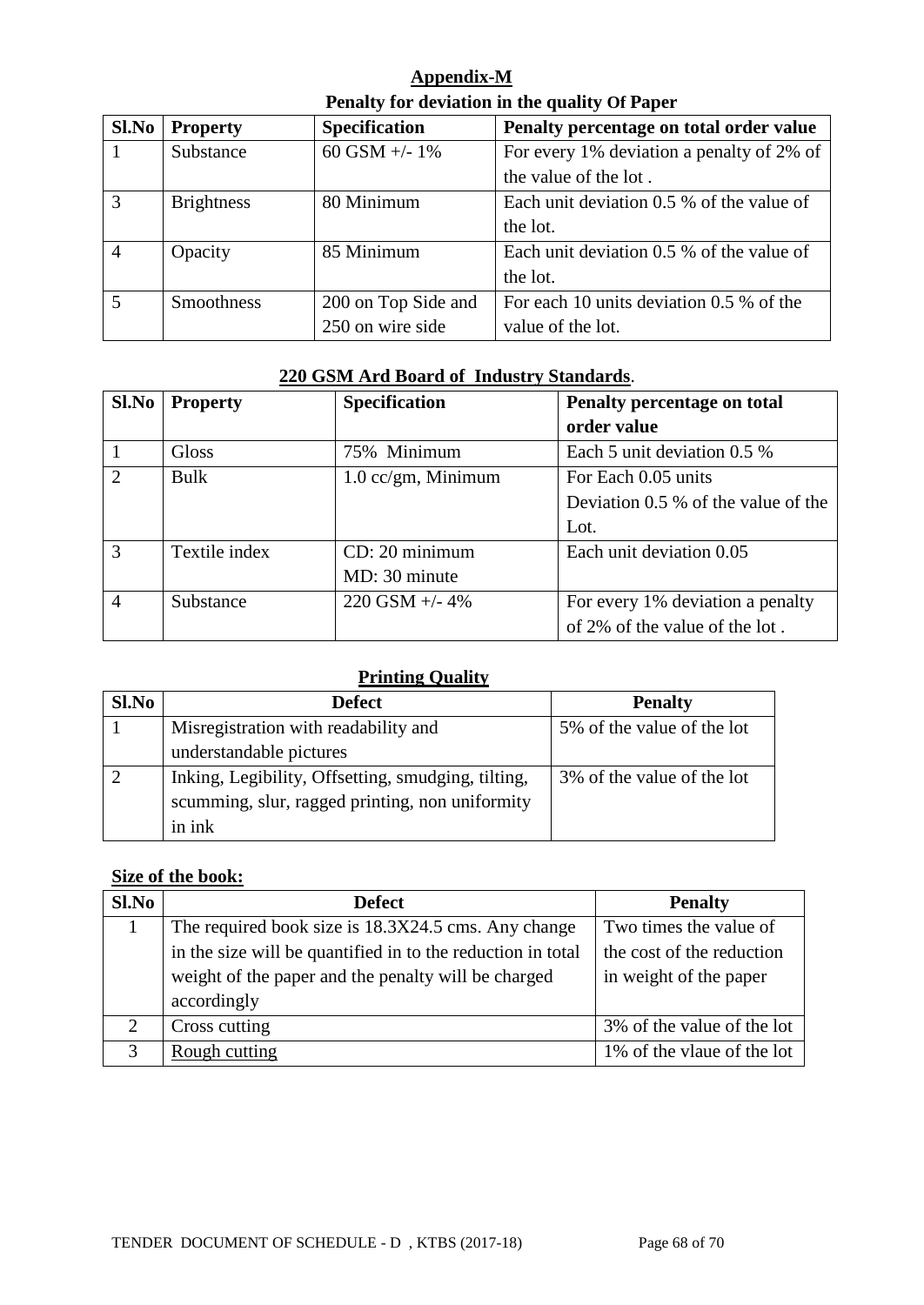### **Binding Quality:**

| S1.No | <b>Defect</b>                                           | <b>Penalty</b>               |  |  |
|-------|---------------------------------------------------------|------------------------------|--|--|
|       | Cross folding, Cross cutting,                           | 2% of the value of the lot   |  |  |
|       | Rough cutting                                           | 1% of the value of the lot   |  |  |
| 3     | Improper cover adhesion, Cavity spines, Chip out at     | 2% of the value of the lot   |  |  |
|       | the edges , improper pinning, projected pin, rusted pin |                              |  |  |
|       | Pages peeling off, No adhesive running                  | Out right rejection and      |  |  |
|       |                                                         | 150% of the value of the lot |  |  |

### **Quality of the U V Varnish**

| Sl.No | <b>Defect</b>              | <b>Penalty</b>                         |
|-------|----------------------------|----------------------------------------|
|       | Less gloss, non uniformity | $\vert$ 0.25 % of the value of the lot |
|       | Less than 3 GSM            | $\vert$ 0.5% of the value of the lot   |

## **Quality of the LAMINATION**

| $Sl$ . No | <b>Defect</b>                        | <b>Penalty</b>                         |
|-----------|--------------------------------------|----------------------------------------|
|           | White patches, air bubbles, wrinkles | $\vert$ 0.25 % of the value of the lot |
|           | Lesser micron film                   | $\vert$ 0.5% of the value of the lot   |

#### **Note:**

1. The lot is considered to be defective if 5% of the sample quantity (5% of the lot) is found to be defective at the time of quality inspection at the printers premises and if the lot is accepted for any valid reason. In case the defects are found at similar magnitude as mentioned above at the

time of quality inspections in the godowns similar amount of penalty is levied.

2. The books with such defects if found at school levels shall be required to be replaced by the printer or total value of the book will be reimbursed